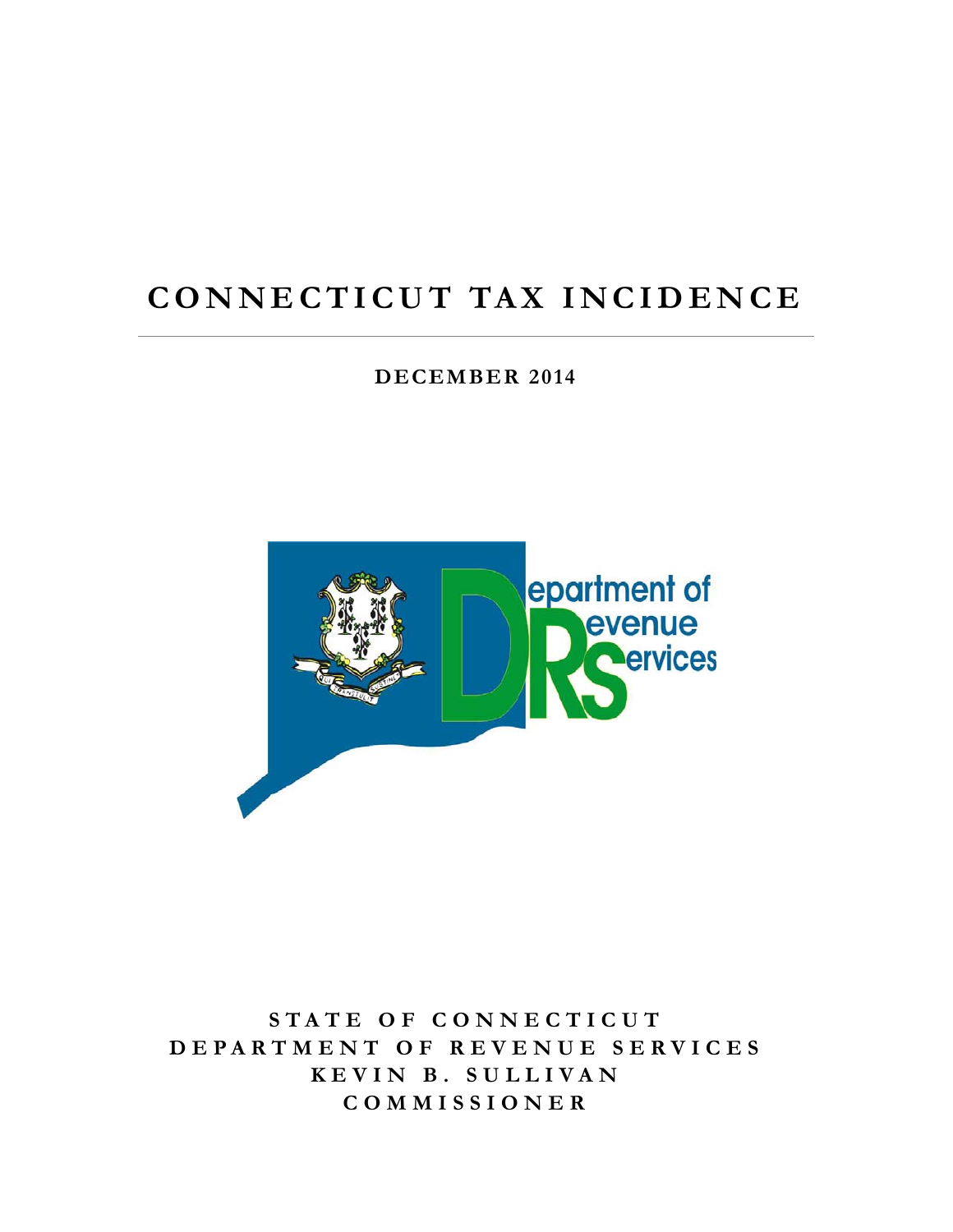

More than just revenue, taxes are means to policy ends.

As Commissioner of the Department of Revenue Services (DRS), I am committed to making our agency a more active resource to the Governor and General Assembly in developing and evaluating state tax policy. When analysis informs tax policy, the resulting revenue system is more likely to support the broader economic and general public policy goals of state government.

In 2013, DRS welcomed the Connecticut General Assembly's legislative charge and funding to develop a tax incidence study and report the results to the Finance, Revenue, and Bonding Committee by December 31, 2014 and biennially thereafter. As such, this first report addresses overall and separate incidence for state taxes and property taxes. DRS administers all but the Property Tax, collected at the local level with oversight by the Office of Policy and Management's (OPM) Intergovernmental Policy Division. DRS appreciates OPM's collaboration for purposes of the Property Tax data and analysis included in this report. DRS also engaged Chainbridge Software LLC as its consultant in developing its tax incidence model.

Tax incidence analysis is an important tool. It is a way to look at the distribution of overall and separate tax impact. It offers guidance to policymakers but does not, in and of itself, offer judgments relative to tax policy. In that spirit, this report avoids policy commentary. Instead, DRS is available to assist the Governor and General Assembly in sorting out the policy implications.

We are pleased to provide this report. We hope that it will serve as a meaningful benchmark and helpful policy tool.

Respectfully submitted,

Kevin B. Sullivan Commissioner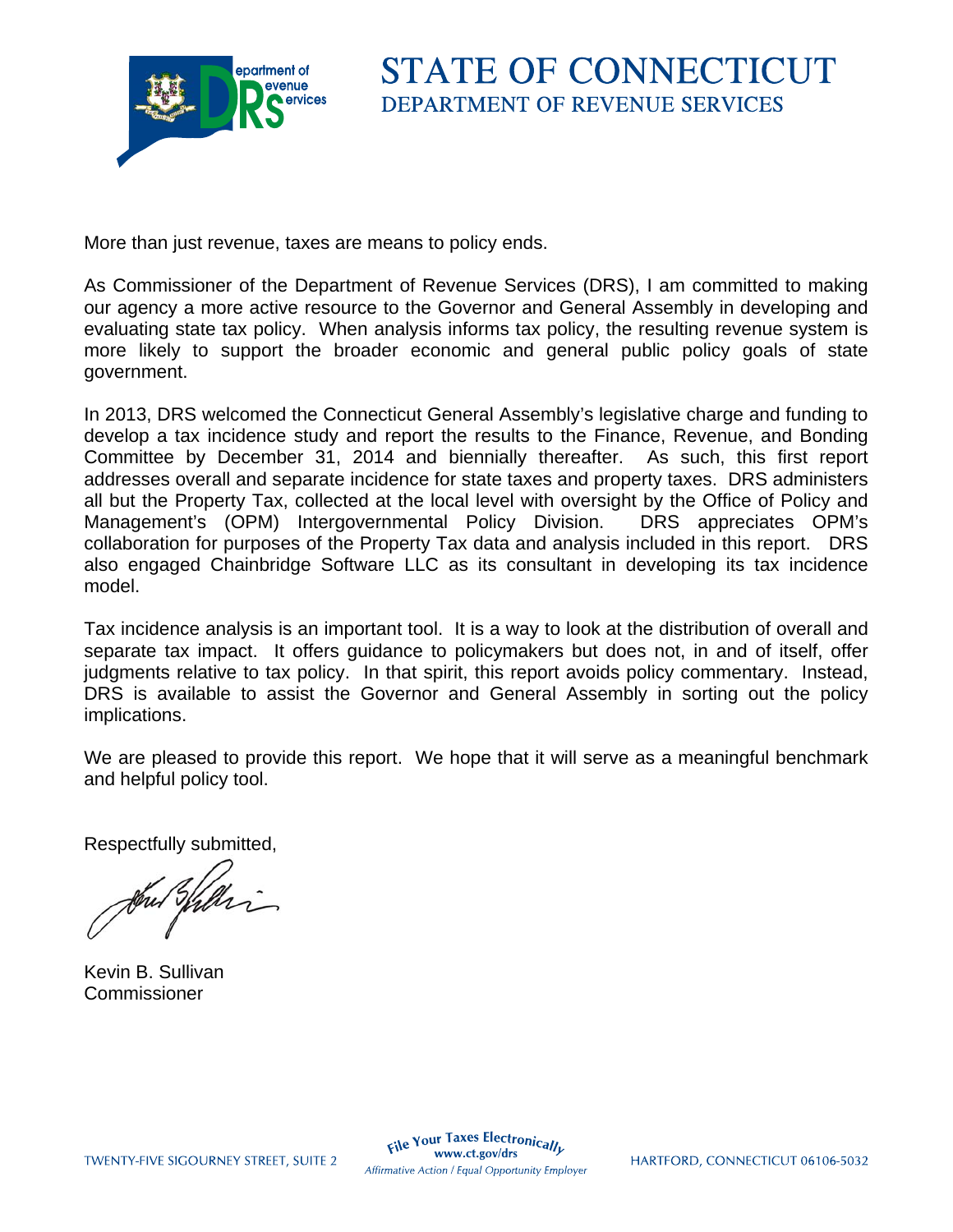### **Table of Contents**

Executive Summary

- I. Determining Tax Incidence a. Glossary
- II. Connecticut Household Overall Tax Incidence

### III. Tax Type Analysis

- a. Property
- b. Personal Income
- c. Sales and Use
- d. Excise
- e. Gross Earnings
- f. Corporation Business
- g. Insurance
- h. Gift and Estate
- i. Real Estate Conveyance

### IV. Methodology

V. Data Sources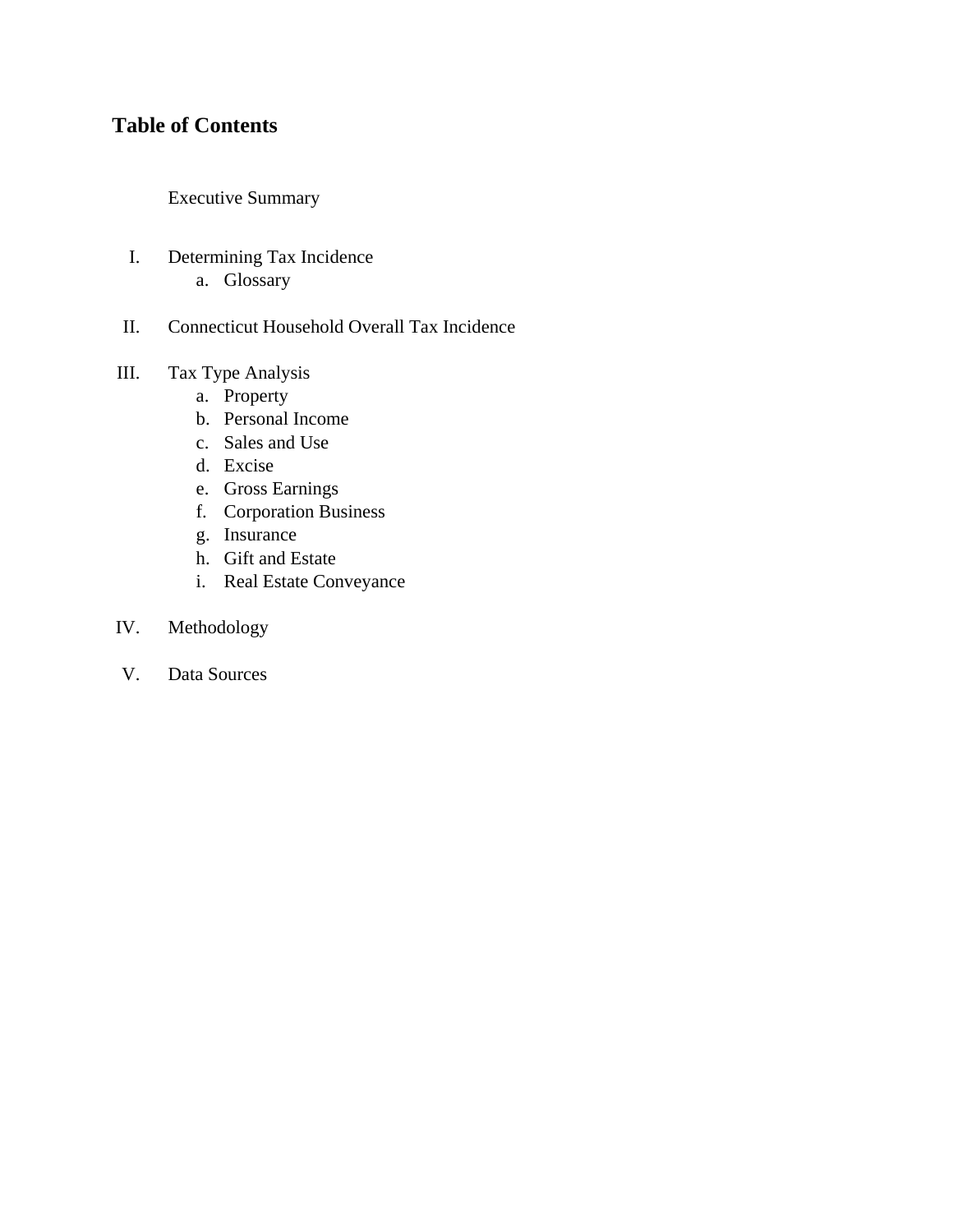### **EXECUTIVE SUMMARY**

This report addresses the overall incidence of the Personal Income Tax, Sales and Excise Taxes, Corporation Business Tax, Property Tax, Gift and Estate Tax, Insurance Taxes and the Real Estate Conveyance Tax, in addition to analyzing each tax separately. The 2011 tax year was used for all tax data. The objective is to provide data that can be analyzed by policymakers and the public. This is the first incidence analysis conducted by the Department of Revenue Services and will serve as the basis for future analyses.

This report measures the tax incidence on Connecticut households. Over 1.5 million households were identified. Of the \$21.1 billion in tax revenue collected from the aforementioned taxes, \$3.6 billion is exported out of Connecticut and \$17.5 billion is identified as the incidence on Connecticut households. The \$17.5 billion was analyzed using both income and population deciles.

This report:

Stratifies data by income deciles which provides for an equal share of Connecticut Adjusted Gross Income (AGI), about \$151 billion, which results in approximately \$15.1 billion across each decile;

Stratifies data by population by equally distributing the 1.5 million Connecticut households across deciles;

Measures the effective tax rate for each decile by both population and income decile for each of the nine taxes examined;

Uses the Suits Index to measure the progressivity or regressivity of each of the taxes covered as well as an overall measurement of the combined taxes; and

Examines the distribution of tax incidence among labor, consumers, owners of capital, and owners of land.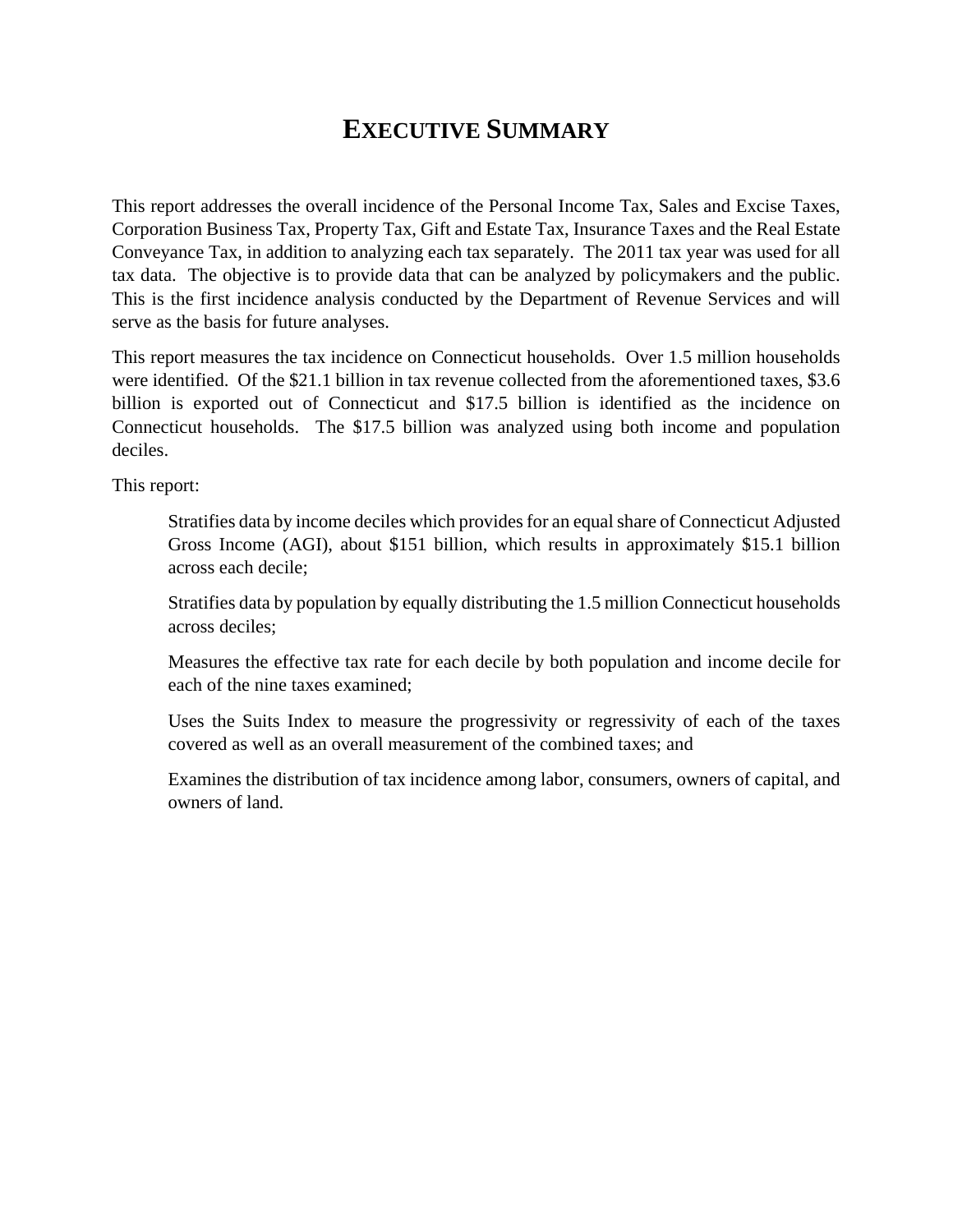# **CHAPTER I DETERMINING TAX INCIDENCE**

Tax incidence is a method of analysis that examines the impact of taxation. This tax incidence report is concerned with the ultimate impact on Connecticut households. There are two guiding principles to understanding tax incidence. First, tax liability is not the same as tax incidence. Second, tax liabilities are shifted within Connecticut between businesses and consumers.

A household's tax liability would be comprised of income, sales and property taxes, to name a few. A business' tax liability would be comprised of taxes such as the corporation business tax, sales tax and property tax but, for pass-through entities, also the personal income tax. Households tend to bear the full impact of their tax liabilities. Businesses distribute their tax impact through consumer pricing, or workforce-related practices.

 The Department of Revenue Services (DRS) tax incidence model measures the overall tax incidence of Connecticut taxes on Connecticut households. This tax incidence report analyzes the results of the interplay of tax impacts and provides an overview of Connecticut's overall tax environment.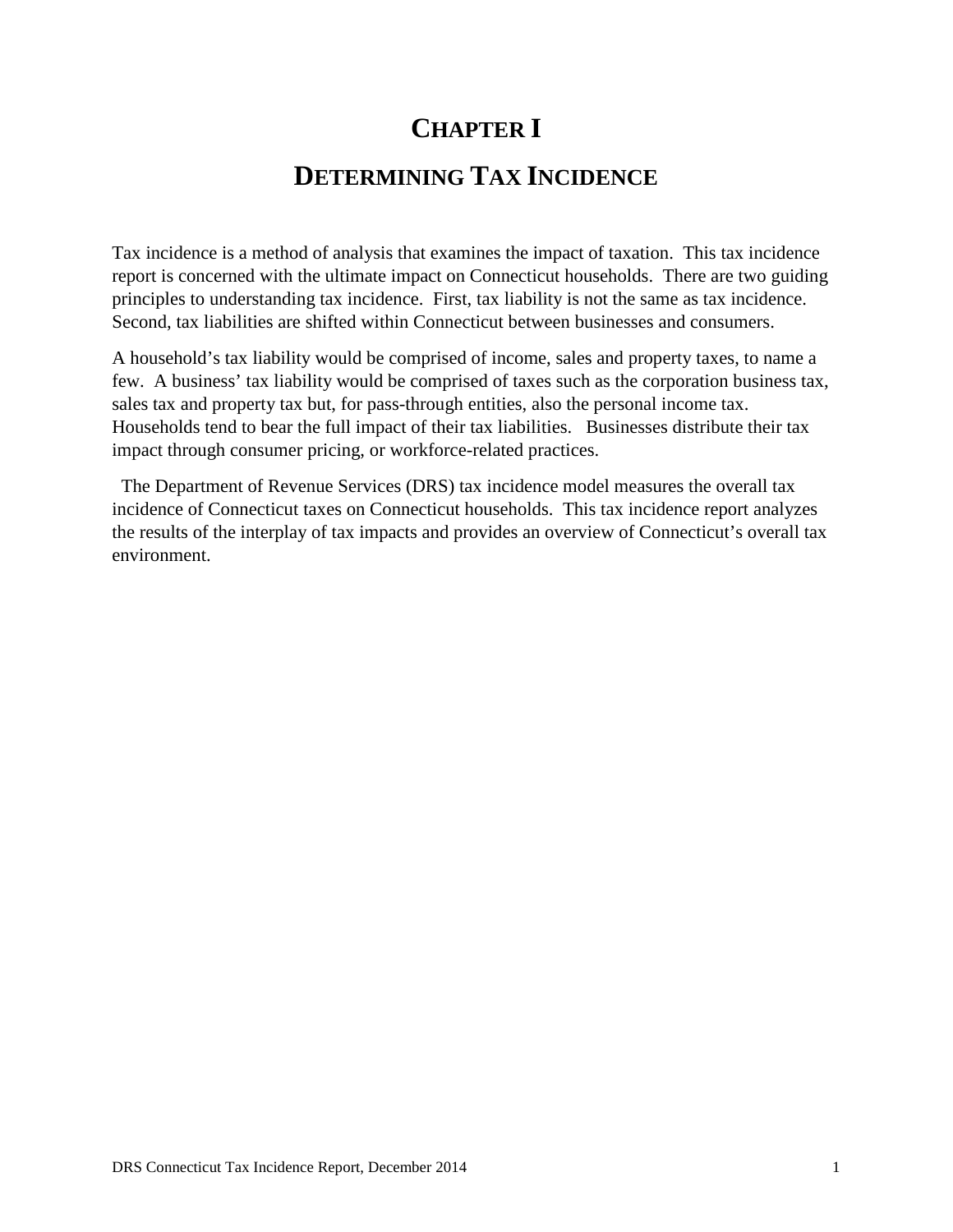#### **Department of Revenue Services Model:**

The DRS model uses three steps to determine tax incidence:

**Step One:** Determine the liability of the taxes.

The total liability for these taxes in 2011 was \$21.1 billion. The liabilities for nine categories of taxes are shown in Table I-A and Figure I-A. The methodology section of the report describes how this data was obtained.

| Tax                           | <b>2011 Tax Revenue</b> |
|-------------------------------|-------------------------|
| <b>Property</b>               | \$9,462,527,843         |
| <b>Personal Income</b>        | 5,824,641,823           |
| <b>Sales and Use</b>          | 3,371,512,188           |
| <b>Excise</b>                 | 897,657,610             |
| <b>Corporation Business</b>   | 436,221,135             |
| <b>Gross Earnings</b>         | 651,104,381             |
| <b>Insurance</b>              | 201,626,750             |
| <b>Gift and Estate</b>        | 154,419,940             |
| <b>Real Estate Conveyance</b> | 97,416,759              |
| <b>TOTAL</b>                  | \$21,097,128,429        |

| anı<br>е. |  |
|-----------|--|
|           |  |



**Figure I-A**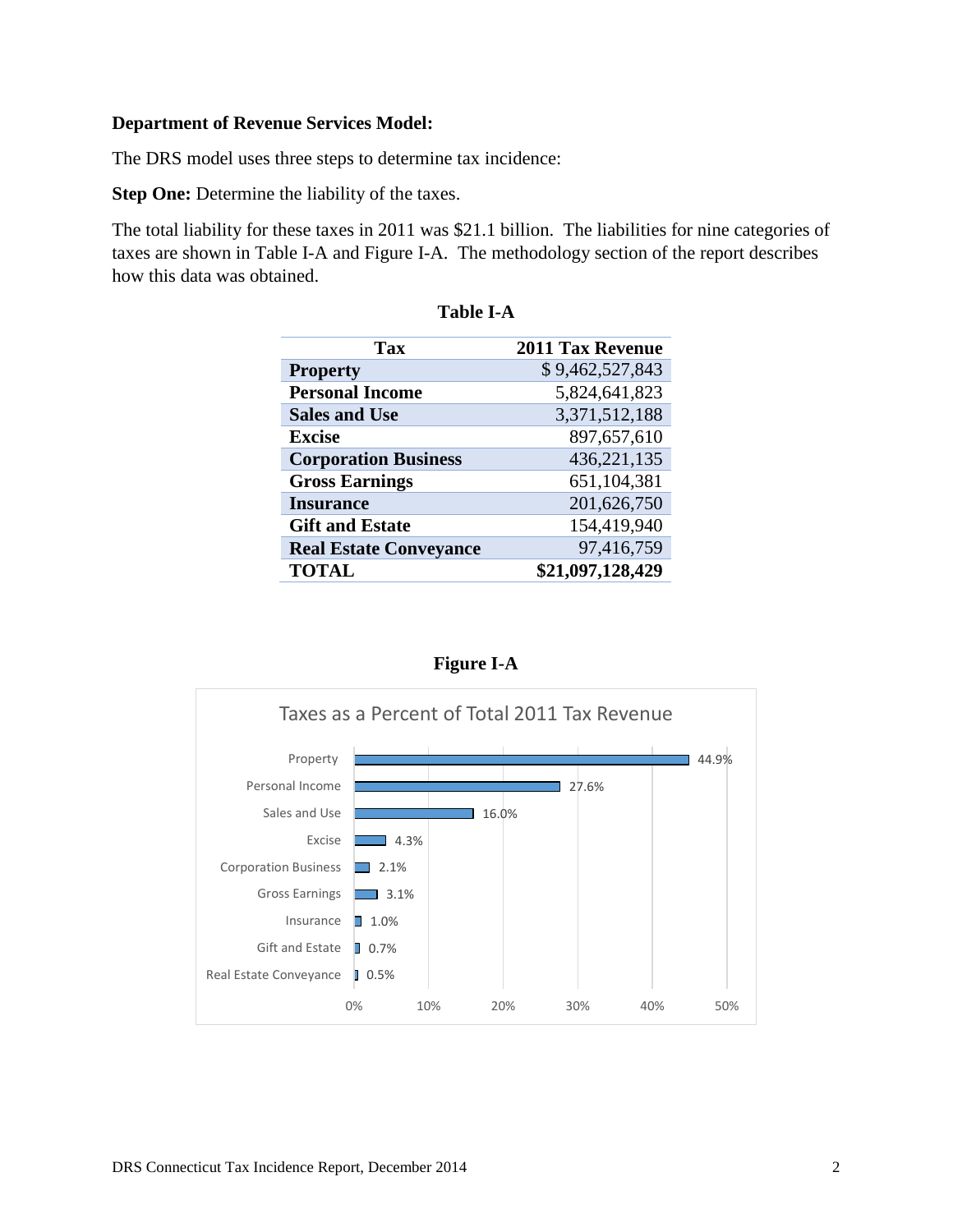**Step Two:** Determine the effect of shifting business taxes.

This step makes economic assumptions as to how and at what rate businesses shift their tax impact. A portion of the \$21.1 billion tax liability borne by out-of-state residents and businesses is not analyzed as part of the tax incidence as it does not affect Connecticut households. (Additional information can be found in the Methodology section.)

**Step Three:** Allocate the shifted taxes to households.

Table I-B and Figure I-B show the tax incidence on Connecticut households for the nine tax categories. The total tax incidence analyzed is \$17.5 billion. \$3.6 billion is borne by out-of-state residents and businesses and is not considered part of the impact on Connecticut households. (Additional information can be found in the Methodology section.)

| Tax                           | 2011 Overall CT<br><b>Household Tax Incidence</b> |
|-------------------------------|---------------------------------------------------|
| <b>Property</b>               | \$7,315,228,919                                   |
| <b>Personal Income</b>        | 5,824,641,823                                     |
| <b>Sales and Use</b>          | 2,560,318,367                                     |
| <b>Excise</b>                 | 702,557,830                                       |
| <b>Gross Earnings</b>         | 465,513,433                                       |
| <b>Corporation Business</b>   | 190,004,214                                       |
| <b>Insurance</b>              | 166,530,388                                       |
| <b>Gift and Estate</b>        | 152,506,220                                       |
| <b>Real Estate Conveyance</b> | 76,813,873                                        |
| <b>TOTAL</b>                  | \$17,454,115,067                                  |

#### **Table I-B**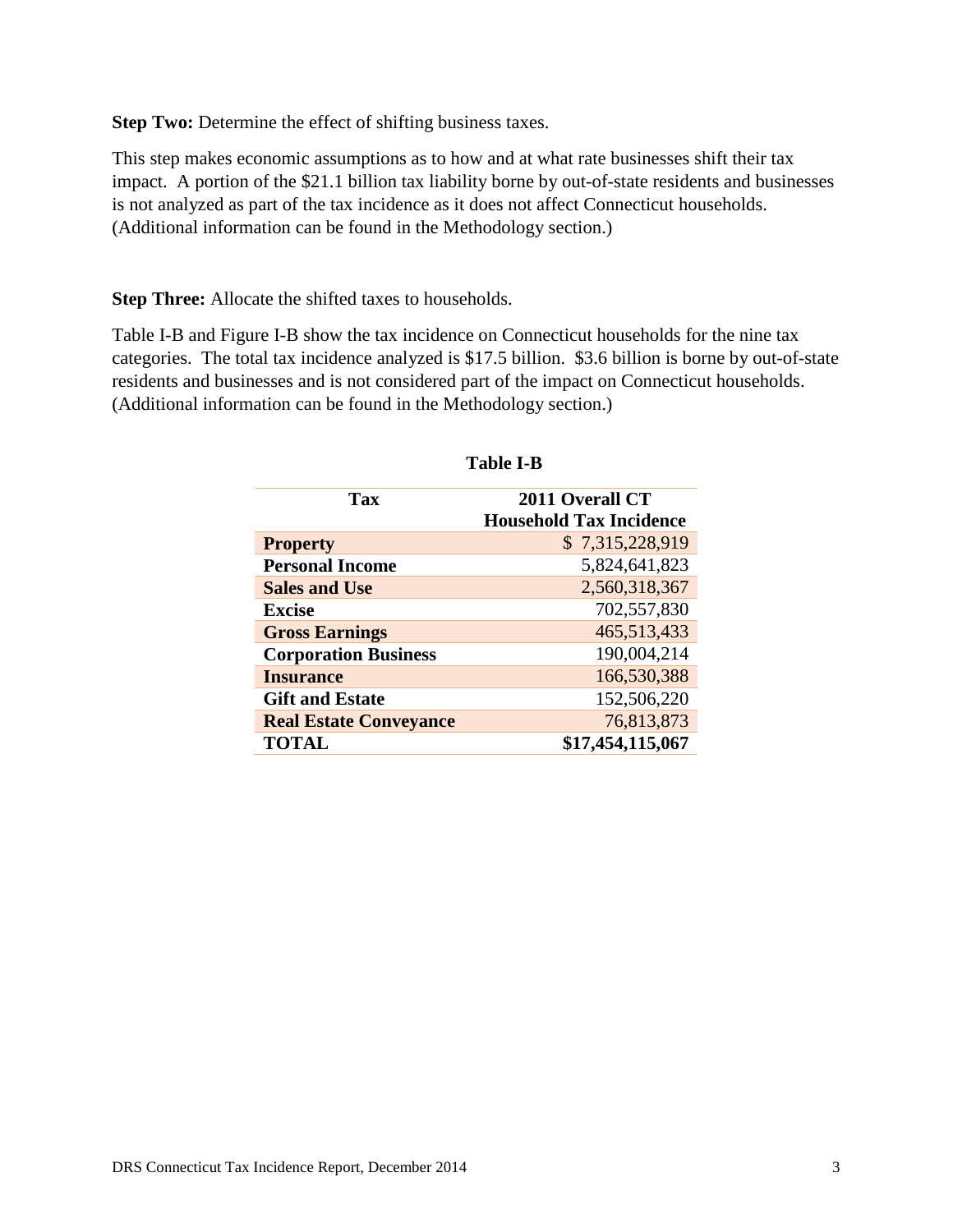**Figure I-B** 



Table I-C shows the amount of Connecticut tax impact on Connecticut households (\$17.5 billion) and the amount of taxes exported out of Connecticut (\$3.6 billion). This report discusses only the impact of \$17.5 billion in taxes on Connecticut households.

| Tax                           | <b>2011 Tax</b>  | 2011 Overall CT      | Amount          | <b>Percent</b>  |
|-------------------------------|------------------|----------------------|-----------------|-----------------|
|                               | <b>Revenue</b>   | <b>Household Tax</b> | <b>Exported</b> | <b>Exported</b> |
|                               |                  | <b>Incidence</b>     |                 |                 |
| <b>Property</b>               | \$9,462,527,843  | \$7,315,228,919      | \$2,147,298,924 | 22.7%           |
| <b>Personal Income</b>        | 5,824,641,823    | 5,824,641,823        |                 | $0.0\%$         |
| <b>Sales and Use</b>          | 3,371,512,188    | 2,560,318,367        | 811,193,821     | 24.1%           |
| <b>Excise</b>                 | 897,657,610      | 702,557,830          | 195,099,780     | 21.7%           |
| <b>Corporation Business</b>   | 436, 221, 135    | 190,004,214          | 246,216,921     | 56.4%           |
| <b>Gross Earnings</b>         | 651,104,381      | 465,513,433          | 185,590,948     | 28.5%           |
| <b>Insurance</b>              | 201,626,750      | 166,530,388          | 35,096,362      | 17.4%           |
| <b>Gift and Estate</b>        | 154,419,940      | 152,506,220          | 1,913,720       | 1.2%            |
| <b>Real Estate Conveyance</b> | 97,416,759       | 76,813,873           | 20,602,886      | 21.2%           |
| <b>TOTAL</b>                  | \$21,097,128,429 | \$17,454,115,067     | \$3,643,013,362 | 17.3%           |

#### **Table I-C**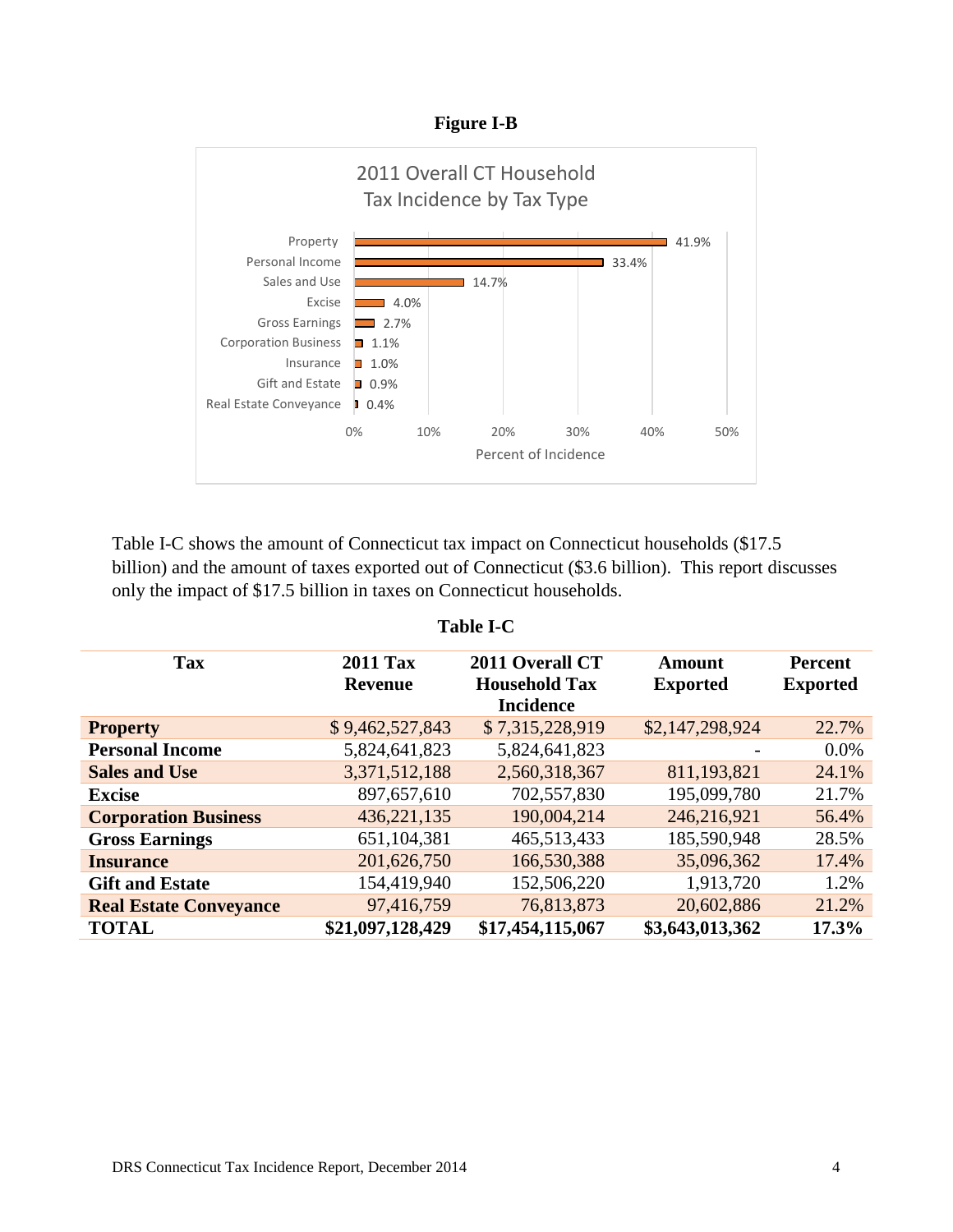### **GLOSSARY**

This report uses many terms for analysis which are defined below.

**Base Year:** The DRS model uses data from the 2011 tax year. At the time of implementation, 2011 was the most recent year for which DRS was able to obtain federal income tax data to match with state income tax data. The matching process is described in the report's methodology section. 2011 was subsequently used as the base year across all taxes for a complete and uniform analysis.

**Income Classification:** The model and report's output is classified in terms of Connecticut Adjusted Gross Income (AGI), line 5 of the CT-1040. Connecticut AGI is the common form of measurement and analysis that the DRS reports on. Federal AGI is the starting point for calculating Connecticut income tax. Connecticut AGI is computed after certain modifications are applied to a filer's federal AGI. DRS' tax incidence model does not analyze Nonresident and Part-Year Resident (CT-NR/PY) data.

**Household Units and Sample Size:** A Connecticut household is this report's unit of analysis. This report defines households as a taxable family as defined by the U.S. Census. The model used 1,501,282 Connecticut households with an aggregate Connecticut AGI of \$151 billion as the baseline for the analysis.

**Income Deciles and Population Deciles:** This report uses both income deciles and population deciles for its analysis. In both instances, the data is divided into ten stratified groupings.

Income deciles stratify Connecticut's households in terms of income with the lowest 10% of Connecticut AGI in the first decile and the highest 10% of Connecticut AGI in the tenth decile. The first decile has the largest amount of households while the tenth decile has the smallest amount of households.

Population deciles divide the number of households into ten equal populations stratified by income. The first decile represents the bottom 10% of Connecticut AGI and the tenth decile represents the top 10% of Connecticut AGI. Income progressively increases in each decile from the first to the tenth.

**Progressivity and the Suits Index:** This report utilizes the Suits Index to gauge the progressivity of each tax and Connecticut's taxes overall. The Suits Index is a statistical, nonbinary measure of progressivity ranging from negative one to one where regressive taxes have negative values, progressive taxes have positive values and a proportional tax would be equal to zero. The degree of a tax's progressive or regressive nature increases the further it is from zero.

The most progressive tax with a Suits Index of 1.0 would have the single Connecticut household with the highest Connecticut AGI paying all of the taxes. Likewise, the most regressive tax would have a Suits Index of -1.0 and have the single Connecticut household with the lowest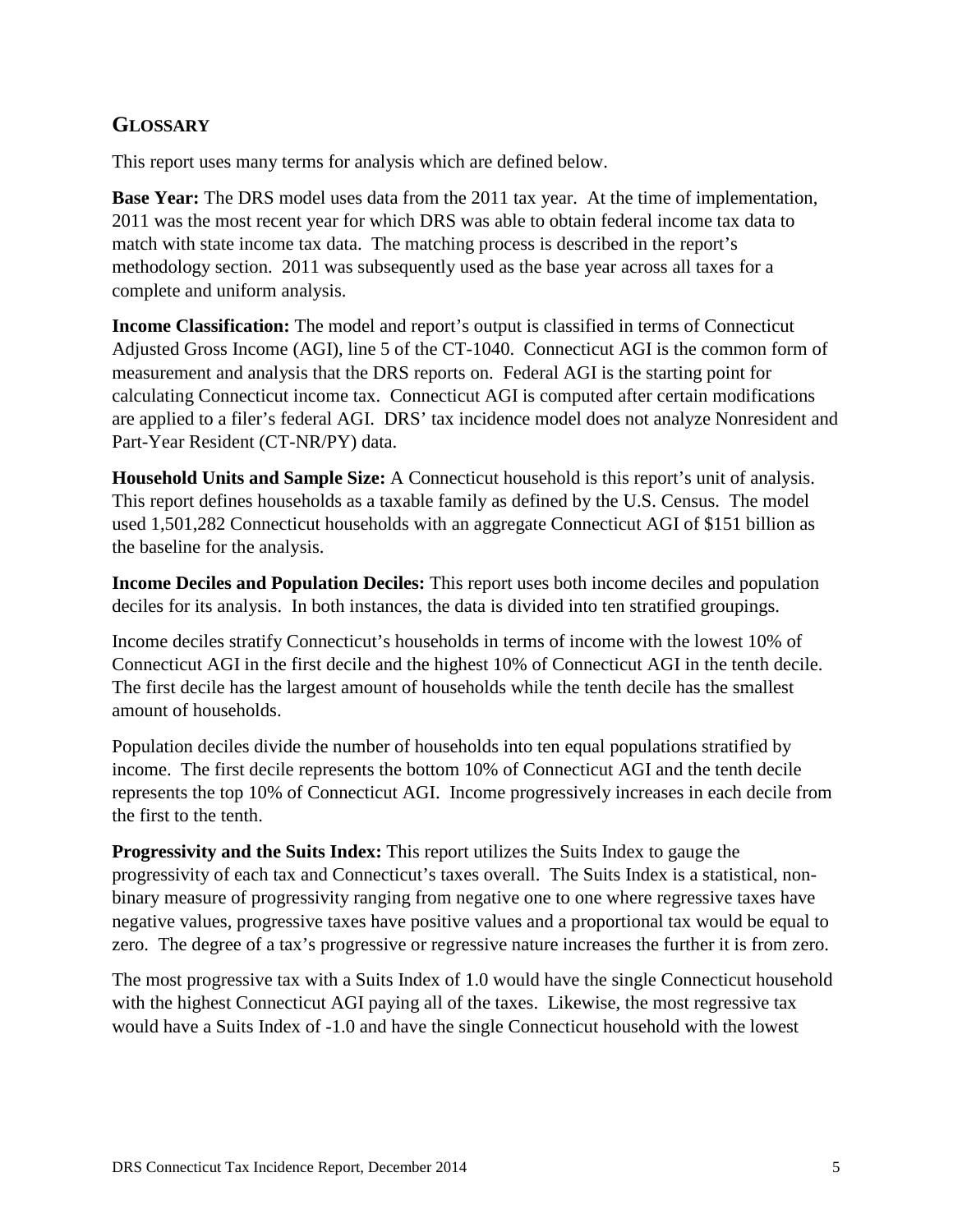Connecticut AGI paying all of the taxes. In reality, neither of those scenarios would exist and the Suits Index indicators for Connecticut's taxes will lie somewhere on the spectrum between 1.0 and -1.0.

The DRS model uses a full-sample Suits Index that accounts for each Connecticut income tax filer in the model. The full-sample Suits Index provides a more robust and targeted analysis as it takes into account all points of data, as opposed to other levels of analysis which may only compute the Suits Index based on aggregated population or income decile data.

The Suits Index can be used to compare relative progressivity between taxes within Connecticut. In future reports, this indicator can be used as a tool to longitudinally analyze progressivity of individual taxes and the overall tax incidence.

**Effective Tax Rates:** An effective tax rate is the ratio of a household's taxes paid to their Connecticut AGI. This report uses effective tax rates to analyze tax incidence and the dispersion of a tax's impact across income and population deciles.

**Incidence Shifting:** This report analyzes how the impact of tax incidence is borne after taxes have been shifted as follows:

- Capital The impact borne by the owners of capital, such as owners of corporate stock.
- Consumption The impact borne by consumers in the form of higher prices of goods and services.
- Labor The impact borne by labor to offset corporate tax liability through things like salary and workforce decreases.
- Land The impact borne by the owners of land that is not residential or land use property.
- Residential Property The impact borne by residential property owners.
- Land Use The impact borne by the owners of land use properties.
- Motor Vehicles The impact borne by the owners of motor vehicles.

Additionally, the Personal Income, Gift and Estate taxes are borne entirely by the resident filers of those taxes. This rationale is described in the report's methodology section.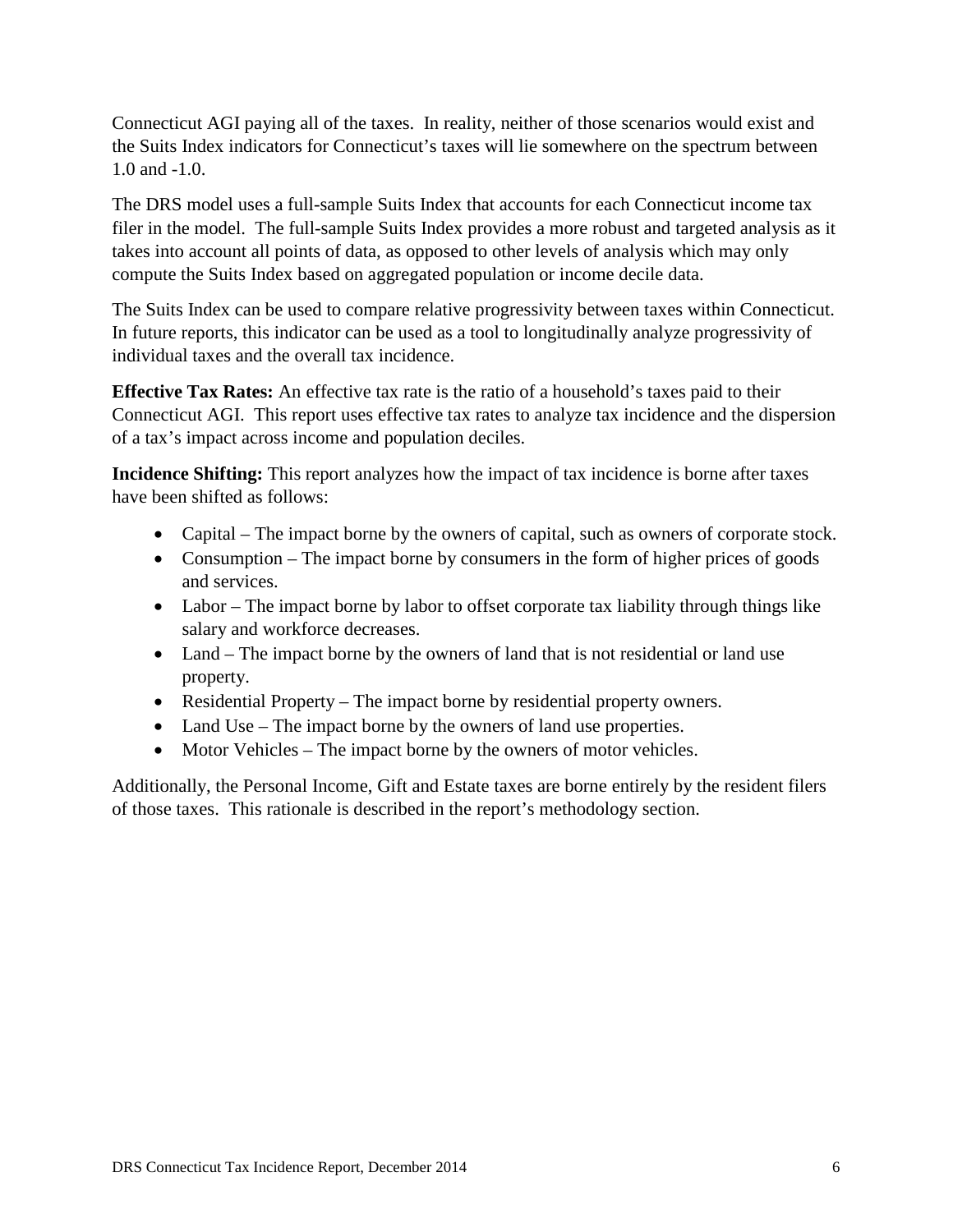### **CHAPTER II**

### **CONNECTICUT HOUSEHOLD OVERALL TAX INCIDENCE**

This report analyzes the \$17.5 billion tax impact on Connecticut households in 2011. The methodology section describes how the \$17.5 billion borne by Connecticut households was arrived at and the shifting that takes place both within and outside of the state. Table II-A and Figure II-A show the incidence of Connecticut taxation by tax type on Connecticut households.

| Tax                           | 2011 Overall CT                |  |
|-------------------------------|--------------------------------|--|
|                               | <b>Household Tax Incidence</b> |  |
| <b>Property</b>               | \$7,315,228,919                |  |
| <b>Personal Income</b>        | 5,824,641,823                  |  |
| <b>Sales and Use</b>          | 2,560,318,367                  |  |
| <b>Excise</b>                 | 702,557,830                    |  |
| <b>Gross Earnings</b>         | 465,513,433                    |  |
| <b>Corporation Business</b>   | 190,004,214                    |  |
| <b>Insurance</b>              | 166,530,388                    |  |
| <b>Gift and Estate</b>        | 152,506,220                    |  |
| <b>Real Estate Conveyance</b> | 76,813,873                     |  |
| <b>TOTAL</b>                  | \$17,454,115,067               |  |



### **Figure II-A**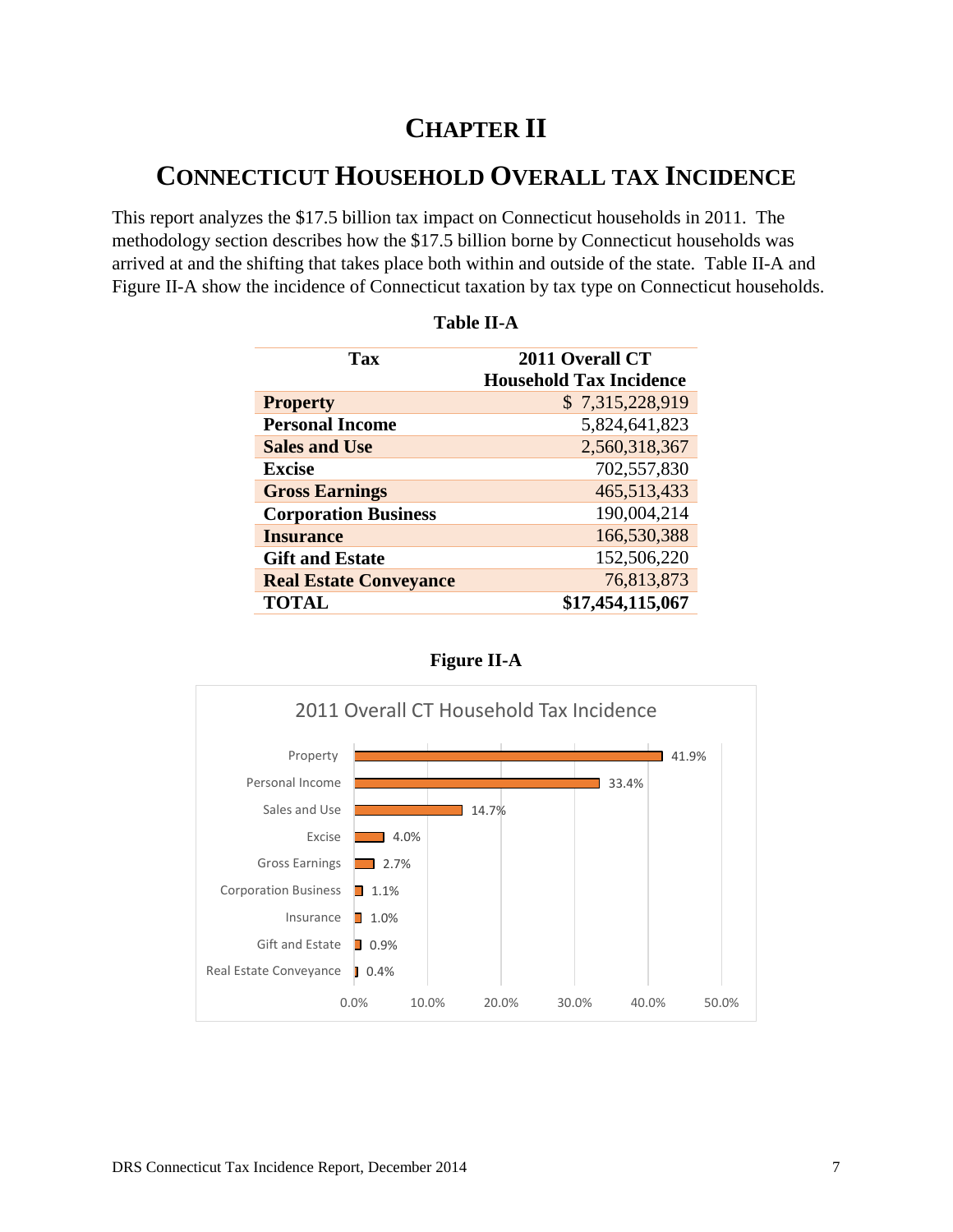Taxes that DRS collects account for \$10.1 billion of the overall incidence. The Property Tax, which is collected by municipalities, has the largest tax impact on Connecticut households. The Property Tax's \$7.3 billion impact equates to almost 42% of the entire tax incidence. The Personal Income Tax accounts for one-third of the tax incidence, Sales and Use is almost 15% and Excise Taxes are 4%. Together, these tax categories account for 94% of the overall incidence of Connecticut taxes in Connecticut.

The remaining six percent of tax incidence is from the Corporation Business, Gross Earnings, Insurance, Gift and Estate, and Real Estate Conveyance Taxes. Overall, the Corporation Business tax represents only about one percent of the total tax incidence.

The report examines the incidence of the tax by stratifying the data in two ways: by income decile and by population decile.

### **CONNECTICUT HOUSEHOLD INCIDENCE - INCOME DECILE ANALYSIS**

The data was stratified by income deciles, where each decile has an equal share of the aggregate Connecticut AGI. This results in a greater amount of households clustered in the lower income deciles. Table II-B shows the income decile breakdown by 2011 Connecticut AGI. Each decile has about \$15.1 billion in aggregate Connecticut AGI. The chart also shows the effective tax rate for each decile and the overall effective tax rate of 11.57%.

| <b>Decile</b> | 2011 Connecticut AGI   | <b>Households</b> | <b>Aggregate CT</b> | <b>Total CT Tax</b> | % of Total CT     | <b>Overall Effective</b> |
|---------------|------------------------|-------------------|---------------------|---------------------|-------------------|--------------------------|
|               |                        |                   | AGI                 | <b>Burden</b>       | <b>Tax Burden</b> | <b>Tax Rate</b>          |
|               | up to \$47,948         | 725,202           | \$15,103,112,547    | \$3,551,623,136     | 20.4%             | 23.62%                   |
| 2             | 47,949 - 74,427        | 251,321           | 15, 103, 182, 979   | 2,100,593,754       | 12.0%             | 13.93%                   |
| 3             | 74,428 - 101,827       | 173,126           | 15, 103, 113, 264   | 2,014,520,578       | 11.5%             | 13.35%                   |
| 4             | 101,828 - 134,527      | 129,303           | 15, 102, 288, 605   | 1,942,718,571       | 11.1%             | 12.87%                   |
| 5             | 134,528 - 182,087      | 97,426            | 15, 103, 013, 303   | 1,801,490,280       | 10.3%             | 11.93%                   |
| 6             | 182,088 - 287,629      | 67,958            | 15, 102, 959, 408   | 1,589,293,086       | 9.1%              | 10.53%                   |
| 7             | $287,630 - 612,040$    | 37,893            | 15,104,085,522      | 1,363,120,986       | 7.8%              | 9.03%                    |
| 8             | $612,041 - 2,019,383$  | 15,050            | 15,103,068,542      | 1,161,320,404       | 6.7%              | 7.69%                    |
| 9             | 2,019,384 - 13,194,828 | 3,646             | 15, 113, 849, 361   | 982,396,335         | 5.6%              | 6.50%                    |
| 10            | 13,194,829 and up      | 357               | 15,090,190,108      | 947,037,937         | 5.4%              | 6.28%                    |
| <b>TOTAL</b>  |                        | 1,501,282         | \$151,028,863,639   | \$17,454,115,067    | 100.0%            | 11.57%                   |

### **Table II-B: Incidence by Income Deciles**

**Income Decile Household Distribution:** More than 48% of Connecticut households are contained in the first income decile, compared to only 0.02% of households contained in the tenth decile. The number of households decreases with each successive income decile as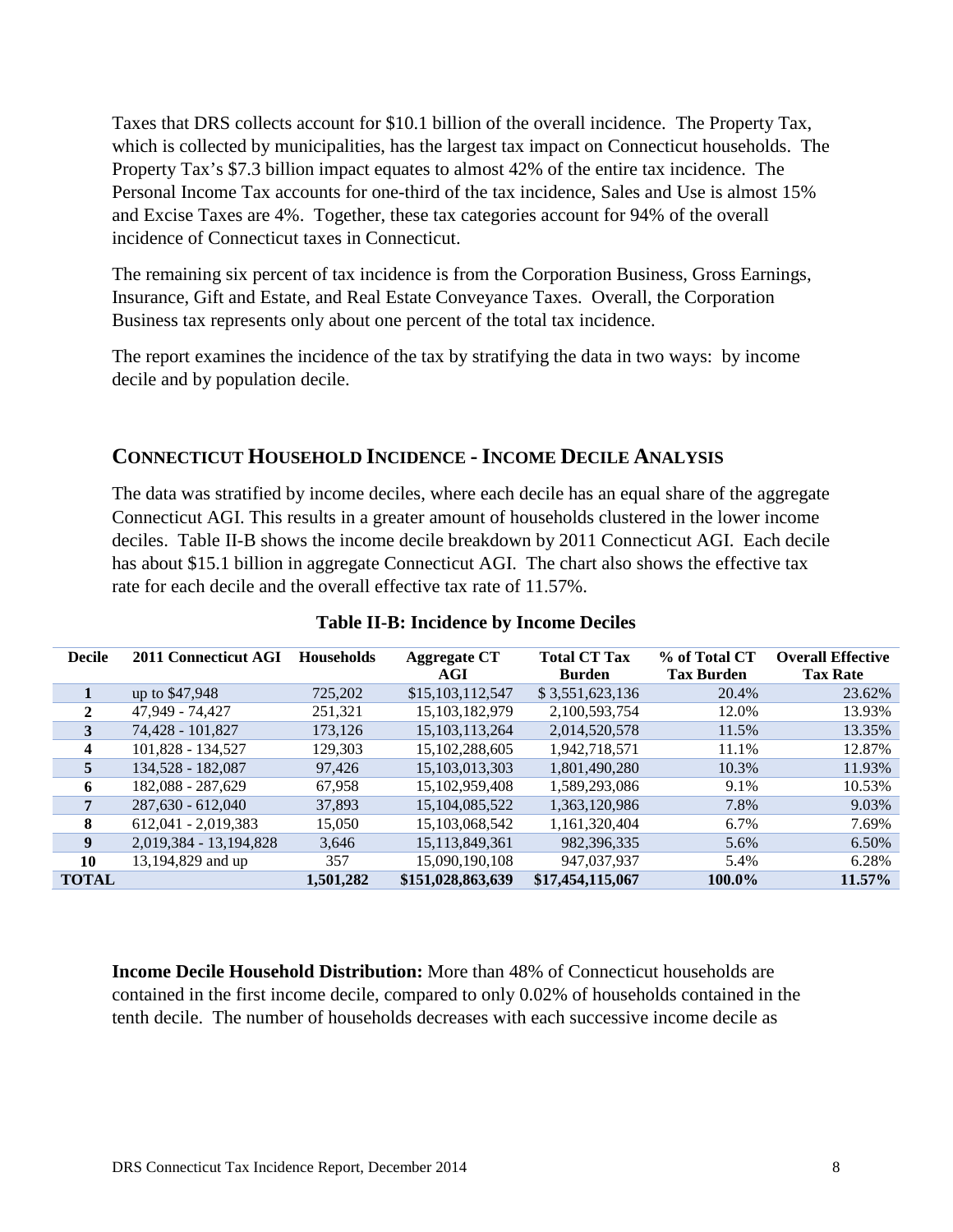Connecticut AGI increases. It should be noted that the significant number of households in the first decile includes Connecticut residents who do not meet the threshold to file in Connecticut but file at the federal level.

The first five deciles contain all households with Connecticut AGIs of up to \$182,087. Almost 92% of households are contained in this half. Deciles six through ten, which have Connecticut AGIs of \$182,088 and greater, account for only the remaining eight percent.

**Income Decile Tax Impact & Overall Effective Tax Rate:** The income deciles exhibit a negative relationship between Connecticut AGI and both tax impact and effective tax rate. As AGI increases, tax impacts and the respective effective tax rates decrease. Figure II-B shows this relationship.



**Figure II-B** 

The portion of the total tax impact is greatest in the first decile at more than 20% and lowest in the tenth decile at 5.4%. There is a downward trend in each decile's share of total Connecticut tax impact from the first to the tenth decile.

The effective tax rate by income decile exhibits a similar trend to the proportion of tax incidence by decile. The effective tax rate is highest in the first decile at 23.6%, lowest in the tenth decile at 6.3%, and decreases in each decile from the first to the tenth. The first through the fifth deciles are all above the 11.57% overall effective tax rate while the sixth through tenth deciles are all below the overall effective tax rate. These trends are shown in Figure II-C.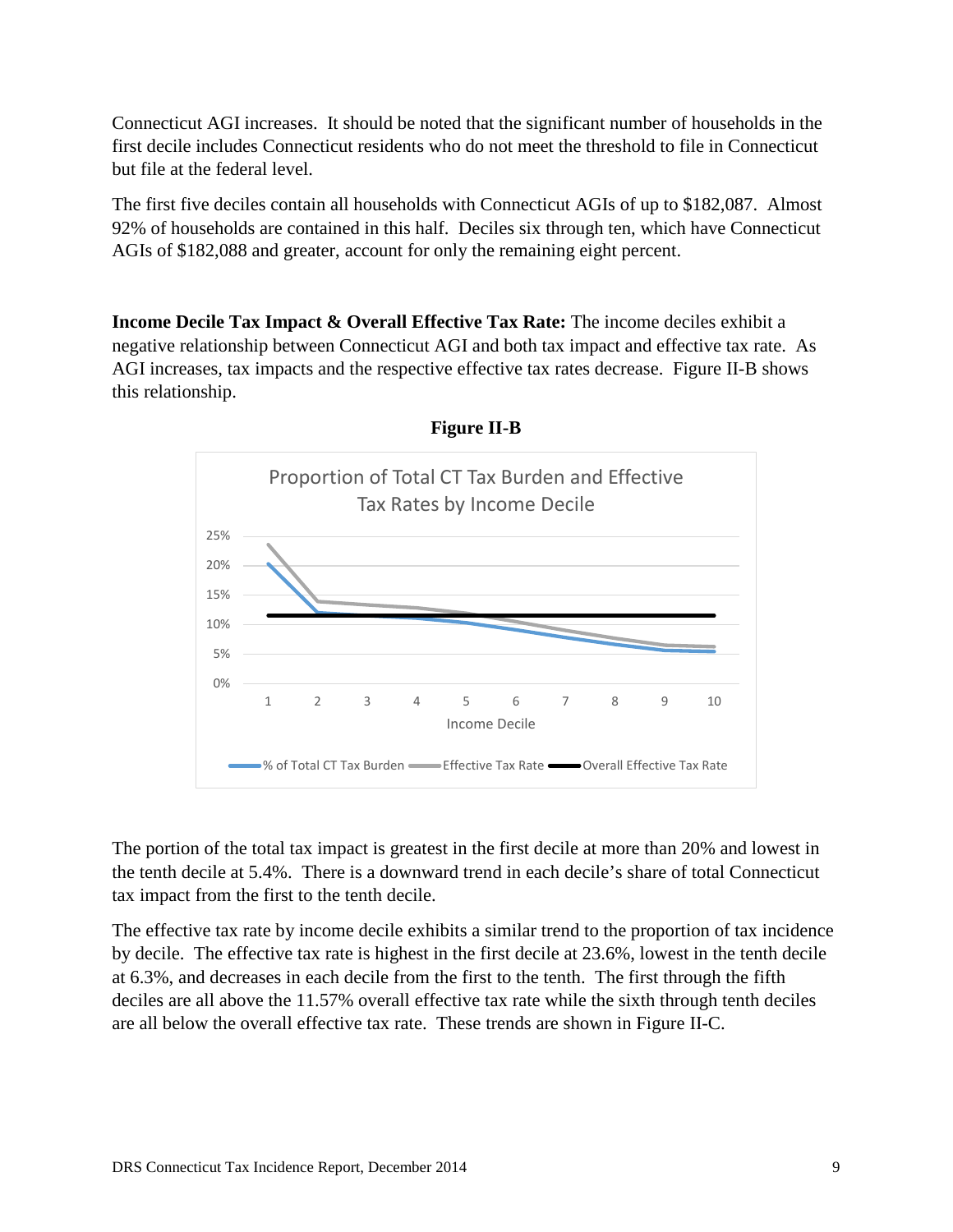**Figure II-C** 



This data can also be analyzed in terms of the number of households responsible for each decile of total Connecticut tax incidence. In the tenth income decile, the top 357 households, 0.02% of Connecticut households, have an average tax incidence of more than \$2.65 million. In comparison, the first income decile has 752,202 households, more than 48% of Connecticut's households, with an average tax incidence of about \$4,900.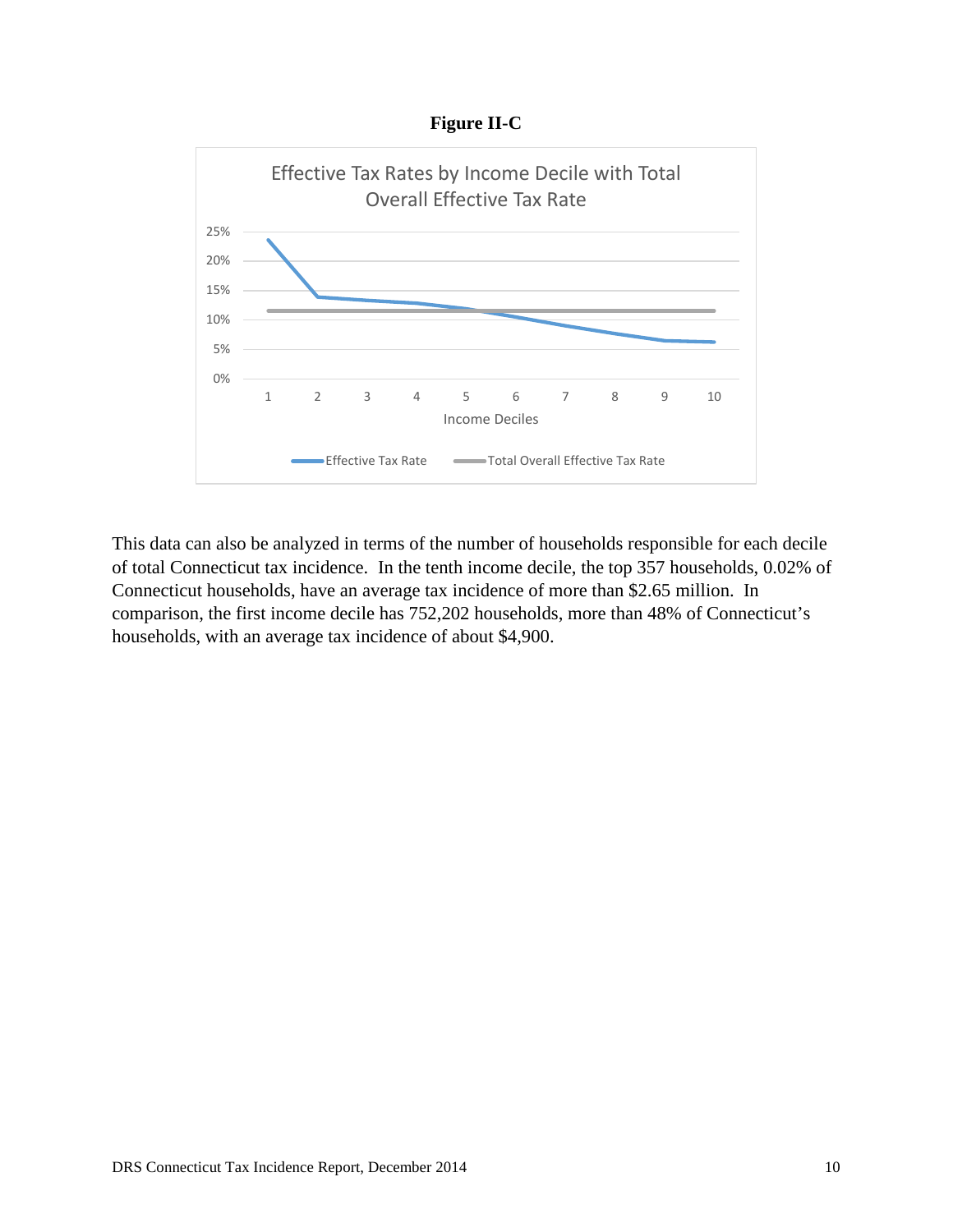### **CONNECTICUT HOUSEHOLD INCIDENCE - POPULATION DECILE ANALYSIS**

The data was stratified by Population, which equally distributes the number of households among ten deciles. This results in Connecticut AGI increasing in each decile from the first to the tenth decile. Table II-C shows the population decile breakdown by household. Each decile contains just over 150,000 households.

| <b>Decile</b> | 2011 Connecticut<br>AGI | <b>Households</b> | <b>Aggregate CT</b><br>AGI     | <b>Total CT Tax</b><br><b>Burden</b> | % of Total CT<br><b>Tax Burden</b> | <b>Overall Effective</b><br><b>Tax Rate</b> |
|---------------|-------------------------|-------------------|--------------------------------|--------------------------------------|------------------------------------|---------------------------------------------|
|               | up to $$5,532$          | 150,200           | $\frac{1}{2}$<br>147, 242, 742 | \$<br>989,881,505                    | 5.7%                               | $**$                                        |
| 2             | $5,533 - 16,245$        | 150,063           | 1,656,113,142                  | 439,383,210                          | 2.5%                               | 26.62%                                      |
| 3             | $16,246 - 26,511$       | 150,127           | 3,214,379,161                  | 588,847,703                          | 3.4%                               | 18.37%                                      |
| 4             | $26,512 - 37,419$       | 150,219           | 4,783,322,948                  | 747,337,535                          | 4.3%                               | 15.67%                                      |
| 5             | $37,420 - 50,198$       | 150,033           | 6,551,395,173                  | 961,904,432                          | 5.5%                               | 14.72%                                      |
| 6             | $50,199 - 64,971$       | 150,129           | 8,581,638,624                  | 1,199,411,989                        | 6.9%                               | 13.99%                                      |
| 7             | 64,972 - 84,935         | 150,127           | 11,187,844,749                 | 1,526,305,871                        | 8.7%                               | 13.66%                                      |
| 8             | 84,936 - 112,904        | 150,128           | 14,695,567,114                 | 1,952,390,475                        | 11.2%                              | 13.30%                                      |
| 9             | $112,905 - 165,393$     | 150,128           | 20, 325, 378, 589              | 2,513,939,114                        | 14.4%                              | 12.38%                                      |
| 10            | 165,394 and up          | 150,128           | 79,885,981,397                 | 6,534,713,231                        | 37.4%                              | 8.18%                                       |
| <b>TOTAL</b>  |                         | 1,501,282         | \$151,028,863,639              | \$17,454,115,067                     | 100.0%                             | $11.57\%$                                   |

#### **Table II-C: Incidence by Population Deciles**

*\*\*This figure has been removed as it reflects an overstated value resulting from Connecticut residents who file federal but not state income tax returns.*

**Population Decile Household Distribution:** More Connecticut residents file federal income tax returns than state returns because of the higher state filing threshold. The effect of this is evident in the first population decile of overall tax incidence. The result is an overstated effective tax rate. For this reason, the first population decile will not be analyzed as was done for income deciles. Instead, the second and the tenth deciles will be compared.

The second population decile contains households with Connecticut AGI from \$5,533 to \$16,245. This decile represents only about one percent of the total aggregate Connecticut AGI and two-and-a-half percent of the total Connecticut tax impact. In contrast, the tenth decile represents households with Connecticut AGI of \$165,394 and up. These households account for almost 53% of the total aggregate Connecticut AGI and more than 37% of the total Connecticut tax impact.

Households in deciles one through five have Connecticut AGIs of up to \$50,198 and contribute about 21% of the total Connecticut tax incidence. Households in deciles six through ten with AGIs of \$50,199 and higher contribute more than 78% of the total Connecticut tax incidence.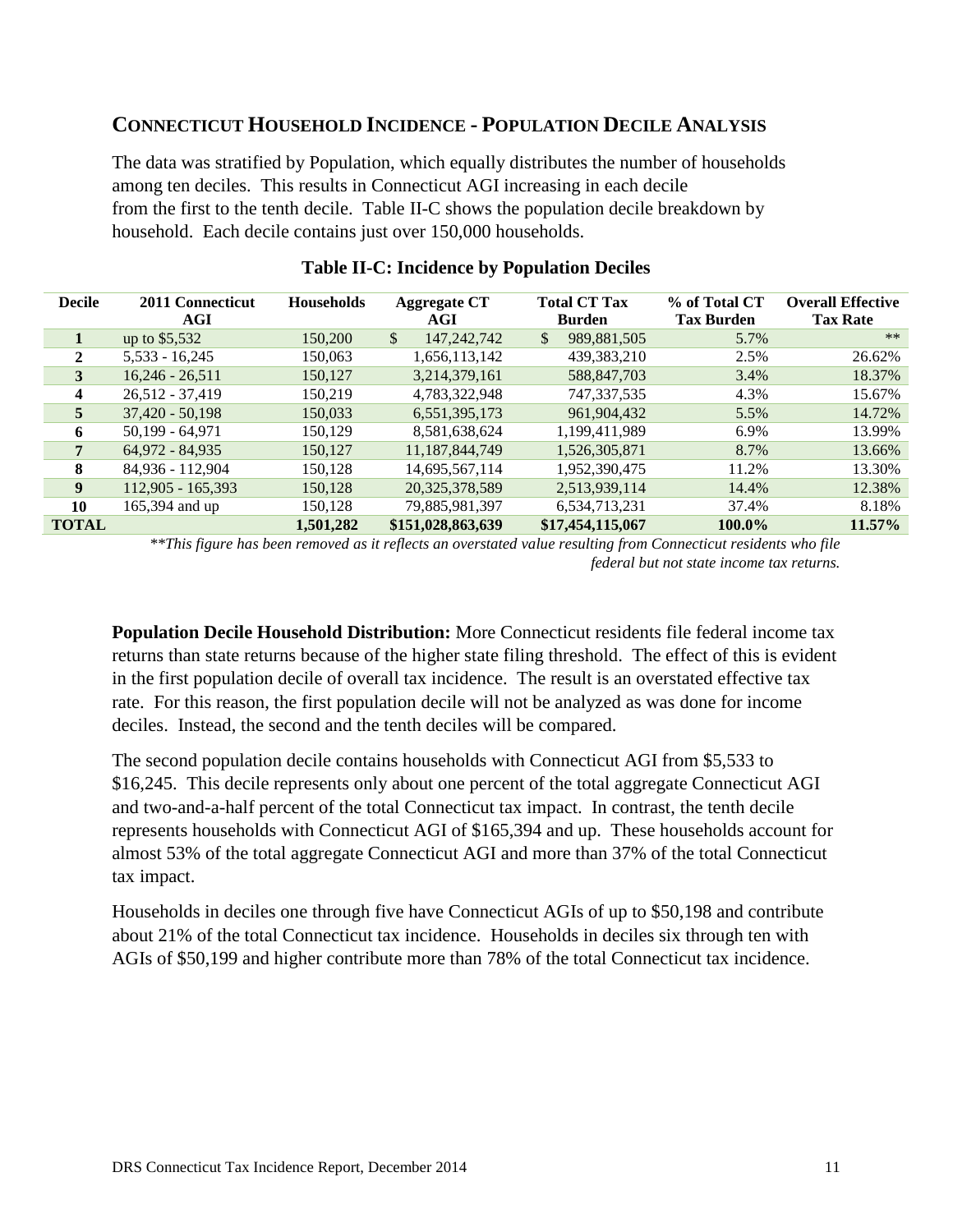**Population Decile Tax Impact & Overall Effective Tax Rate:** Figure II-D shows the relationship in population deciles between the overall tax impact and overall effective tax rates. As Connecticut AGI and total Connecticut tax incidence increase, overall effective tax rates decrease.





With the exception of the first decile, the proportion of total Connecticut tax impact rises in each population decile from the second decile at 2.5% to the tenth decile at 37.4%. Conversely, with the exception of the first decile, the effective tax rates by decile decrease in each population decile from the second decile at 26.6% to the tenth decile at 8.2%. The tenth population decile is the only decile that is below the overall effective tax rate of 11.57%. Figure II-E shows the effective tax rate by decile compared to the overall effective tax rate.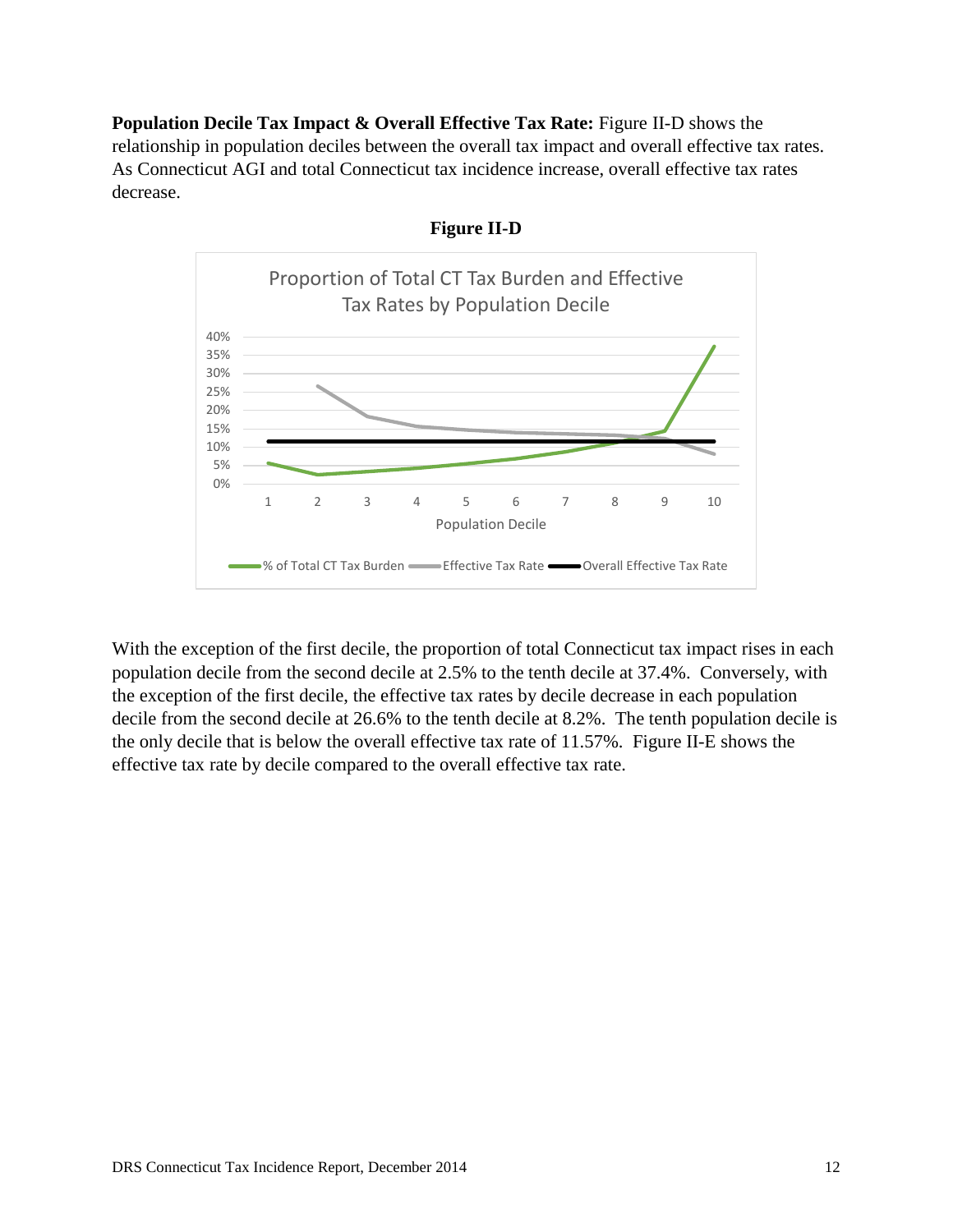



### **COMPARING INCOME & POPULATION DECILES**

The Relationship of the total tax impact on income and population deciles is shown in Figure II-F.



**Figure II-F**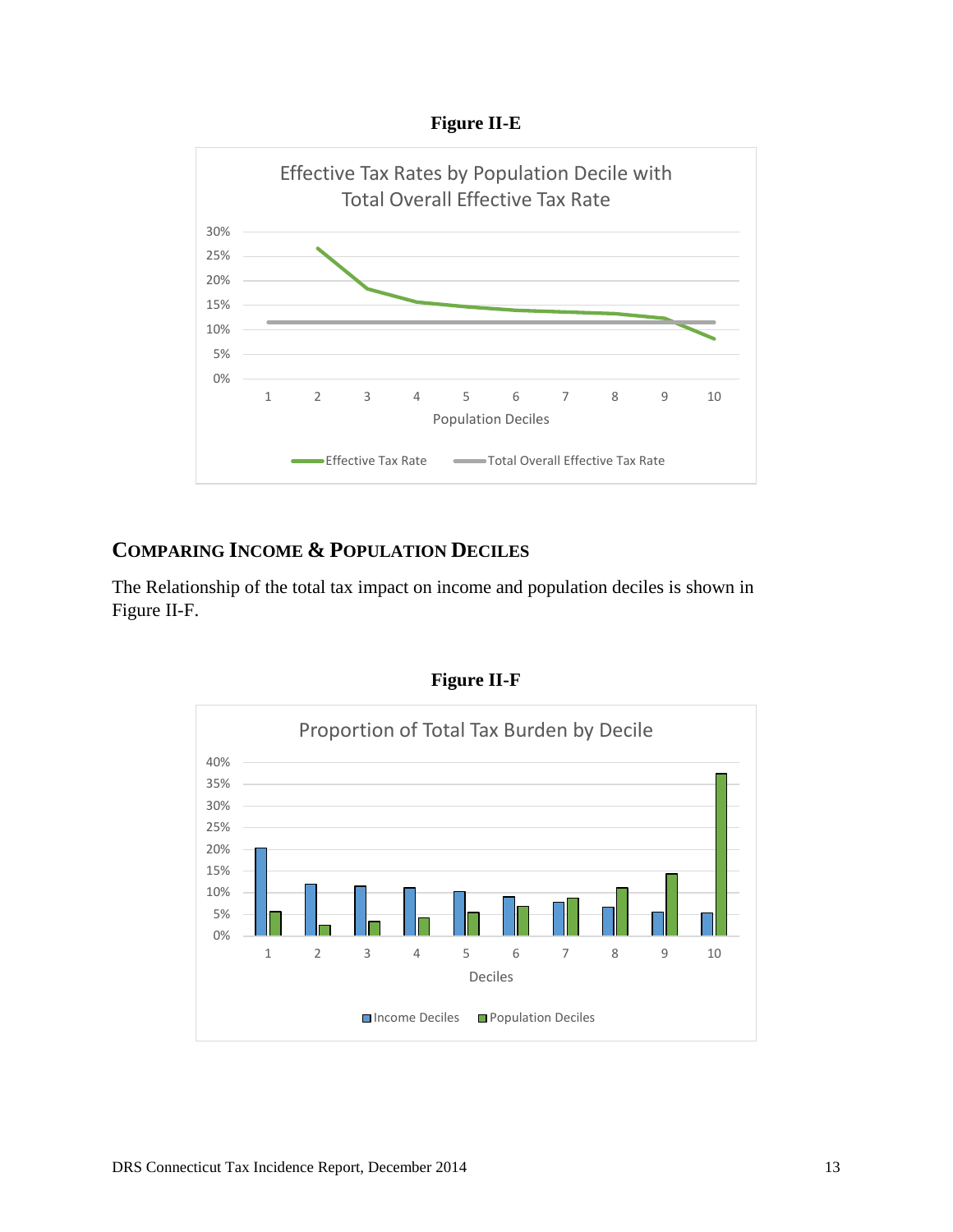Income deciles have a negative relationship with Connecticut AGI as the proportion of total tax impact by decile decreases as Connecticut AGI increases. Population deciles have a positive relationship with Connecticut AGI as the share of the total Connecticut tax impact increases with Connecticut AGI.

On the other hand, the effective tax rates by income and population decile exhibit similar trends, as seen in Figure II-G.





The effective tax rates by both income and population decile are greater in the lower deciles and have a decreasing progression into the higher deciles. The strength of the tenth population decile shows as it is the only population decile below the 11.57% overall effective tax rate. The first five income deciles all have effective tax rates above 11.57% while the second five deciles all have effective tax rates below 11.57%.

### **PROGRESSIVITY**

The overall impact of Connecticut's tax system on Connecticut households is slightly regressive at -0.22. The Suits Index is a non-binary measure of progressivity that ranges from negative one to one. Regressive taxes have negative values, progressive taxes have positive values, and a proportional tax would have a value of zero. The degree of a tax's progressive or regressive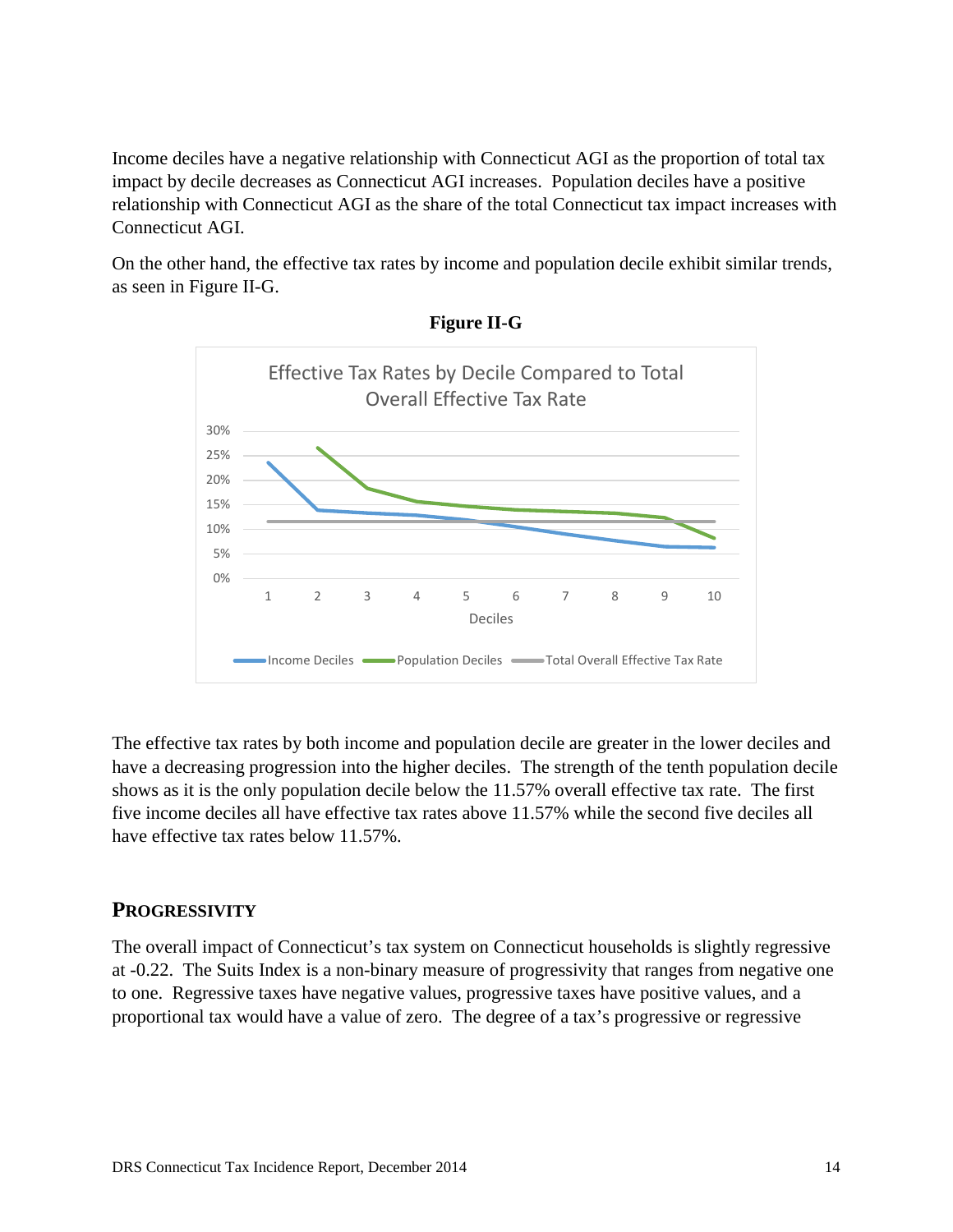nature increases the further the value is from zero. The methodology section describes the implementation of the Suits Index. Table II-D shows the range of taxes on the Suits Index.

| <b>Tax Type</b>               | <b>Suits Index</b> |
|-------------------------------|--------------------|
| <b>Property</b>               | $-0.39$            |
| <b>Personal Income</b>        | 0.11               |
| <b>Sales and Use</b>          | $-0.39$            |
| <b>Excise</b>                 | $-0.67$            |
| <b>Corporation Business</b>   | $-0.02$            |
| <b>Gross Earnings</b>         | $-0.38$            |
| <b>Insurance</b>              | $-0.35$            |
| <b>Gift and Estate</b>        | 0.76               |
| <b>Real Estate Conveyance</b> | $-0.14$            |
| <b>TOTAL</b>                  | $-0.22$            |

#### **Table II-D**

The Personal Income Tax (0.11) and the Gift and Estate Tax (0.76) are the only two taxes classified as progressive. Some of the many items that contribute to the progressivity of the Personal Income Tax are its graduated rates that increase with Connecticut AGI, tax recapture at higher AGI levels, the Earned Income Tax Credit, and the automatic credits based on AGI that phase out at higher income levels. The Gift and Estate Tax is the most progressive tax due to its \$2 million threshold. The incidence of the Gift and Estate Tax is borne entirely by the tenth population decile and the eighth through tenth income deciles.

Excise Taxes (-0.67), which include alcohol, cigarettes and tobacco and motor fuels, are the most regressive. Like the Sales and Use Tax (-0.39), Excise Taxes have a regressive nature since the taxes are levied at the same rate for every consumer regardless of income. Households with lower Connecticut AGIs spend a larger share of their income on Excise and Sales and Use Taxes than households with larger Connecticut AGIs.

### **INCIDENCE**

The impact of Connecticut's tax incidence and the portion that each category bears is shown in Table II-E. Taxes are borne by labor, owners of capital, consumers and owners of land. The Property Tax is also borne by the owners of motor vehicles and land use. The Personal Income Tax and the Gift and Estate Tax are entirely borne by the respective tax's filers. None of the categories are mutually exclusive. For instance, the incidence of tax on a Connecticut household will be borne across many of the categories.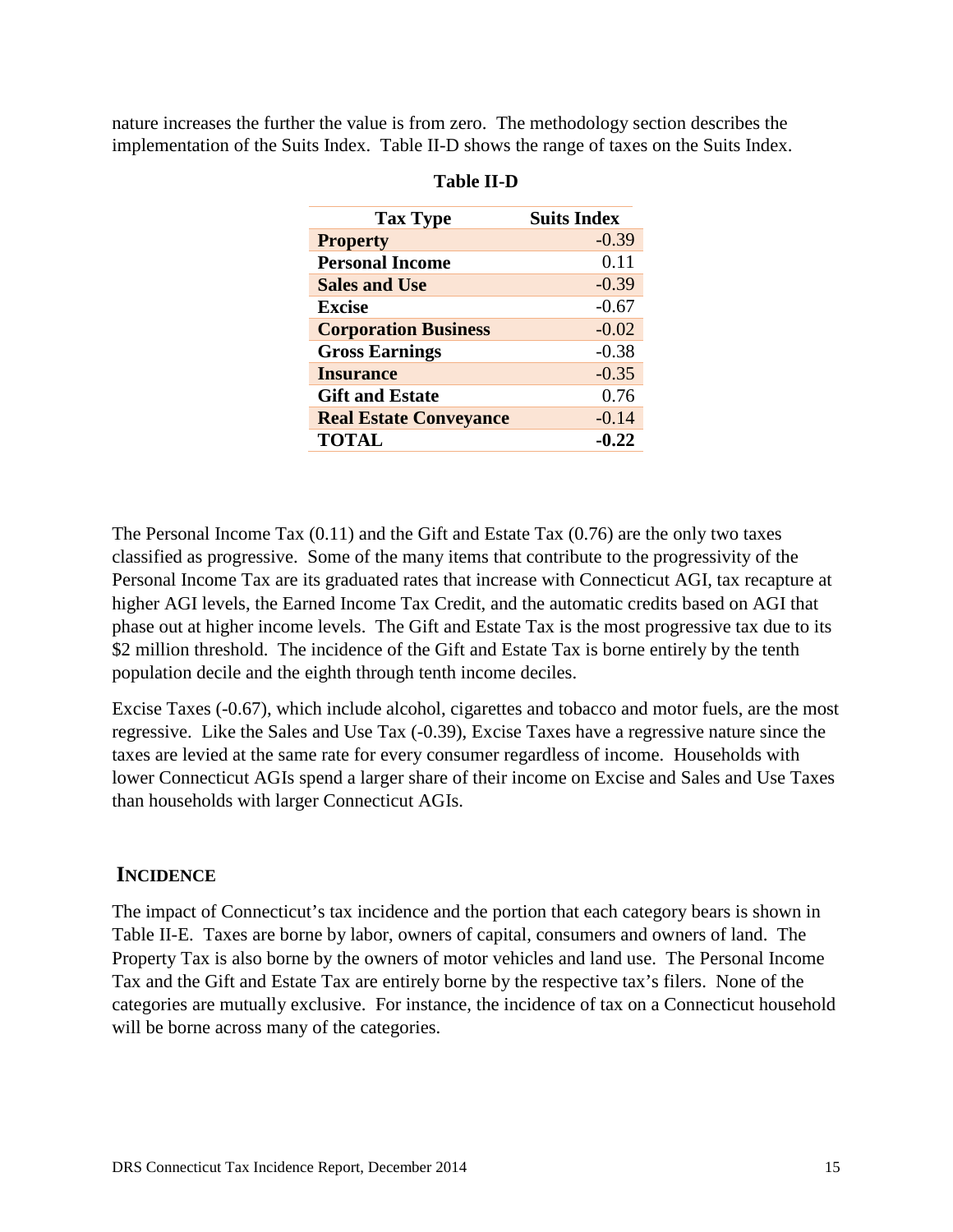| <b>Burden of Incidence</b>                  | <b>Amount</b>    | <b>Percent</b> |
|---------------------------------------------|------------------|----------------|
| Labor                                       | \$1,650,035,512  | 9.5%           |
| Capital                                     | 453,840,082      | 2.6%           |
| <b>Consumption</b>                          | 3,912,663,941    | 22.4%          |
| Land                                        | 4,959,289,784    | 28.4%          |
| <b>Motor Vehicles</b>                       | 501,137,704      | 2.9%           |
| <b>Resident Income Tax Filer</b>            | 5,824,641,823    | 33.4%          |
| <b>Resident Gift &amp; Estate Tax Filer</b> | 152,506,220      | $0.9\%$        |
| <b>TOTAL</b>                                | \$17,454,115,067 | 100.0%         |

One-third of Connecticut's tax incidence is borne by Connecticut resident Personal Income filers. The second largest is borne by the owners of land at more than 28%. Connecticut's consumers bear the third largest impact through higher prices at more than 22% of Connecticut's tax incidence. In all, 84% of the Connecticut's tax incidence is borne by Personal Income Tax filers, land owners, and consumers.

Owners of capital bear 2.6% of the tax incidence on Connecticut's households, 9.5% is borne by labor, and resident filers of the Gift and Estate Tax represent less than 1%. Figure II-H shows the distribution of the tax incidence.



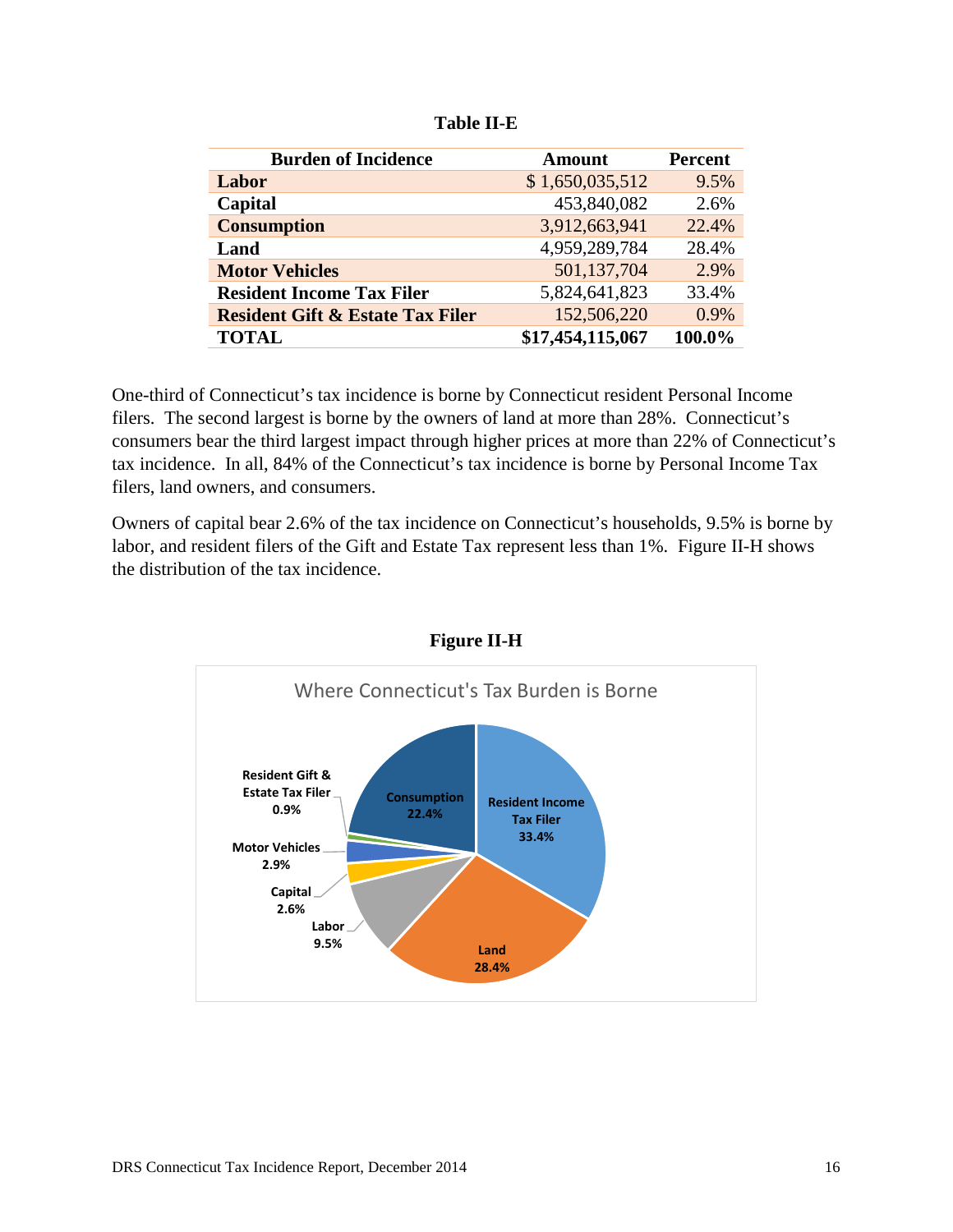### **CHAPTER III: TAX TYPE ANALYSIS**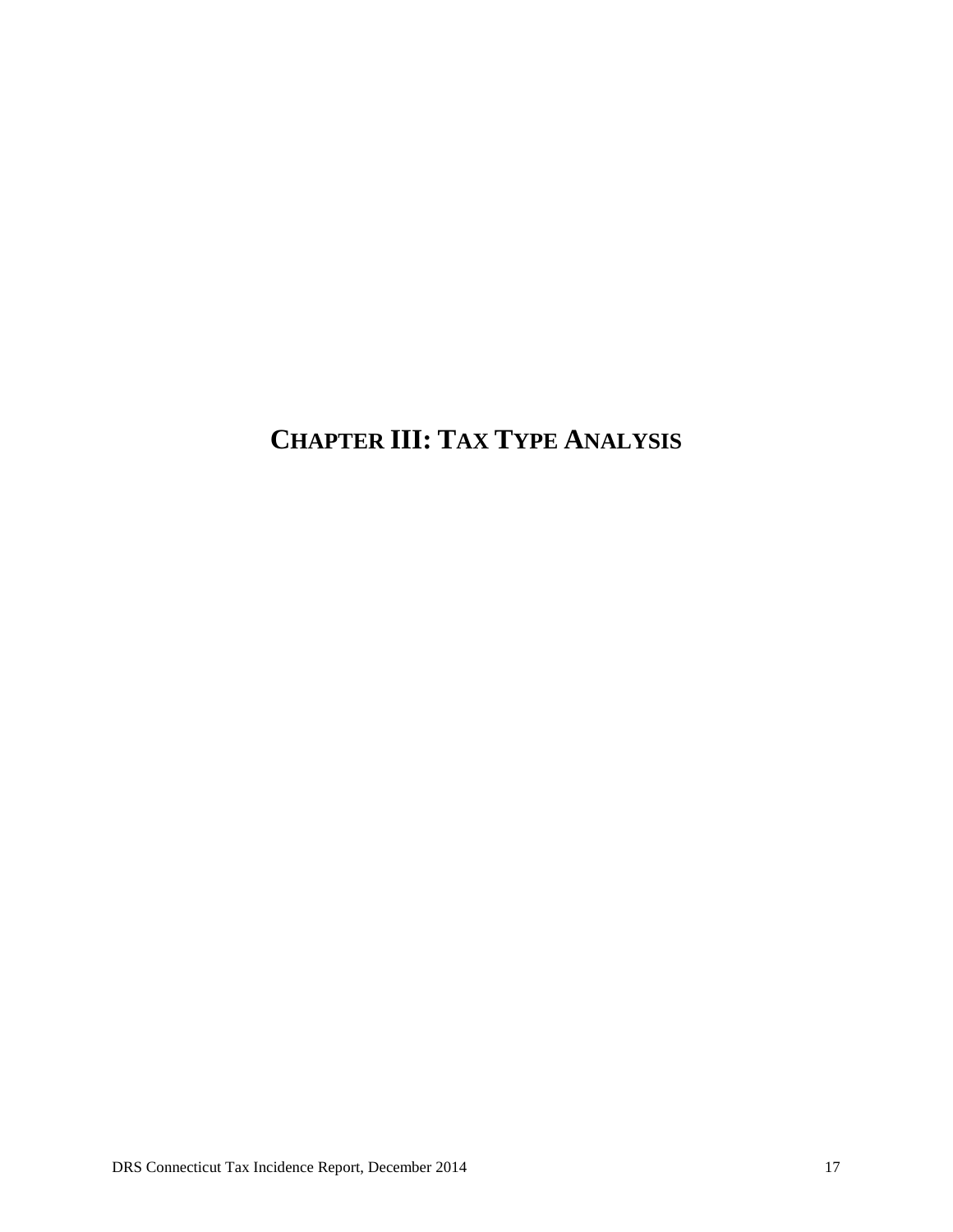### **Property Tax**

There are 169 cities and towns in Connecticut. Each provides various services, such as public school education, police and fire protection and public road maintenance. To a large extent, the property tax finances these services. Connecticut state law authorizes the taxation of property, including real estate, motor vehicles, business-owned personal property and some personal property that individuals own. Local governmental officials administer the property assessment and taxation. State law governs the manner in which a town or city assessor determines property assessments and the procedures that tax collectors use to collect property taxes. State law also authorizes property tax exemptions, credits and abatements. It should be noted that this report also considers the impact with respect to other property taxing entities, such as boroughs.

All taxable property is assessed in accordance with state statute so that each property owner is responsible for their fair share of the total property tax. The property tax is *ad valorem* or based on a property's value but 30% of the value is statutorily excluded from tax assessment.

Connecticut municipalities reported a total of 1,367,464 real properties for grand list year 2011. Residential properties accounted for 1,176,623 or 86 percent of this total. As the following analysis reflects, residential property owners carry the largest share of the Connecticut property tax incidence.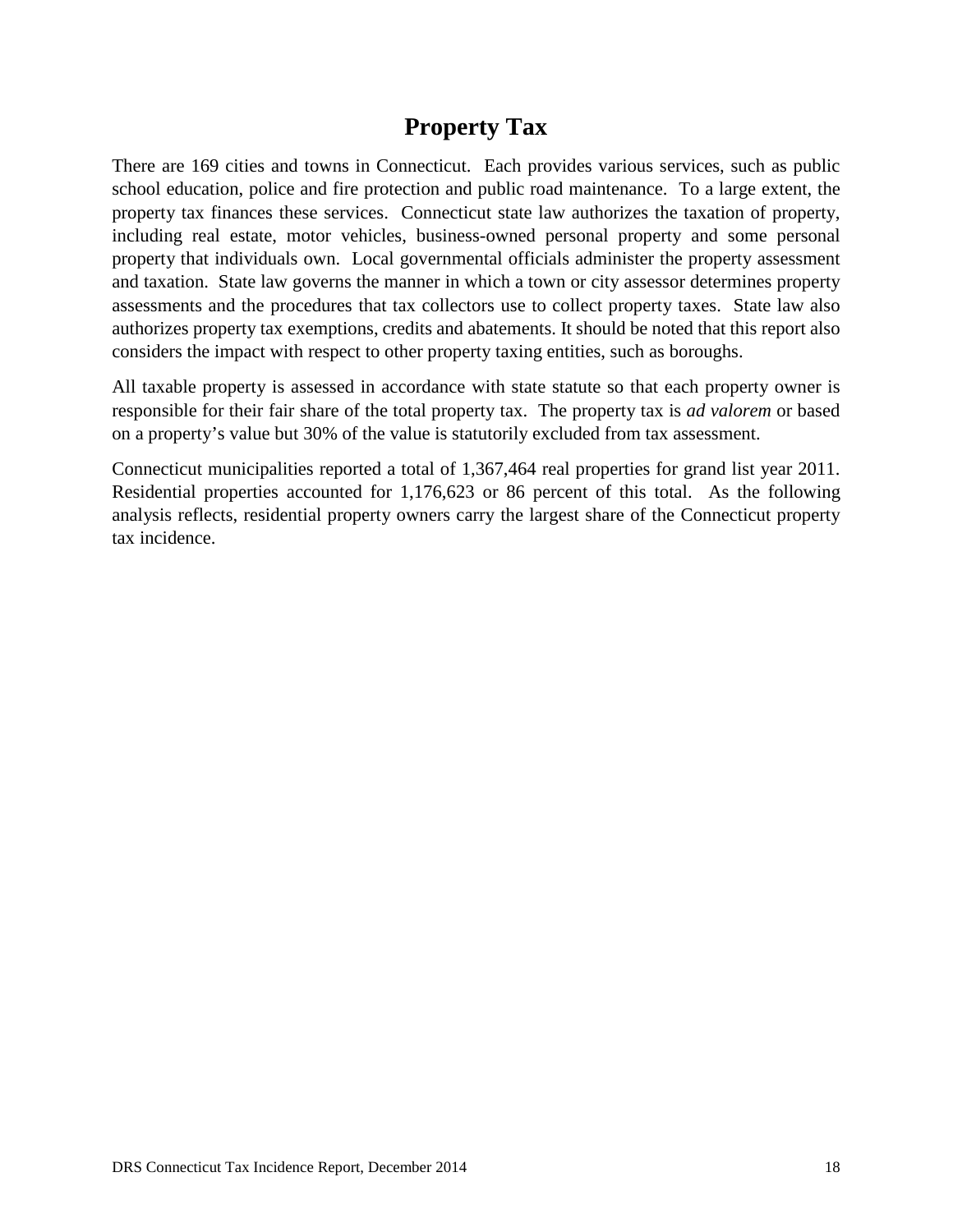#### **Property Tax: General Overview**

| Suits Index                | $-0.39$ |
|----------------------------|---------|
| Overall Effective Tax Rate | 4.84%   |
| % of Total CT Tax Burden   | 41.91\% |



| Property Tax Burden<br>(in millions) |              |                            |  |  |
|--------------------------------------|--------------|----------------------------|--|--|
| Property Tax Total                   | Tax Exported | Burden on CT<br>Households |  |  |
| \$9,462.5                            | \$2,147.3    | \$7,315.2                  |  |  |





- More than three-quarters of the Property Tax's liability is retained in the state and impacts Connecticut households.
- The Property Tax has the largest tax impact on Connecticut households with an incidence of more than \$7.3 billion.
- The Property Tax accounts for more than 40% of the total Connecticut tax incidence.
- The portion that is exported can be attributed to things such as out-of-state residents who own property in Connecticut and business' consumer activity from other states.
- The Property Tax is moderately regressive as indicated by a Suits Index of -0.39.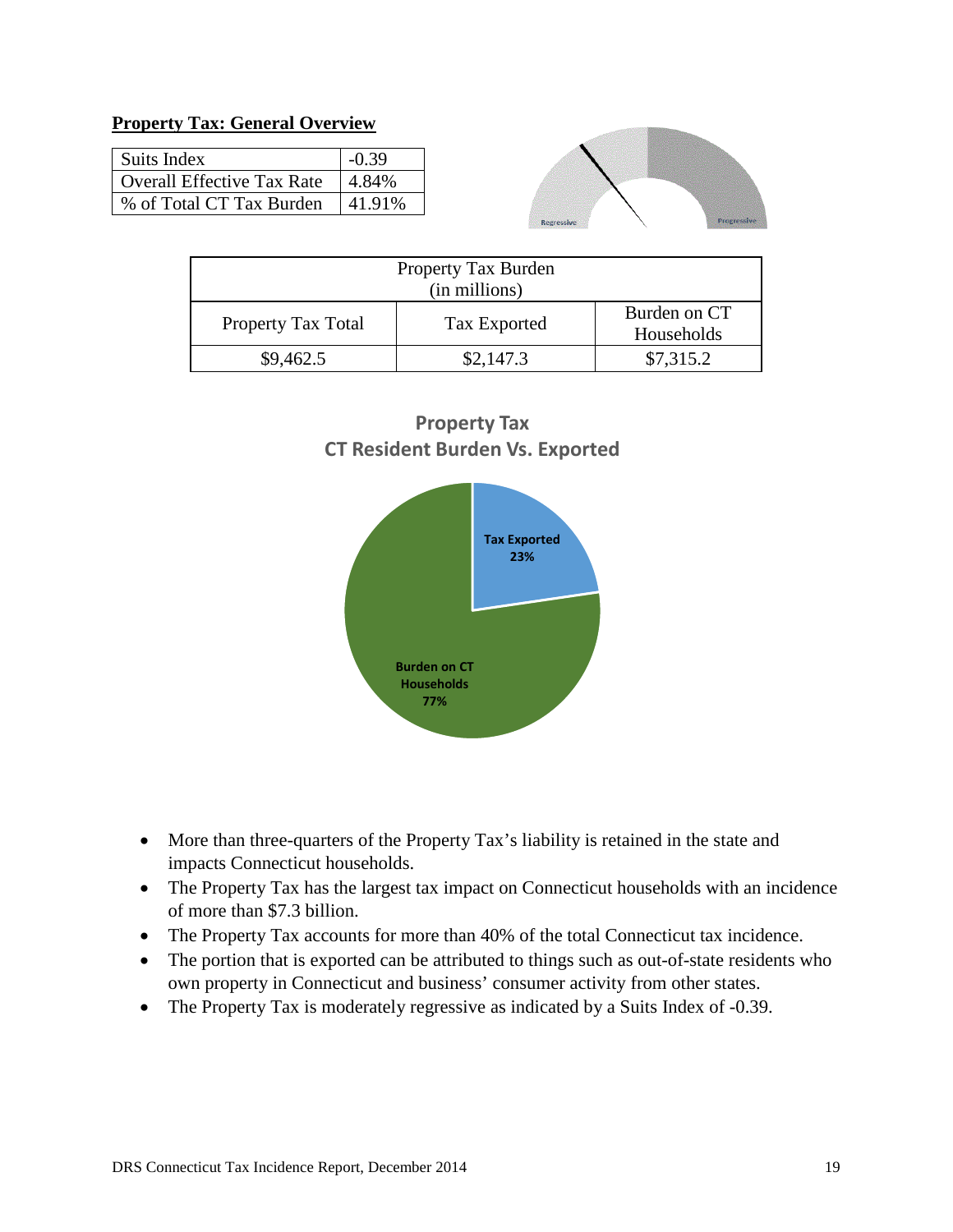| <b>Decile</b> | <b>Households</b> | <b>Aggregate CT AGI</b> | <b>Aggregate Property</b><br><b>Tax Burden</b> | % of Aggregate<br><b>Property Tax</b><br><b>Burden</b> | <b>Property</b><br><b>Effective Tax</b><br>Rate |
|---------------|-------------------|-------------------------|------------------------------------------------|--------------------------------------------------------|-------------------------------------------------|
| 1             | 725,202           | \$15,103,112,547        | \$1,891,446,502                                | 25.9%                                                  | 12.52%                                          |
| $\mathbf{2}$  | 251,321           | 15,103,182,979          | 1,155,842,404                                  | 15.8%                                                  | 7.65%                                           |
| 3             | 173,126           | 15, 103, 113, 264       | 1,008,197,182                                  | 13.8%                                                  | 6.68%                                           |
| 4             | 129,303           | 15,102,288,605          | 882,596,703                                    | 12.1%                                                  | 5.84%                                           |
| 5             | 97,426            | 15,103,013,303          | 752,605,941                                    | 10.3%                                                  | 4.98%                                           |
| 6             | 67,958            | 15, 102, 959, 408       | 609,183,682                                    | 8.3%                                                   | 4.03%                                           |
| 7             | 37,893            | 15,104,085,522          | 435,618,721                                    | 6.0%                                                   | 2.88%                                           |
| 8             | 15,050            | 15,103,068,542          | 274,668,774                                    | 3.8%                                                   | 1.82%                                           |
| 9             | 3,646             | 15, 113, 849, 361       | 166,577,761                                    | 2.3%                                                   | 1.10%                                           |
| 10            | 357               | 15,090,190,108          | 138,491,249                                    | 1.9%                                                   | 0.92%                                           |
| <b>TOTAL</b>  | 1,501,282         | \$151,028,863,639       | \$7,315,228,919                                | 100.0%                                                 | 4.84%                                           |

#### **Property Tax: Income Deciles**



The Property Tax's impact and effective tax rates decrease in each decile from the first to the tenth as Connecticut AGI increases. The first income decile bears more than 25% of the property tax incidence and has an effective tax rate of 12.5%. The tenth decile accounts for just under two percent of the total property tax incidence and has an effective tax rate of less than one percent.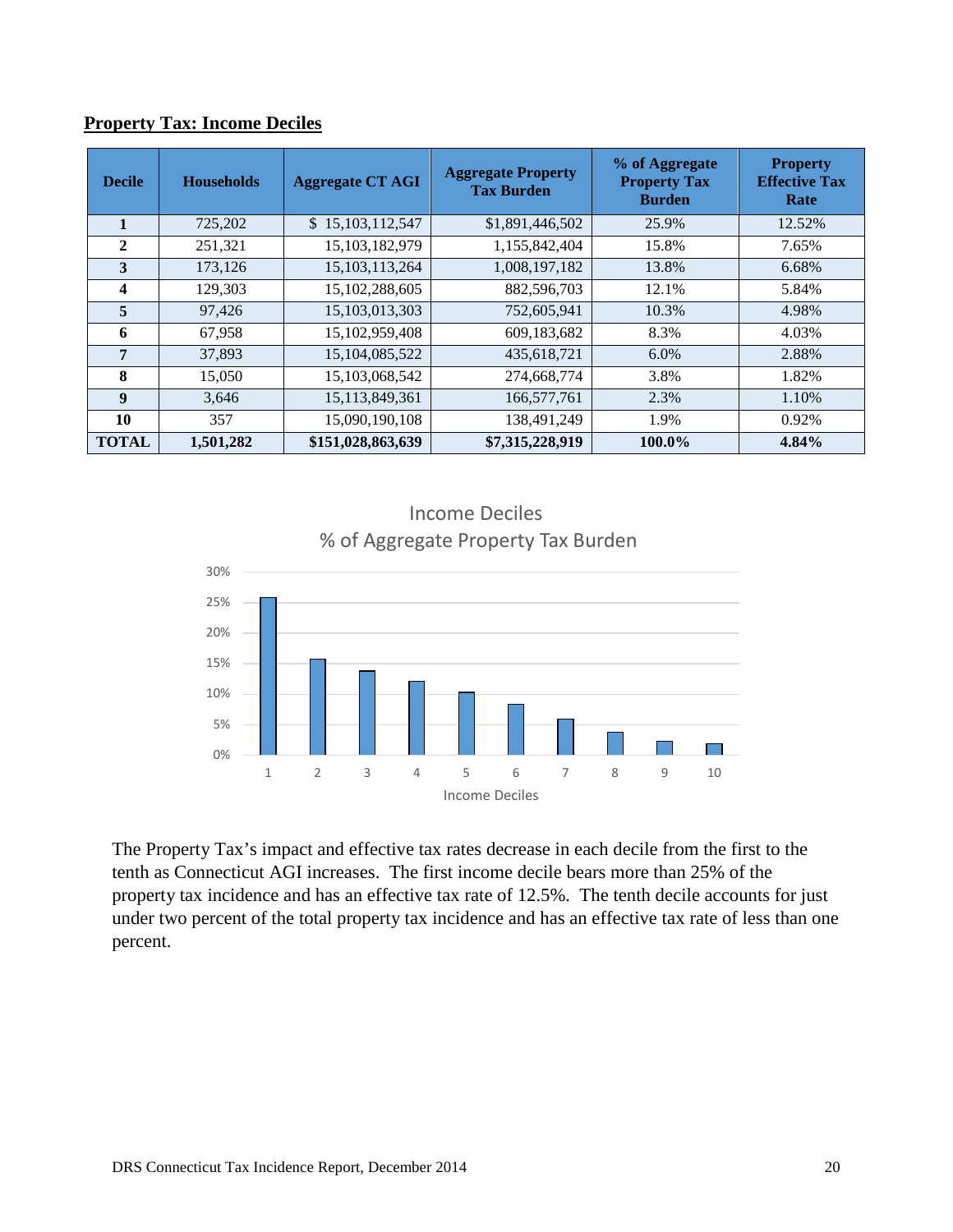| <b>Decile</b>           | <b>Households</b> | <b>Aggregate CT AGI</b>     | <b>Aggregate Property</b><br><b>Tax Burden</b> | % of Aggregate<br><b>Property Tax</b><br><b>Burden</b> | <b>Property</b><br><b>Effective Tax</b><br>Rate |
|-------------------------|-------------------|-----------------------------|------------------------------------------------|--------------------------------------------------------|-------------------------------------------------|
| $\mathbf{1}$            | 150,200           | $\mathbb{S}$<br>147,242,742 | 356, 237, 745<br>\$                            | 4.9%                                                   | $***$                                           |
| $\mathbf{2}$            | 150,063           | 1,656,113,142               | 254, 258, 053                                  | 3.5%                                                   | 15.35%                                          |
| 3                       | 150,127           | 3,214,379,161               | 375,216,711                                    | 5.1%                                                   | 11.67%                                          |
| $\overline{\mathbf{4}}$ | 150,219           | 4,783,322,948               | 455,595,466                                    | 6.2%                                                   | 9.52%                                           |
| 5                       | 150,033           | 6,551,395,173               | 553,435,444                                    | 7.6%                                                   | 8.45%                                           |
| 6                       | 150,129           | 8,581,638,624               | 666,948,254                                    | 9.1%                                                   | 7.77%                                           |
| 7                       | 150,127           | 11,187,844,749              | 797, 372, 519                                  | 10.9%                                                  | 7.13%                                           |
| 8                       | 150,128           | 14,695,567,114              | 933,168,626                                    | 12.8%                                                  | 6.35%                                           |
| $\boldsymbol{9}$        | 150,128           | 20,325,378,589              | 1,093,903,193                                  | 15.0%                                                  | 5.38%                                           |
| 10                      | 150,128           | 79,885,981,397              | 1,829,092,908                                  | 25.0%                                                  | 2.29%                                           |
| <b>TOTAL</b>            | 1,501,282         | \$151,028,863,639           | \$7,315,228,919                                | 100.0%                                                 | 4.84%                                           |

#### **Property Tax: Population Deciles**

*\*\*This figure has been removed as it reflects an overstated value resulting from Connecticut residents who file federal but not state income tax returns.*



### Population Deciles % of Aggregate Property Tax Burden

The Property Tax's population deciles, with the exception of the first decile, have a positive relationship with Connecticut AGI: the percent of aggregate property tax by decile increases as Connecticut AGI increases into the tenth decile. Effective tax rates by decile have a negative relationship as they are highest in the lower income deciles and lowest in the higher income deciles. The effective tax rates range from more than 15% in the second decile to about 2.3% in the tenth decile.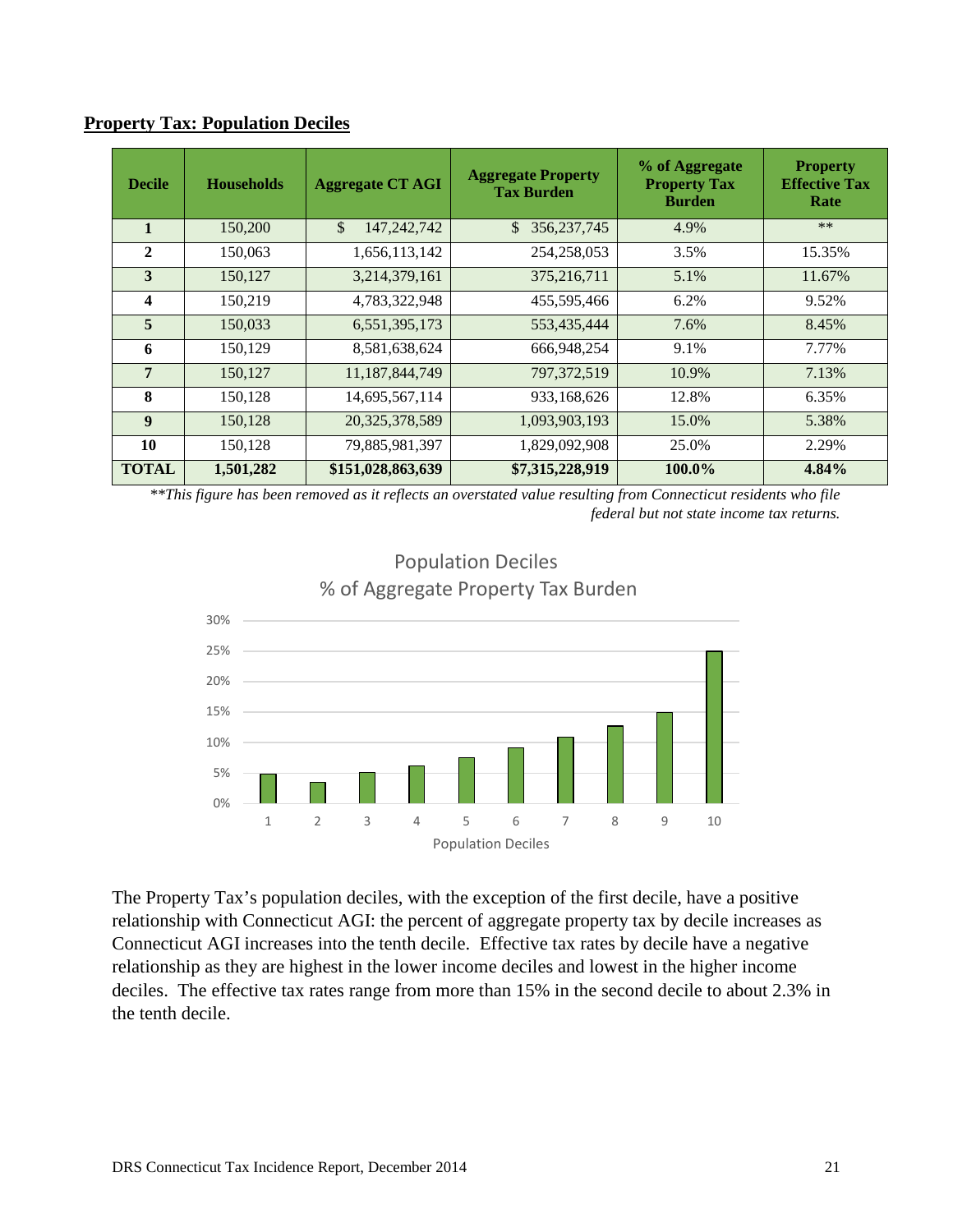| Labor                 | \$1,273,180,818 | 17.4%  |
|-----------------------|-----------------|--------|
| Capital               | 318,045,197     | 4.3%   |
| <b>Consumption</b>    | 326,895,751     | 4.5%   |
| Land                  | 18,764,449      | 0.3%   |
| <b>Residential</b>    | 4,862,081,644   | 66.5%  |
| <b>Land Use</b>       | 15,123,356      | 0.2%   |
| <b>Motor Vehicles</b> | 501,137,704     | 6.9%   |
| <b>Total</b>          | \$7,315,228,919 | 100.0% |

### **Property Tax: Division of Connecticut Incidence**

Two-thirds of the Property Tax are borne by owners of residential property and about 7% is borne by owners of motor vehicles. A total of 17.4% has been shifted onto labor. The remaining 9.3% has been borne by the owners of capital and land, by consumers, and through land use.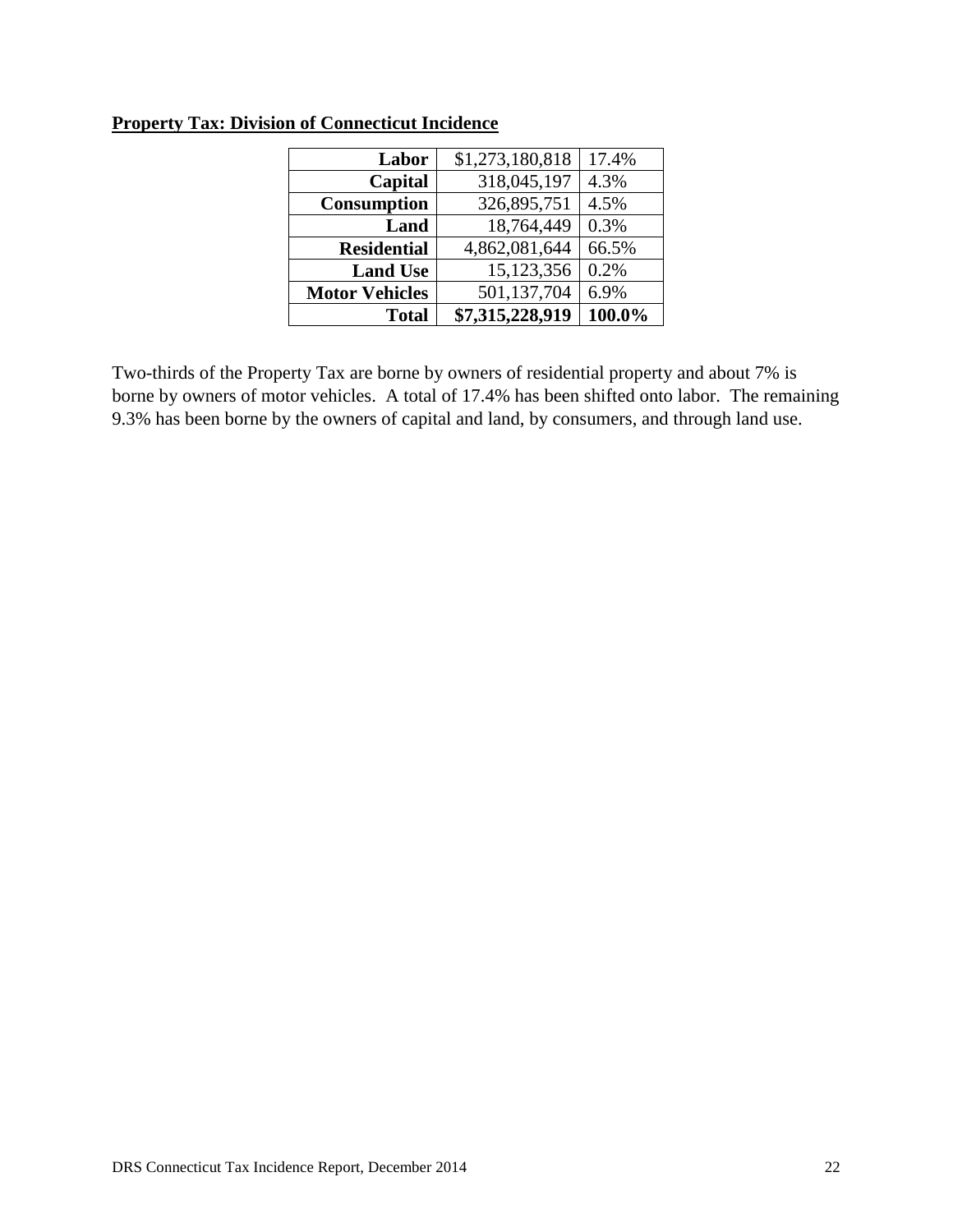### **Personal Income Tax**

Connecticut imposes a tax on income earned by resident individuals, trusts, and estates. Nonresidents and part-year resident individuals, trusts and estates are also subject to the tax on income derived from or connected with sources within the State. Connecticut taxable income is defined as adjusted gross income for federal tax purposes with certain modifications and exemptions.

Connecticut's tax is levied upon Connecticut taxable income, as defined above.

| <b>Filing Status</b>     | <b>Rate and Basis</b>                                     |  |
|--------------------------|-----------------------------------------------------------|--|
| Single and Married       | 3% on the first \$10,000 of Connecticut Taxable Income    |  |
| <b>Filing Separately</b> | 5% on the excess over \$10,000, but not over \$50,000     |  |
|                          | 5.5% on the excess over \$50,000, but not over \$100,000  |  |
|                          | 6% on the excess over \$100,000, but not over \$200,000   |  |
|                          | 6.5% on the excess over \$200,000, but not over \$250,000 |  |
|                          | $6.7\%$ on the excess over \$250,000                      |  |
| Head of Household        | 3% on the first \$16,000 of Connecticut Taxable Income    |  |
|                          | 5% on the excess over \$16,000, but not over \$80,000     |  |
|                          | 5.5% on the excess over \$80,000, but not over \$160,000  |  |
|                          | 6% on the excess over \$160,000, but not over \$320,000   |  |
|                          | 6.5% on the excess over \$320,000, but not over \$400,000 |  |
|                          | $6.7\%$ on the excess over \$400,000                      |  |
| Joint Filers             | 3% on the first \$20,000 of Connecticut Taxable Income    |  |
|                          | 5% on the excess over \$20,000, but not over \$100,000    |  |
|                          | 5.5% on the excess over \$100,000, but not over \$200,000 |  |
|                          | 6% on the excess over \$200,000, but not over \$400,000   |  |
|                          | 6.5% on the excess over \$400,000, but not over \$500,000 |  |
|                          | $6.7\%$ on the excess over \$500,000                      |  |

### **For the tax year commencing January 1, 2011 the following rates and personal exemptions applied:**

### **Exemptions**

- \$13,000 for single filers for the 2011 taxable year. For taxpayers with Connecticut AGI in excess of \$26,000, the exemption decreases by \$1,000 for each \$1,000 increase in Connecticut AGI. The exemption is phased out at \$37,000 (Exemption is \$14,500 for the 2014 tax year);
- \$12,000 for married persons filing separately and filing separately for Connecticut only. For taxpayers with Connecticut AGI in excess of \$24,000, the exemption decreases by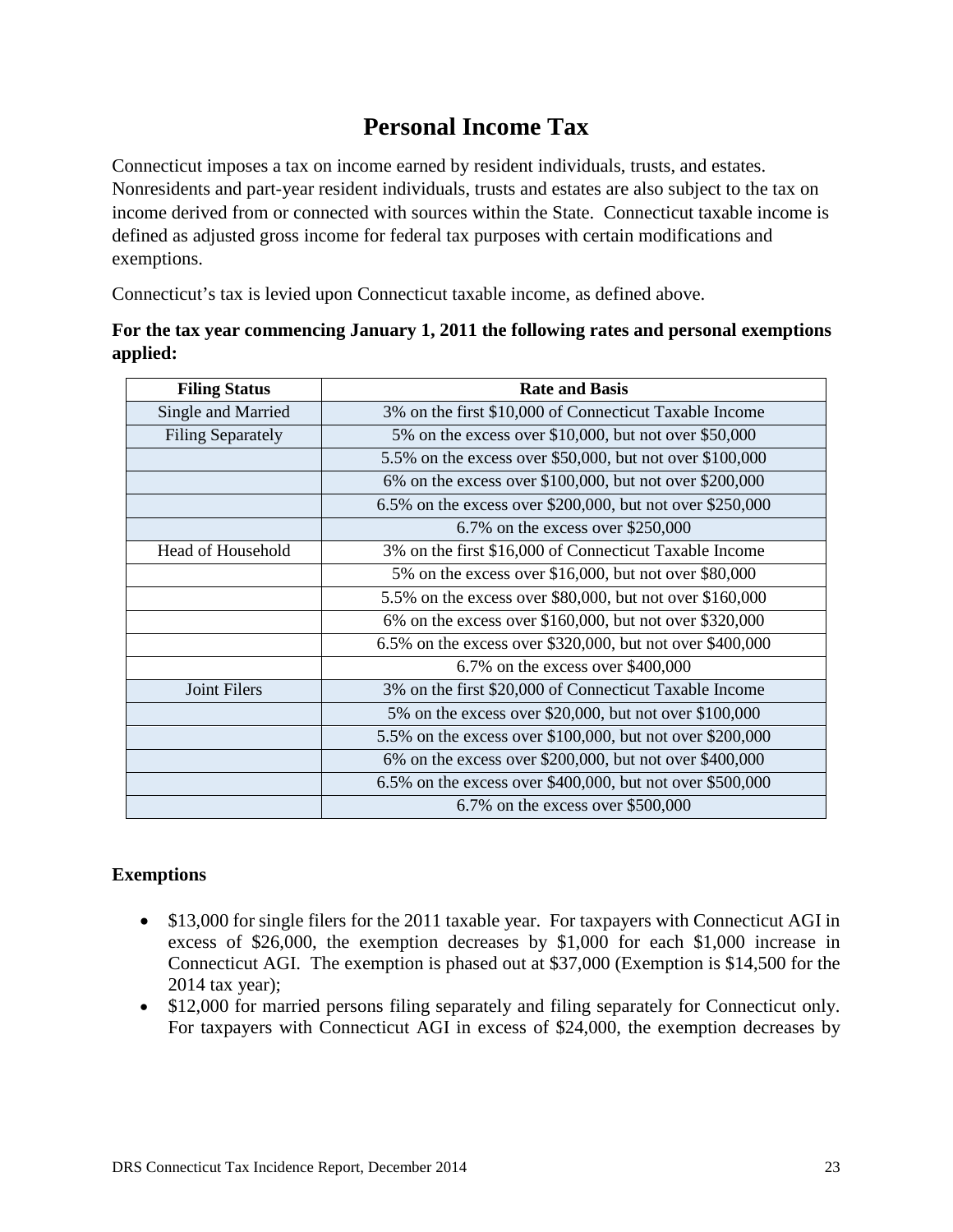\$1,000 for each \$1,000 increase in Connecticut AGI. The exemption is phased out at \$35,000;

- \$19,000 for heads of household. For taxpayers with a Connecticut AGI in excess of \$38,000, the exemption decreases by \$1,000 for each additional \$1,000 of Connecticut AGI. There is no exemption if the taxpayer earns more than \$56,000; and
- \$24,000 for married persons filing jointly, filing jointly for Connecticut only, or qualifying widow(er) with dependent child. The exemption for joint filers decreases by \$1,000, for taxpayers whose Connecticut AGI exceeds \$48,000, for each \$1,000 increase in Connecticut AGI. The exemption is phased out at \$71,000.

#### **Personal Income Tax: General Overview**

| Suits Index                | 0.11   |
|----------------------------|--------|
| Overall Effective Tax Rate | 3.86%  |
| % of Total CT Tax Burden   | 33.37% |



| Personal Income Tax Burden<br>(in millions) |              |                            |  |
|---------------------------------------------|--------------|----------------------------|--|
| Personal Income Tax<br>Total                | Tax Exported | Burden on CT<br>Households |  |
| \$5,824.6                                   |              | \$5,824.6                  |  |

- The data shows the overall effective tax rate to be 3.86%.
- The Personal Income tax represents 33.37% of the total Connecticut tax incidence.
- The Suits Index of 0.11 indicates that the tax is relatively progressive. Generally, the effective income tax rate increases as income increases.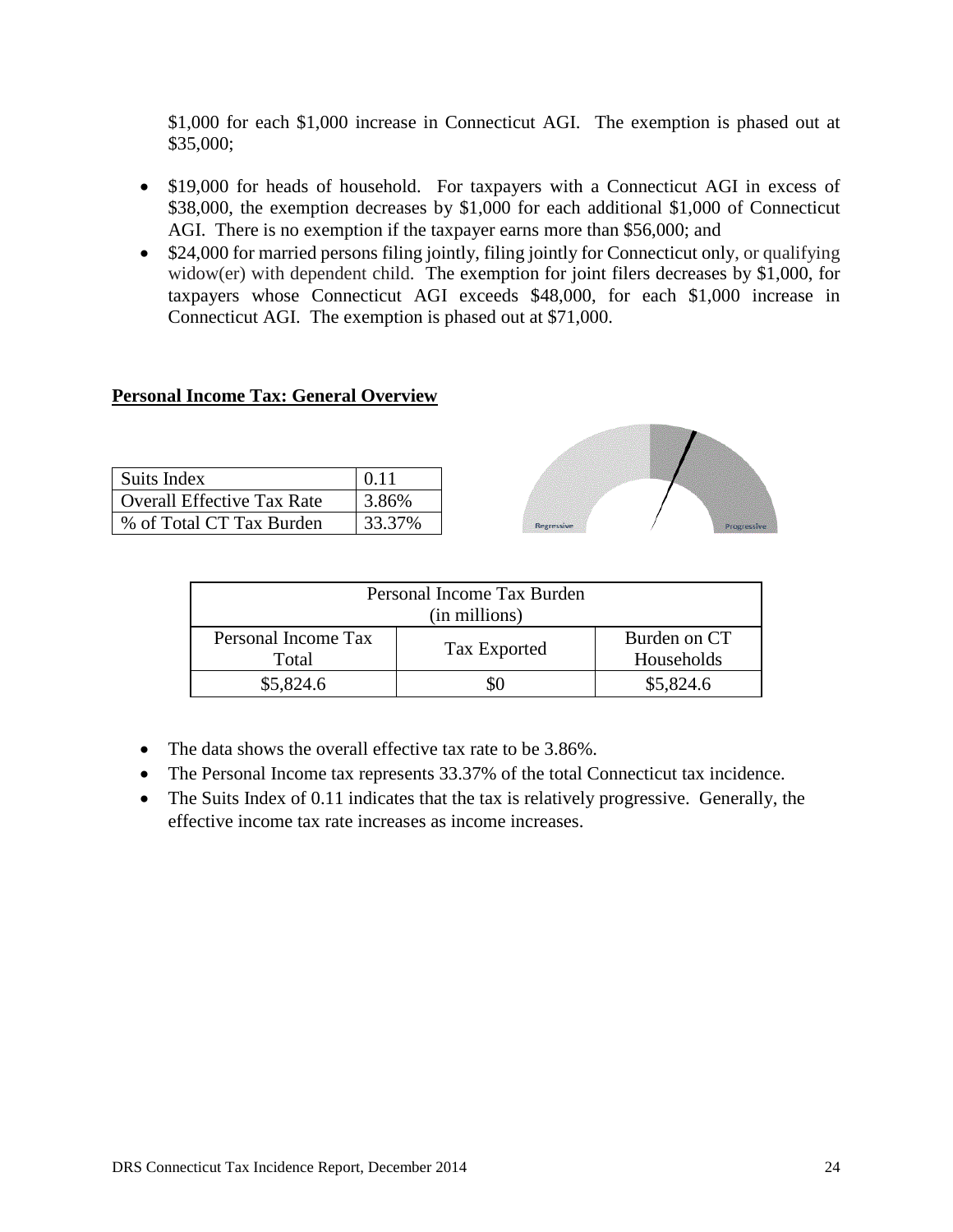| <b>Decile</b> | <b>Households</b> | <b>Aggregate CT AGI</b> | <b>Aggregate Personal</b><br><b>Income Tax Burden</b> | % of Aggregate<br><b>Personal Income</b><br><b>Tax Burden</b> | <b>Personal</b><br><b>Income</b><br><b>Effective Tax</b><br>Rate |
|---------------|-------------------|-------------------------|-------------------------------------------------------|---------------------------------------------------------------|------------------------------------------------------------------|
|               | 725,202           | \$15,103,112,547        | 167,930,084<br>\$.                                    | 2.9%                                                          | 1.11%                                                            |
| $\mathbf{2}$  | 251,321           | 15,103,182,979          | 447,998,114                                           | 7.7%                                                          | 2.97%                                                            |
| 3             | 173,126           | 15, 103, 113, 264       | 557,520,752                                           | 9.6%                                                          | 3.69%                                                            |
| 4             | 129,303           | 15,102,288,605          | 634,719,356                                           | 10.9%                                                         | 4.20%                                                            |
| 5             | 97,426            | 15, 103, 013, 303       | 680,731,439                                           | 11.7%                                                         | 4.51%                                                            |
| 6             | 67,958            | 15,102,959,408          | 678,464,449                                           | 11.6%                                                         | 4.49%                                                            |
| 7             | 37,893            | 15, 104, 085, 522       | 678,122,063                                           | 11.6%                                                         | 4.49%                                                            |
| 8             | 15,050            | 15,103,068,542          | 664, 977, 183                                         | 11.4%                                                         | 4.40%                                                            |
| 9             | 3,646             | 15,113,849,361          | 631,618,050                                           | 10.8%                                                         | 4.18%                                                            |
| 10            | 357               | 15,090,190,108          | 682,560,332                                           | 11.7%                                                         | 4.52%                                                            |
| <b>TOTAL</b>  | 1,501,282         | \$151,028,863,639       | \$5,824,641,823                                       | 100.0%                                                        | 3.86%                                                            |

### **Personal Income Tax: Income Deciles**



The 357 households in the tenth income decile represent 11.72% of the aggregate income tax impact whereas the 725,202 households in the first decile represent only 2.88% of the aggregate income tax impact.

# Income Deciles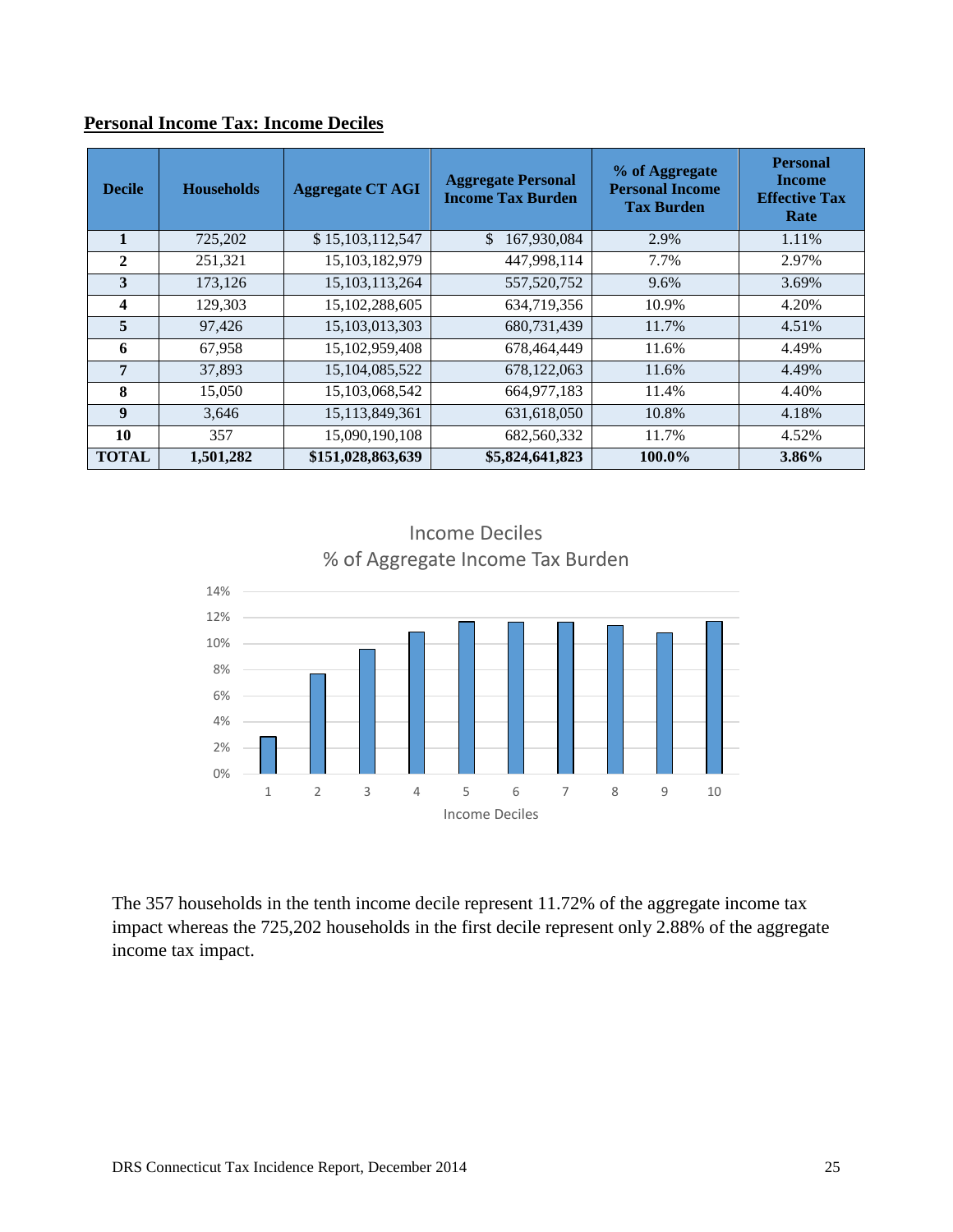| <b>Decile</b>    | <b>Households</b> | <b>Aggregate CT AGI</b> | <b>Aggregate Personal</b><br><b>Income Tax Burden</b> | % of Aggregate<br><b>Personal Income</b><br><b>Tax Burden</b> | <b>Personal</b><br><b>Income Tax</b><br><b>Effective Tax</b><br>Rate |
|------------------|-------------------|-------------------------|-------------------------------------------------------|---------------------------------------------------------------|----------------------------------------------------------------------|
| $\mathbf{1}$     | 150,200           | \$<br>147, 242, 742     | $\mathbb{S}$<br>303,381                               | 0.01%                                                         | 0.21%                                                                |
| $\mathbf{2}$     | 150,063           | 1,656,113,142           | 254,499                                               | $0.00\%$                                                      | 0.02%                                                                |
| 3                | 150,127           | 3,214,379,161           | 8,353,204                                             | 0.14%                                                         | 0.26%                                                                |
| 4                | 150,219           | 4,783,322,948           | 56,063,768                                            | 0.96%                                                         | 1.17%                                                                |
| 5                | 150,033           | 6,551,395,173           | 130,739,076                                           | 2.24%                                                         | 2.00%                                                                |
| 6                | 150,129           | 8,581,638,624           | 239,048,791                                           | 4.10%                                                         | 2.79%                                                                |
| $\overline{7}$   | 150,127           | 11,187,844,749          | 395,507,941                                           | 6.79%                                                         | 3.54%                                                                |
| 8                | 150,128           | 14,695,567,114          | 567,755,942                                           | 9.75%                                                         | 3.86%                                                                |
| $\boldsymbol{9}$ | 150,128           | 20,325,378,589          | 892,167,367                                           | 15.32%                                                        | 4.39%                                                                |
| 10               | 150,128           | 79,885,981,397          | 3,534,447,855                                         | 60.68%                                                        | 4.42%                                                                |
| <b>TOTAL</b>     | 1,501,282         | \$151,028,863,639       | \$5,824,641,823                                       | 100.00%                                                       | 3.86%                                                                |

#### **Personal Income Tax: Population Deciles**



Population Deciles % of Aggregate Income Tax Burden

The tenth population decile accounts for 60.68% of the aggregate Connecticut income tax incidence for 2011. Conversely, the first decile represents only 0.01% of the aggregate Connecticut income tax incidence for 2011.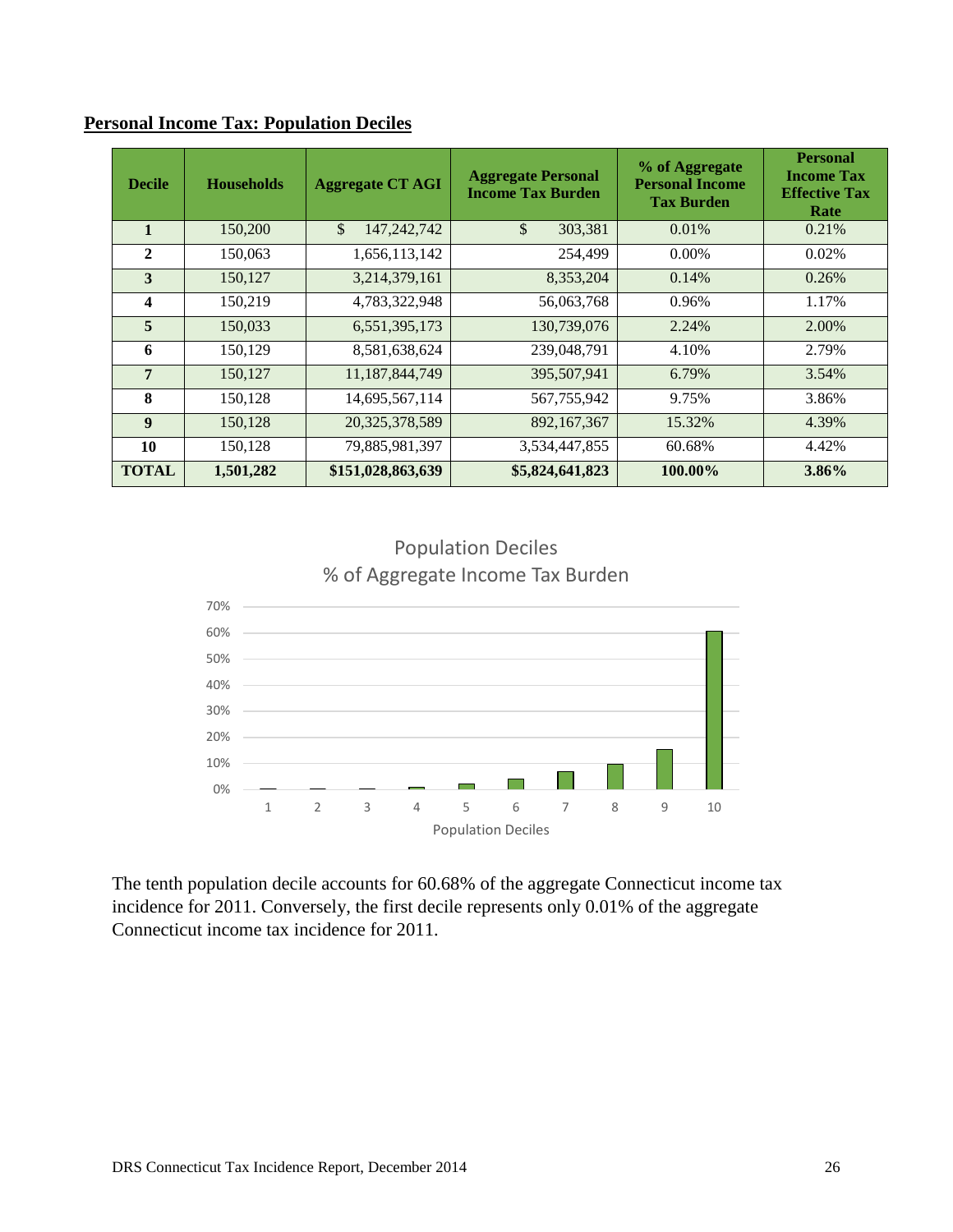### **Sales and Use Tax**

Connecticut levies a sales and use tax on the gross receipts of retailers from the sale of tangible personal property at retail, from the rental or leasing of tangible personal property, and on the gross receipts from the rendering of certain enumerated services. There are no local sales taxes in Connecticut. A large share of on-line retail sales by remote sellers continues to elude state sales tax collection and remittance, leaving the impact to in-state buyers through use tax that has significantly low levels of taxpayer compliance.

Generally, all sales, leases, and rentals of goods in Connecticut are subject to a 6.35% sales and use tax when the title of goods transfers from the seller to the buyer in Connecticut. Exceptions are sales specifically exempt from tax and sales made for resale.

Services are generally not subject to sales and use taxes unless specifically enumerated as taxable by statute.

Connecticut's Sales and Use Tax rates as of July 1, 2011 are shown below. Please note that prior to July 1, 2011, the general Sales and Use Tax rate was 6% and 12% on room occupancy.

| 6.35% | on the gross receipts from the sale, rental or leasing of tangible<br>personal property, and the rendering of certain business services<br>(general rate);                                                                                                        |
|-------|-------------------------------------------------------------------------------------------------------------------------------------------------------------------------------------------------------------------------------------------------------------------|
| 7%    | • Most motor vehicles with a sales price of more than \$50,000;<br>• Items of jewelry with a sales price of more than \$5,000; and;<br>• Articles of clothing or footwear or a handbag, luggage, umbrella,<br>wallet or watch, with a price of more than \$1,000. |
| 1%    | on computer and data processing services;                                                                                                                                                                                                                         |
| 9.35% | for the rental or leasing of a passenger motor vehicle for a period of 30<br>consecutive calendar days or less;                                                                                                                                                   |
| 15%   | on the rental of rooms in a hotel or lodging house.                                                                                                                                                                                                               |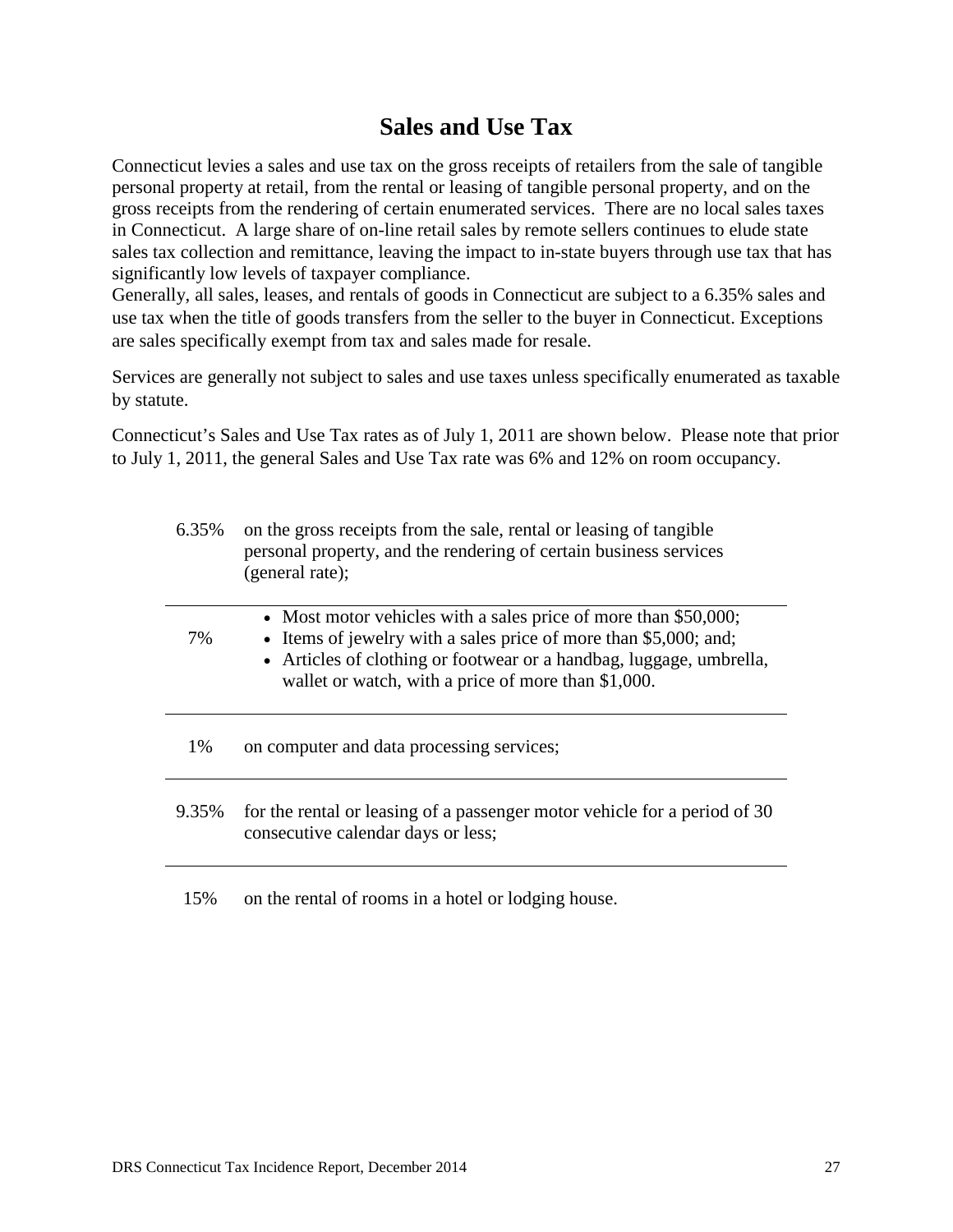### **Sales and Use Tax: General Overview**

| Suits Index                       | $-0.39$ |
|-----------------------------------|---------|
| <b>Overall Effective Tax Rate</b> | 1.7%    |
| % of Total CT Tax Burden          | 14.67%  |



| Sales and Use Tax Burden<br>(in millions) |              |                            |  |  |
|-------------------------------------------|--------------|----------------------------|--|--|
| Sales and Use Tax Total                   | Tax Exported | Burden on CT<br>Households |  |  |
| \$3,371.5                                 | \$811.2      | \$2,560.3                  |  |  |

### **Sales and Use Tax CT Households Burden vs. Exported**



- 24% of the Sales and Use Tax was exported.
- The Suits Index of -0.39 for this tax indicates that the tax is regressive.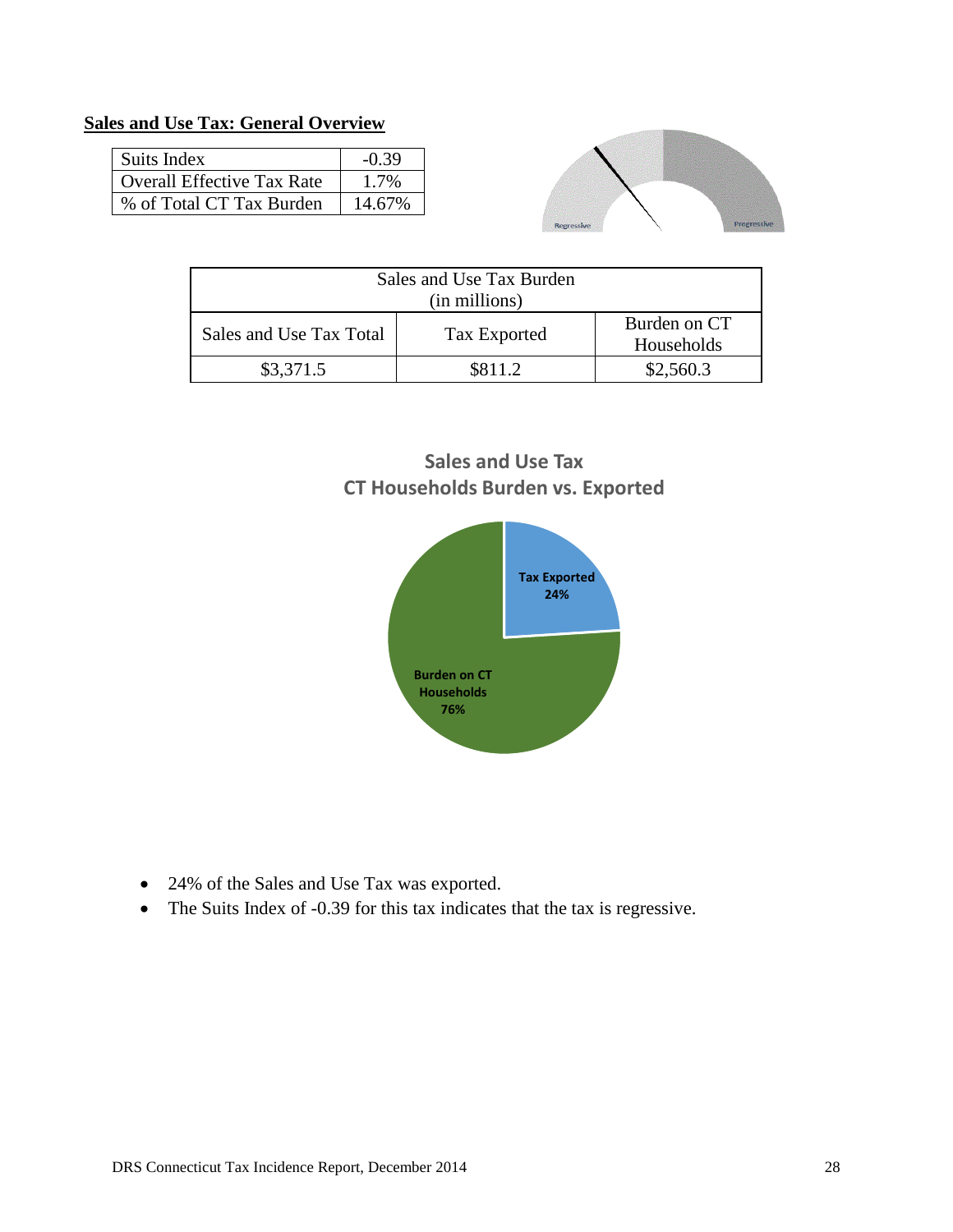| <b>Decile</b>  | <b>Households</b> | <b>Aggregate CT AGI</b> | <b>Aggregate Sales and</b><br><b>Use Tax Burden</b> | % of Aggregate<br><b>Sales and Use Tax</b><br><b>Burden</b> | <b>Sales and Use</b><br><b>Effective Tax</b><br>Rate |
|----------------|-------------------|-------------------------|-----------------------------------------------------|-------------------------------------------------------------|------------------------------------------------------|
|                | 725,202           | \$15,103,112,547        | $\mathcal{S}$<br>878,244,594                        | 34.3%                                                       | 5.81%                                                |
| $\overline{2}$ | 251,321           | 15,103,182,979          | 314,760,326                                         | 12.3%                                                       | 2.08%                                                |
| 3              | 173,126           | 15, 103, 113, 264       | 283,152,449                                         | 11.1%                                                       | 1.87%                                                |
| 4              | 129,303           | 15, 102, 288, 605       | 285,094,956                                         | 11.1%                                                       | 1.89%                                                |
| 5              | 97,426            | 15, 103, 013, 303       | 235,725,564                                         | 9.2%                                                        | 1.56%                                                |
| 6              | 67,958            | 15,102,959,408          | 188,515,434                                         | 7.4%                                                        | 1.25%                                                |
| 7              | 37,893            | 15,104,085,522          | 152,976,906                                         | 6.0%                                                        | 1.01%                                                |
| 8              | 15,050            | 15,103,068,542          | 145,529,245                                         | 5.7%                                                        | 0.96%                                                |
| 9              | 3,646             | 15,113,849,361          | 50,317,880                                          | 2.0%                                                        | 0.33%                                                |
| 10             | 357               | 15,090,190,108          | 26,001,014                                          | 1.0%                                                        | 0.17%                                                |
| <b>TOTAL</b>   | 1,501,282         | \$151,028,863,639       | \$2,560,318,367                                     | 100.0%                                                      | 1.70%                                                |

### **Sales and Use Tax: Income Deciles**

Income Deciles % of Aggregate Sales and Use Tax Burden



The top three income deciles together bear less than 9% of the aggregate Sales and Use tax incidence.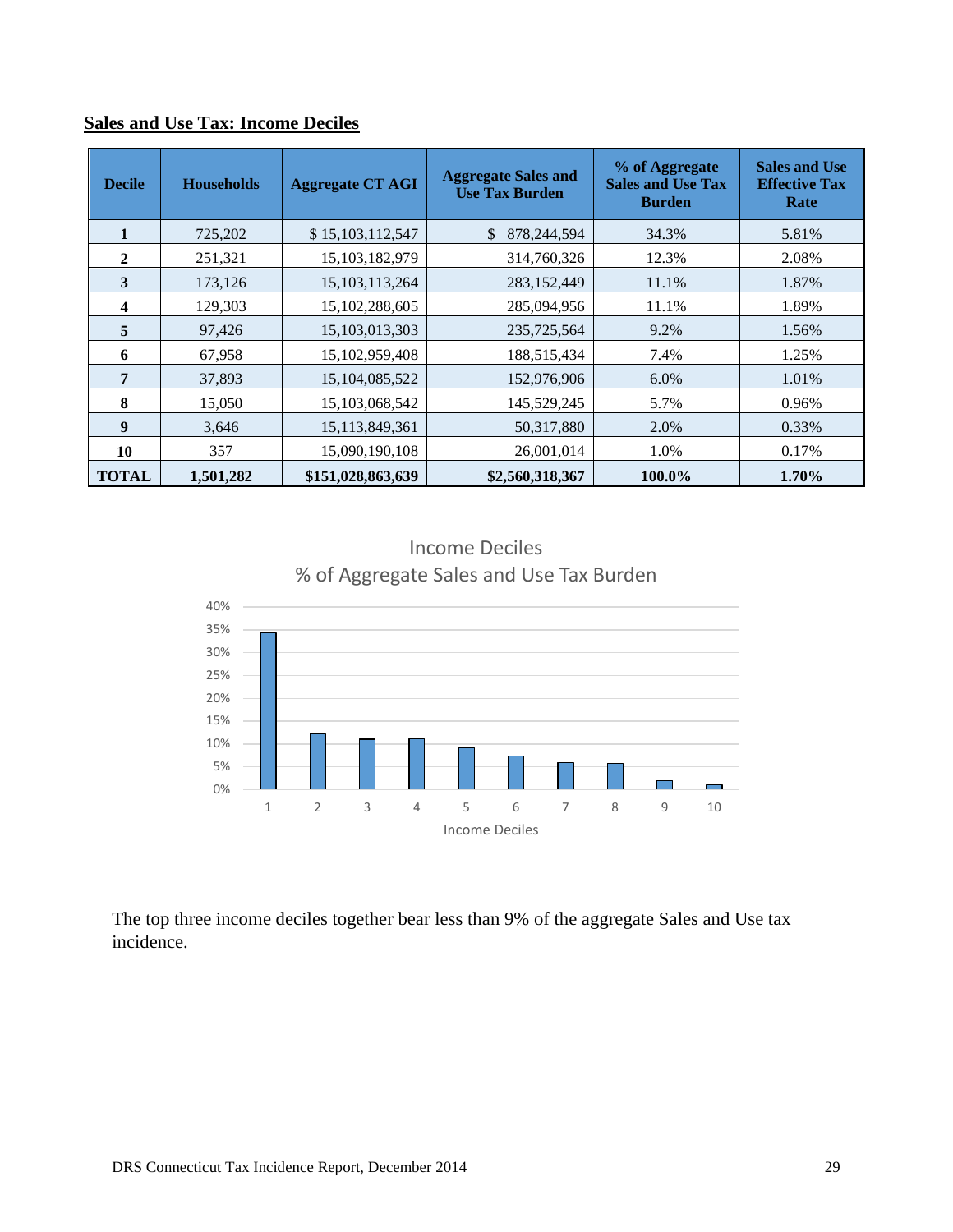| <b>Decile</b>  | <b>Households</b> | <b>Aggregate CT AGI</b> | <b>Aggregate Sales and</b><br><b>Use Tax Burden</b> | % of Aggregate<br><b>Sales and Use Tax</b><br><b>Burden</b> | <b>Sales and Use</b><br><b>Effective Tax</b><br>Rate |
|----------------|-------------------|-------------------------|-----------------------------------------------------|-------------------------------------------------------------|------------------------------------------------------|
| 1              | 150,200           | \$<br>147,242,742       | 339, 143, 149<br>\$                                 | 13.2%                                                       | 230.33%                                              |
| $\mathbf{2}$   | 150,063           | 1,656,113,142           | 114,294,470                                         | 4.5%                                                        | 6.90%                                                |
| 3              | 150,127           | 3,214,379,161           | 130,272,178                                         | 5.1%                                                        | 4.05%                                                |
| 4              | 150,219           | 4,783,322,948           | 144,080,593                                         | 5.6%                                                        | 3.01%                                                |
| 5              | 150,033           | 6,551,395,173           | 178,850,302                                         | 7.0%                                                        | 2.73%                                                |
| 6              | 150,129           | 8,581,638,624           | 187,558,643                                         | 7.3%                                                        | 2.19%                                                |
| $\overline{7}$ | 150,127           | 11,187,844,749          | 208,914,507                                         | 8.2%                                                        | 1.87%                                                |
| 8              | 150,128           | 14,695,567,114          | 299,115,480                                         | 11.7%                                                       | 2.04%                                                |
| 9              | 150,128           | 20,325,378,589          | 340,524,716                                         | 13.3%                                                       | 1.68%                                                |
| 10             | 150,128           | 79,885,981,397          | 617, 564, 328                                       | 24.1%                                                       | 0.77%                                                |
| <b>TOTAL</b>   | 1,501,282         | \$151,028,863,639       | \$2,560,318,367                                     | 100.0%                                                      | 1.70%                                                |

### **Sales and Use Tax: Population Deciles**

Population Deciles % of Aggregate Sales and Use Tax Burden

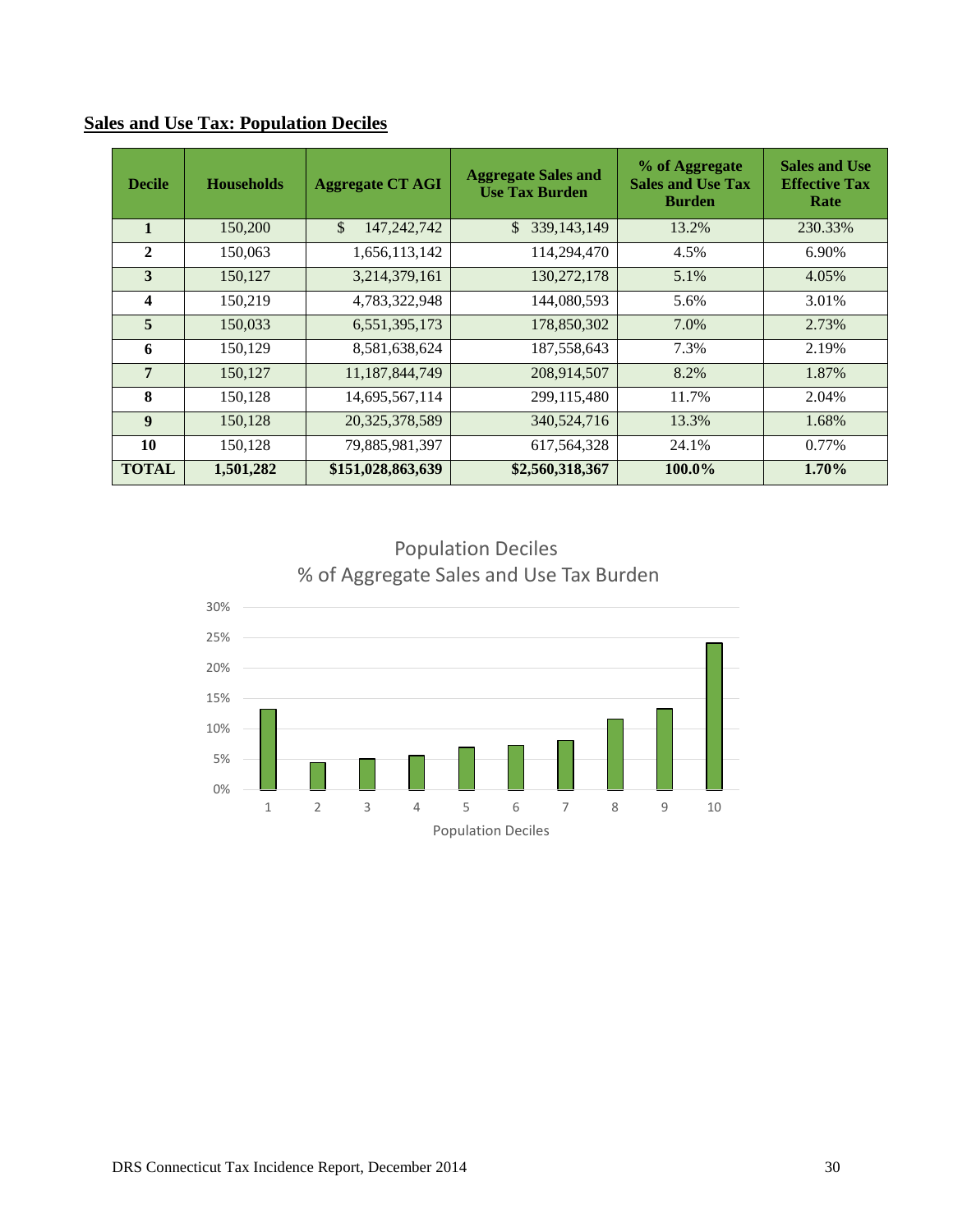### **Sales and Use Tax: Division of CT Tax Incidence**

| <b>Total</b>       | \$2,560,318,367 | 100.0% |
|--------------------|-----------------|--------|
| Land               | 1,461,659       | 0.06%  |
| <b>Consumption</b> | 2,376,125,512   | 92.81% |
| Capital            | 34,652,065      | 1.35%  |
| Labor              | 148,079,131     | 5.78%  |
|                    |                 |        |

Most of this tax impact is borne by the consumption component.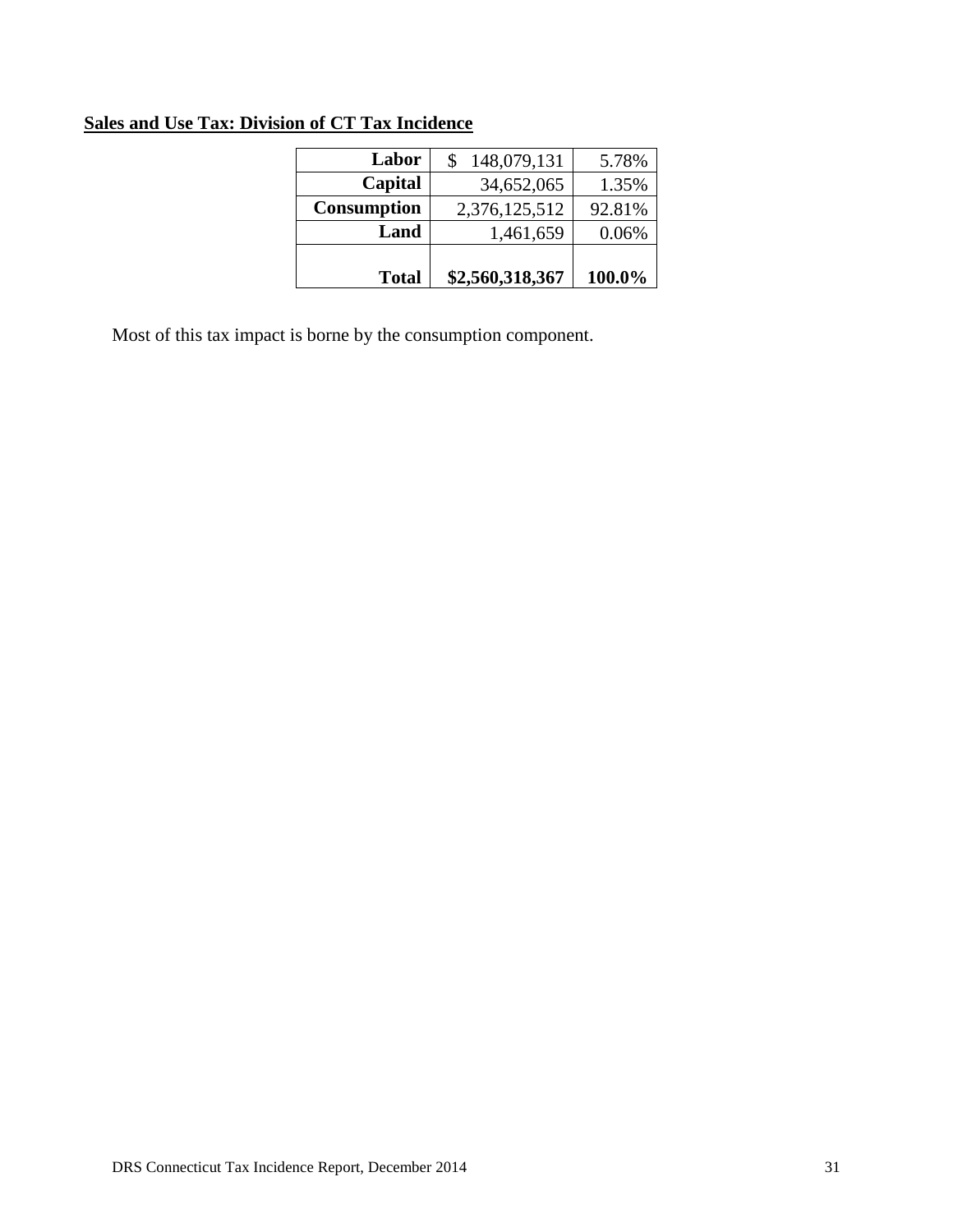### **Excise Taxes**

There are several taxes included in this category. They are described below.

#### **Alcoholic Beverages Tax:**

A tax is imposed on all distributors of alcoholic beverages on the sale of alcoholic beverages within Connecticut. Sales of alcoholic beverages are also subject to the Sales and Use Tax.

| Beer                   | \$7.20 per barrel (31 gallons) |
|------------------------|--------------------------------|
| Beer                   | $24¢$ per gallon               |
| <b>Still Wines</b>     | $72¢$ per gallon               |
| <b>Small Wineries</b>  | $18¢$ per gallon               |
| <b>Sparkling Wines</b> | \$1.80 per gallon              |
| Alcohol                | \$5.40 per proof gallon        |
| Distilled Liquor       | \$5.40 per gallon              |
| <b>Liquor Coolers</b>  | \$2.46 per gallon              |

Rates:

### **Cigarette Tax:**

A tax is imposed on all cigarettes sold in Connecticut. Sales of cigarettes are also subject to the Sales and Use Tax.

Rate: The cigarette tax is 170 mills per cigarette or \$3.40 per pack of twenty.

#### **Tobacco Products Tax:**

A tax is imposed on all non-cigarette tobacco products such as cigars, stogies, snuff, pipe and chewing tobacco. The tax is imposed when the tobacco products are manufactured, imported, or purchased by distributors.

Rates: 50% of the wholesale sales price, except that the tax on cigars is not to exceed 50 $\varphi$ per cigar. Snuff tobacco products are taxed at a rate of \$1.00 per ounce.

### **Motor Vehicles Fuels Tax:**

Motor fuel used or sold in Connecticut is subject to the Motor Vehicles Fuels Tax. "Fuel" includes gasoline, diesel, gasohol, propane, or any combustible gas or liquid that generates the power needed to propel a motor vehicle.

Rate:

| Gasoline/Gasohol                               |                   |
|------------------------------------------------|-------------------|
| Diesel (effective $7/1/11$ through $6/30/12$ ) | 46.2 <sub>c</sub> |
| <b>Natural Gas or Propane</b>                  | 26 <sub>c</sub>   |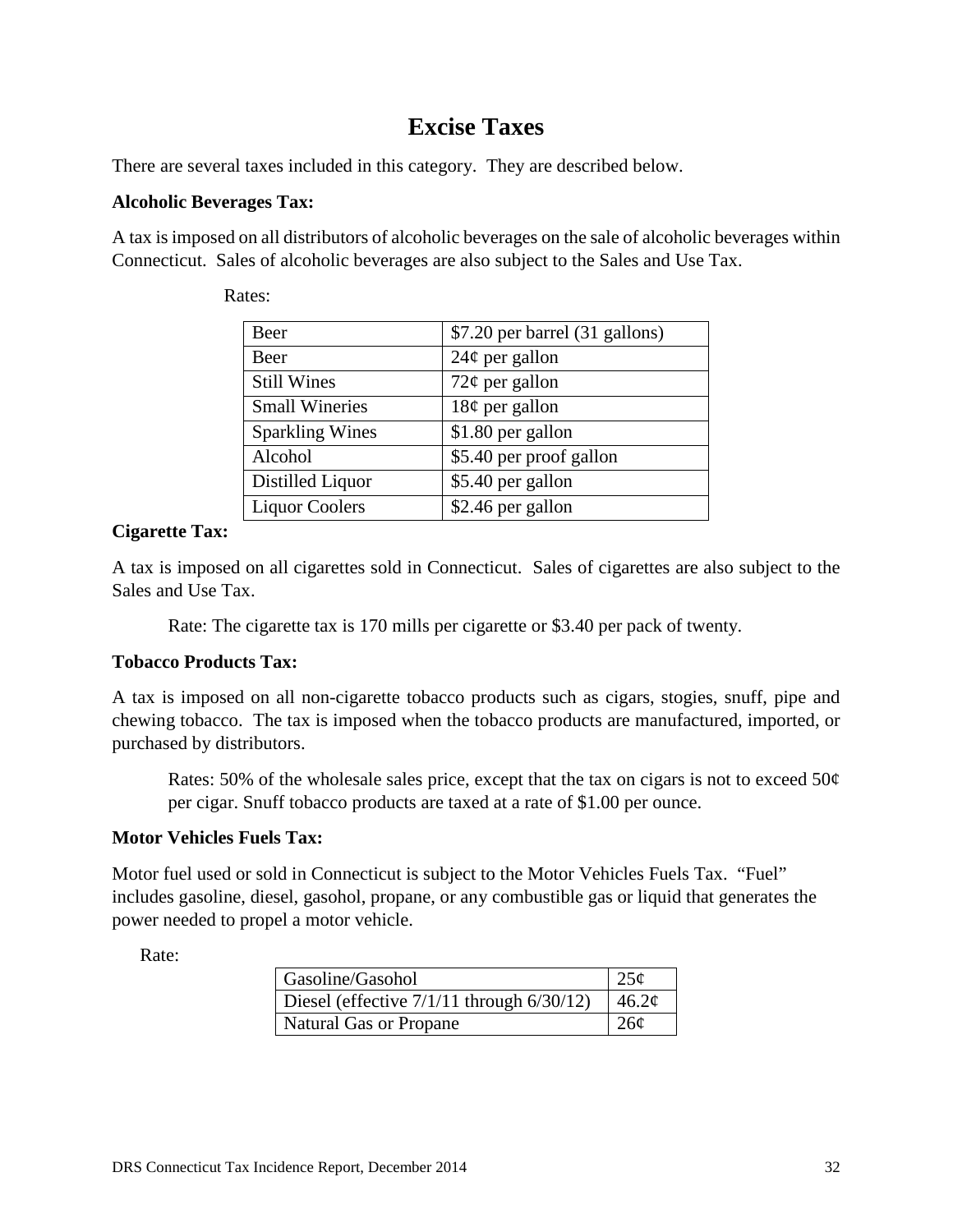#### **Excise Taxes: General Overview**

| Suits Index                       | $-0.67$  |
|-----------------------------------|----------|
| <b>Overall Effective Tax Rate</b> | $0.47\%$ |
| % of Total CT Tax Burden          | 4.03%    |



| <b>Excise Taxes Burden</b><br>(in millions) |              |                            |
|---------------------------------------------|--------------|----------------------------|
| <b>Excise Taxes Total</b>                   | Tax Exported | Burden on CT<br>Households |
|                                             | \$195.1      | \$702.6                    |





- 22% of Excise Taxes were exported.
- Excise Taxes represent 4.03% of total Connecticut tax incidence.
- The Suits Index of -0.67 indicates that Excise Taxes are regressive. 94.4% of Excise Taxes are borne by consumers.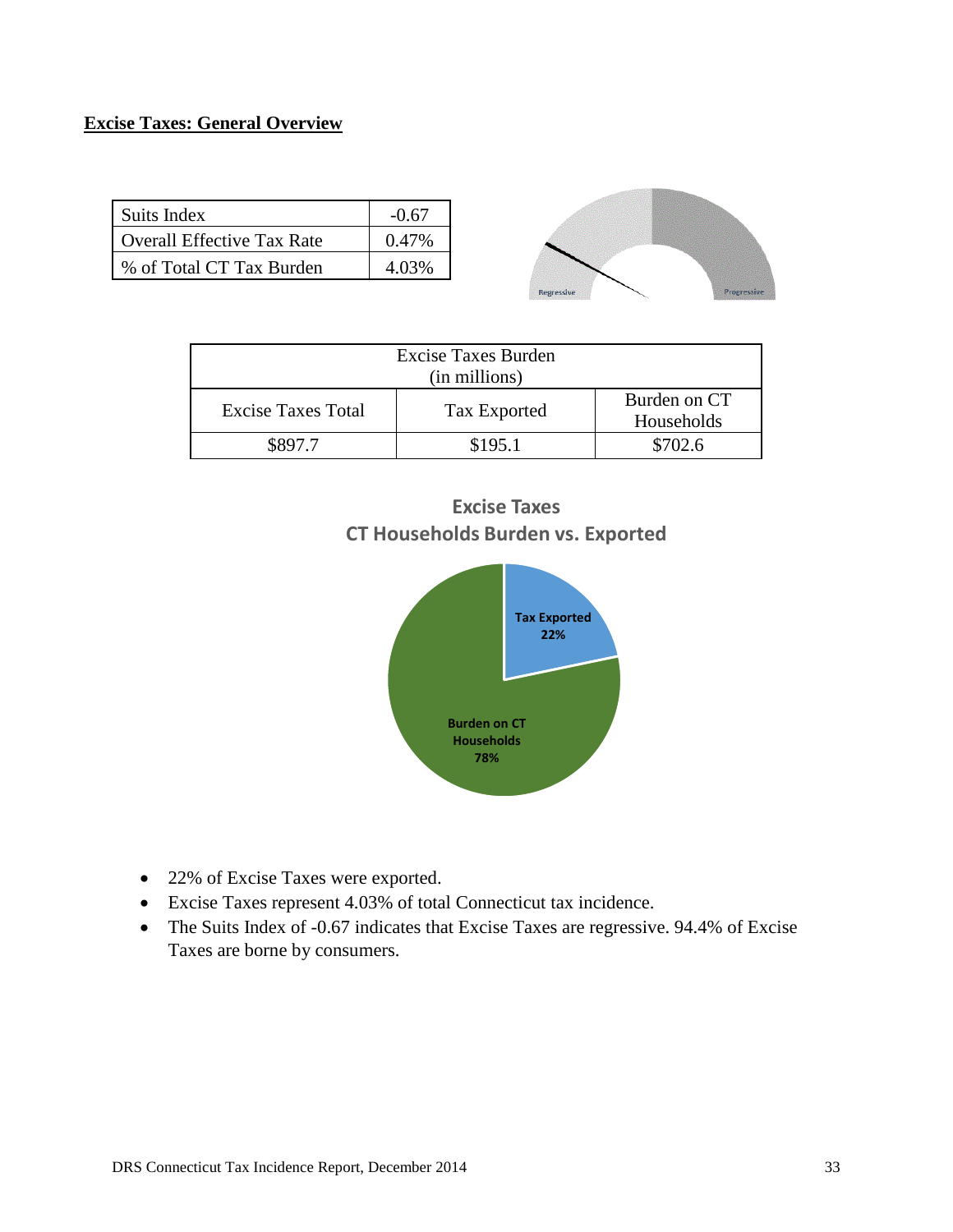| <b>Decile</b>           | <b>Households</b> | <b>Aggregate CT AGI</b> | <b>Aggregate Excise</b><br><b>Taxes Burden</b> | % of Aggregate<br><b>Excise Taxes</b><br><b>Burden</b> | <b>Excise Taxes</b><br><b>Effective Tax</b><br>Rate |
|-------------------------|-------------------|-------------------------|------------------------------------------------|--------------------------------------------------------|-----------------------------------------------------|
|                         | 725,202           | \$15,103,112,547        | \$376,731,508                                  | 53.6%                                                  | 2.49%                                               |
| 2                       | 251,321           | 15,103,182,979          | 85, 317, 542                                   | 12.1%                                                  | 0.56%                                               |
| 3                       | 173,126           | 15, 103, 113, 264       | 75,457,080                                     | 10.7%                                                  | 0.50%                                               |
| $\overline{\mathbf{4}}$ | 129,303           | 15,102,288,605          | 54,295,793                                     | 7.7%                                                   | 0.36%                                               |
| 5                       | 97,426            | 15,103,013,303          | 43,791,882                                     | 6.2%                                                   | 0.29%                                               |
| 6                       | 67,958            | 15, 102, 959, 408       | 25,921,329                                     | 3.7%                                                   | 0.17%                                               |
| 7                       | 37,893            | 15,104,085,522          | 20,308,675                                     | 2.9%                                                   | 0.13%                                               |
| 8                       | 15,050            | 15,103,068,542          | 13,027,688                                     | 1.9%                                                   | 0.09%                                               |
| 9                       | 3,646             | 15, 113, 849, 361       | 5,844,898                                      | 0.8%                                                   | 0.04%                                               |
| 10                      | 357               | 15,090,190,108          | 1,861,435                                      | 0.3%                                                   | 0.01%                                               |
| <b>TOTAL</b>            | 1,501,282         | \$151,028,863,639       | \$702,557,830                                  | 100.00%                                                | $0.47\%$                                            |

### **Excise Taxes: Income Deciles**

Income Deciles % of Aggregate Excise Taxes Burden



53.62% of the aggregate Excise Tax impact is borne by the lowest income decile, which represents 752,202 households.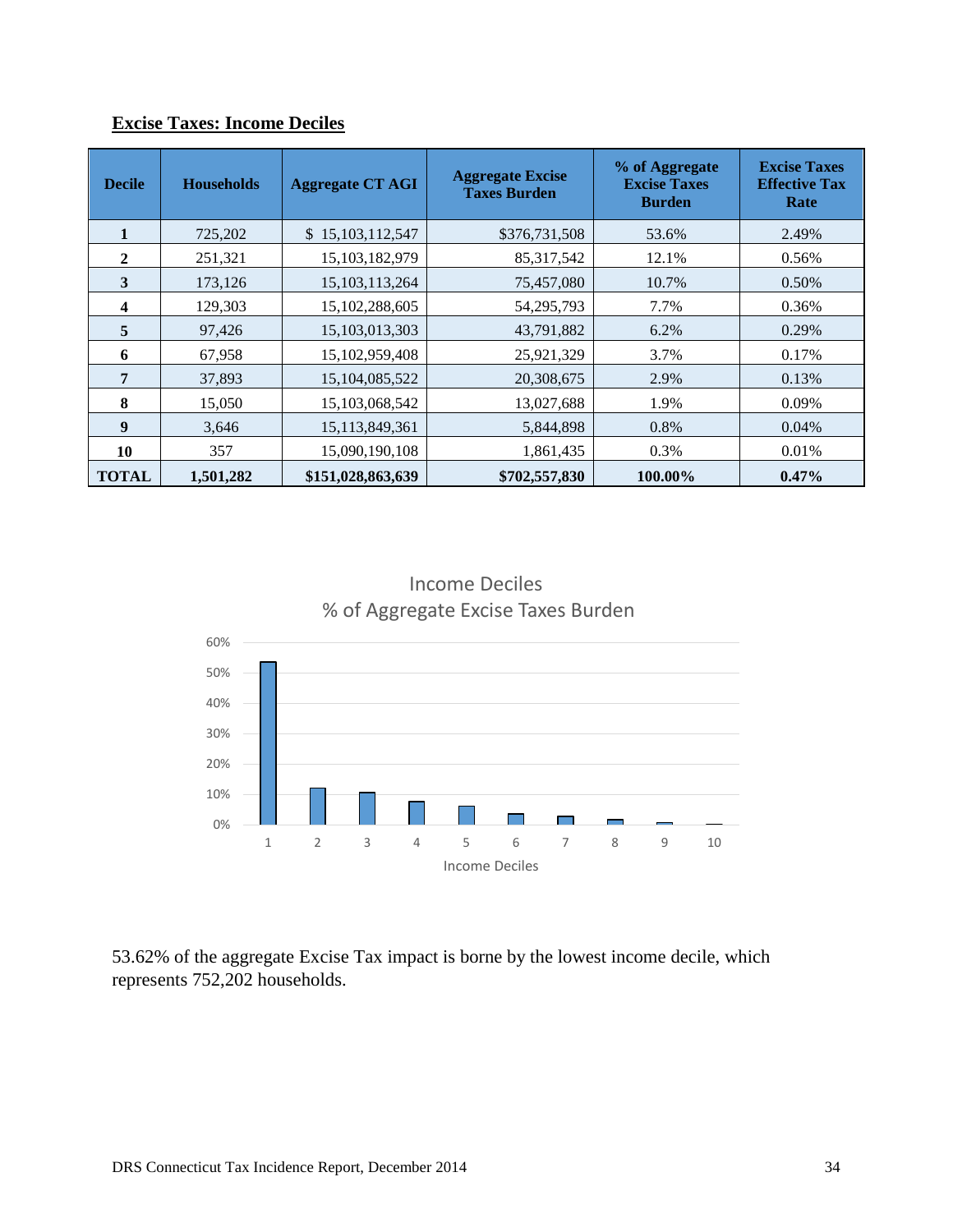| <b>Excise Taxes: Population Deciles</b> |  |  |  |  |  |
|-----------------------------------------|--|--|--|--|--|
|-----------------------------------------|--|--|--|--|--|

| <b>Decile</b>           | <b>Households</b> | <b>Aggregate CT AGI</b> | <b>Aggregate Excise</b><br><b>Taxes Burden</b> | % of Aggregate<br><b>Excise Taxes</b><br><b>Burden</b> | <b>Excise Taxes</b><br><b>Effective Tax</b><br>Rate |
|-------------------------|-------------------|-------------------------|------------------------------------------------|--------------------------------------------------------|-----------------------------------------------------|
| 1                       | 150,200           | \$<br>147,242,742       | \$194,593,461                                  | 27.7%                                                  | $**$                                                |
| 2                       | 150,063           | 1,656,113,142           | 37,865,218                                     | 5.4%                                                   | 2.29%                                               |
| 3                       | 150,127           | 3,214,379,161           | 43,757,214                                     | 6.2%                                                   | 1.36%                                               |
| $\overline{\mathbf{4}}$ | 150,219           | 4,783,322,948           | 53,193,386                                     | 7.6%                                                   | 1.11%                                               |
| 5                       | 150,033           | 6,551,395,173           | 55,828,241                                     | 8.0%                                                   | 0.85%                                               |
| 6                       | 150,129           | 8,581,638,624           | 48,490,663                                     | 6.9%                                                   | 0.57%                                               |
| $\overline{7}$          | 150,127           | 11,187,844,749          | 57,604,641                                     | 8.2%                                                   | 0.51%                                               |
| 8                       | 150,128           | 14,695,567,114          | 67,117,677                                     | 9.6%                                                   | 0.46%                                               |
| $\boldsymbol{9}$        | 150,128           | 20, 325, 378, 589       | 67,551,840                                     | 9.6%                                                   | 0.33%                                               |
| 10                      | 150,128           | 79,885,981,397          | 76,555,489                                     | 10.9%                                                  | 0.10%                                               |
| <b>TOTAL</b>            | 1,501,282         | \$151,028,863,639       | \$702,557,830                                  | 100.0%                                                 | $0.47\%$                                            |

*\*\*This figure has been removed as it reflects an overstated value resulting from Connecticut residents who file federal but not state income tax returns.*



27.7% of the aggregate Excise Tax incidence was borne by the first population decile.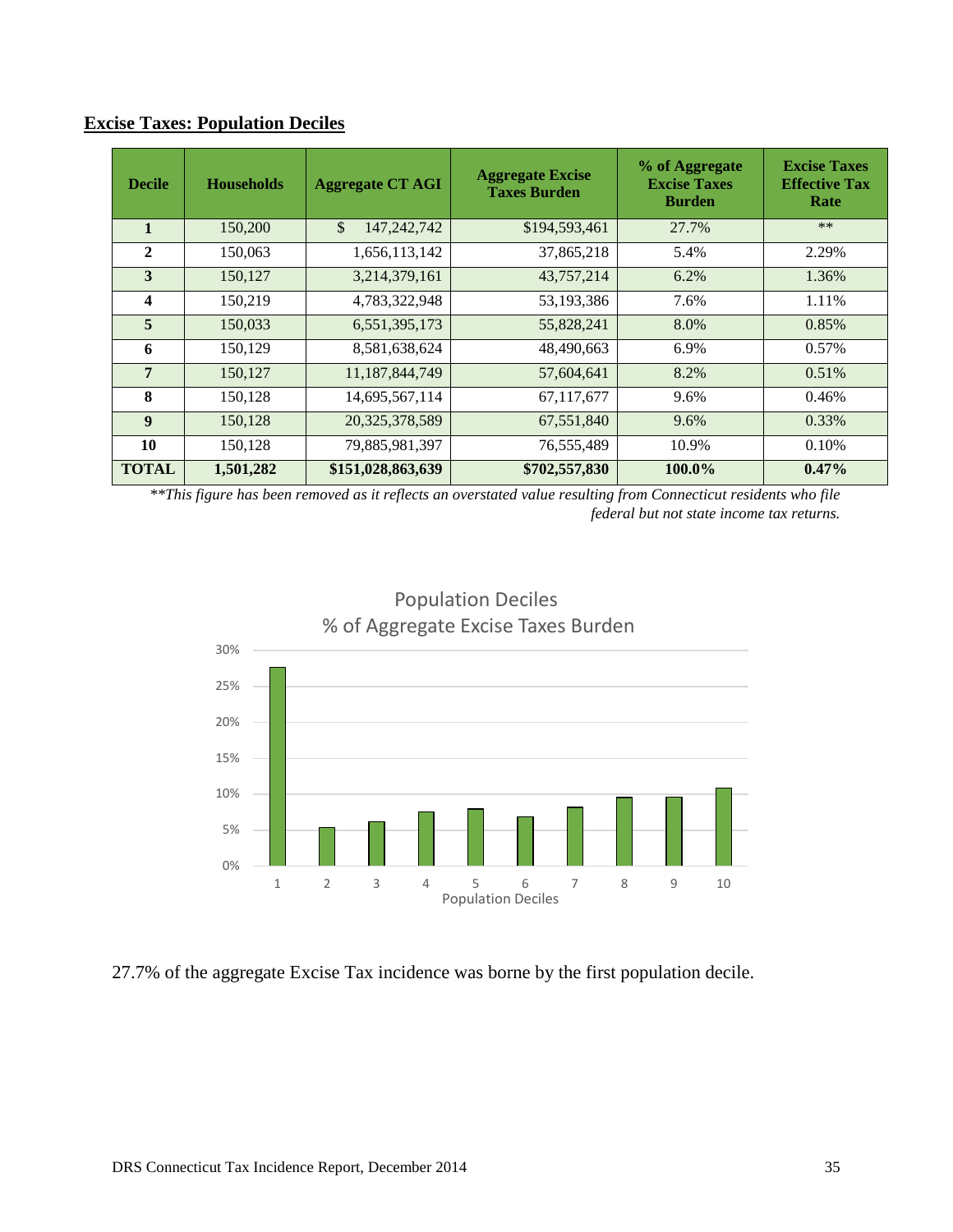### **Excise Taxes: Division of CT Tax Incidence**

| <b>Total</b>       | \$702,557,830 | 100.0% |
|--------------------|---------------|--------|
| Land               | 221,990       | 0.03%  |
| <b>Consumption</b> | 662,933,047   | 94.3%  |
| Capital            |               | 0%     |
| Labor              | \$39,402,882  | 5.6%   |

Labor and consumers bear almost 100% of the impact of Excise Taxes – a much higher percentage than most other taxes.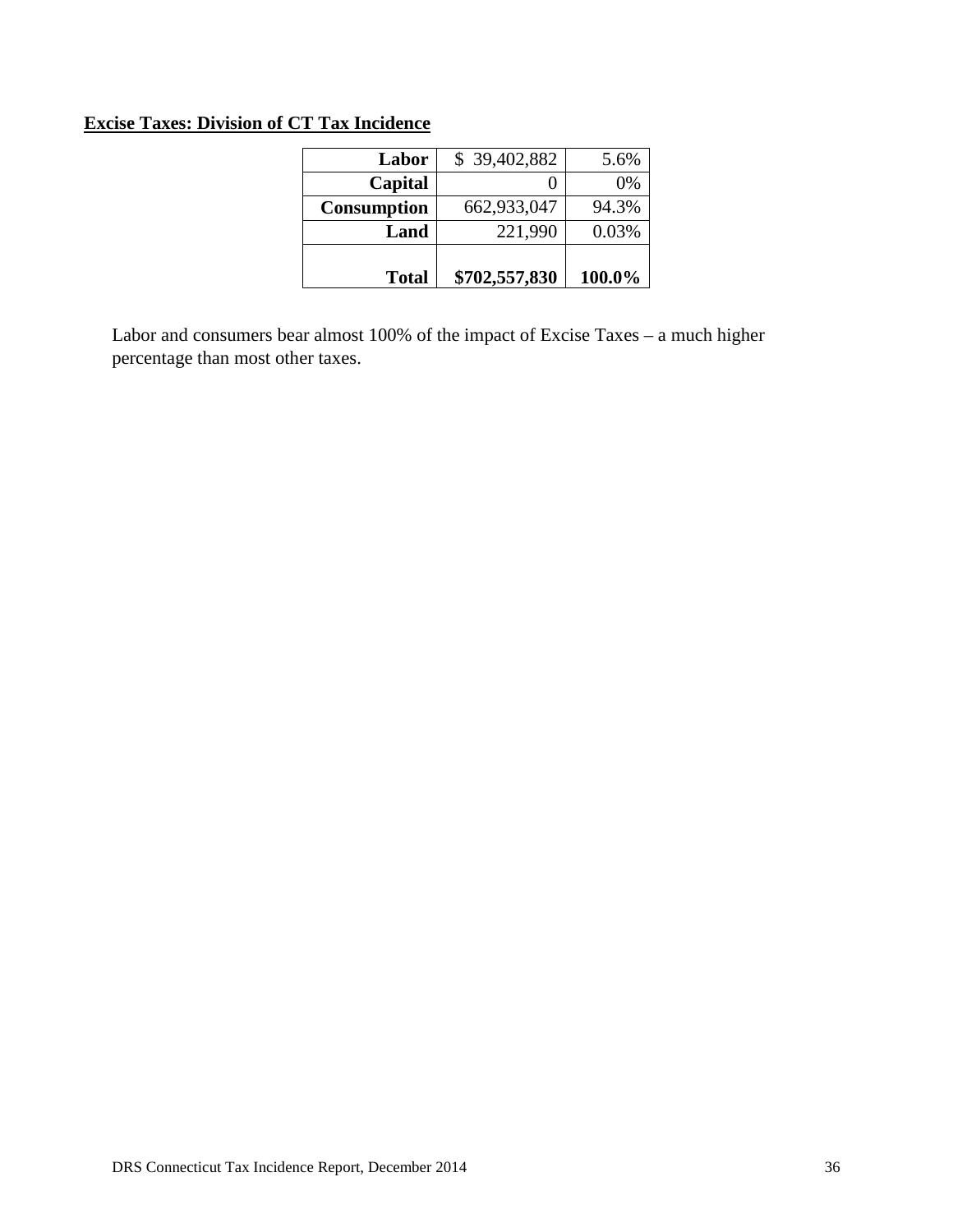### **Gross Earnings**

A tax is imposed on the gross earnings of gas, electric distribution, community antenna (cable TV), satellite, certified competitive video service providers, and railroad companies. The rates are as follows:

| Community Antenna TV*                  | 5.25%                                |
|----------------------------------------|--------------------------------------|
| Certified Competitive Video Service    | 5.25%                                |
| Provider*                              |                                      |
| Satellite TV*                          | 5.25%                                |
| Railroad                               | $2 - 3.5\%$                          |
| <b>Gas Companies</b>                   | 5%                                   |
| Gas sales to residential customers     | 4%                                   |
| <b>Electric Distribution Companies</b> | 6.8% for residential customers       |
|                                        | 8.5% for nonresidential<br>customers |
|                                        | (other than manufacturers)           |

\* Certified Competitive Video Service Providers, Community Antenna TV, and Satellite TV service providers are subject to a 5% tax plus an additional 0.25% tax for a total tax rate equal to 5.25%. The additional tax is used to fund the Public, Educational and Governmental Programming and Education Technology Investment Account.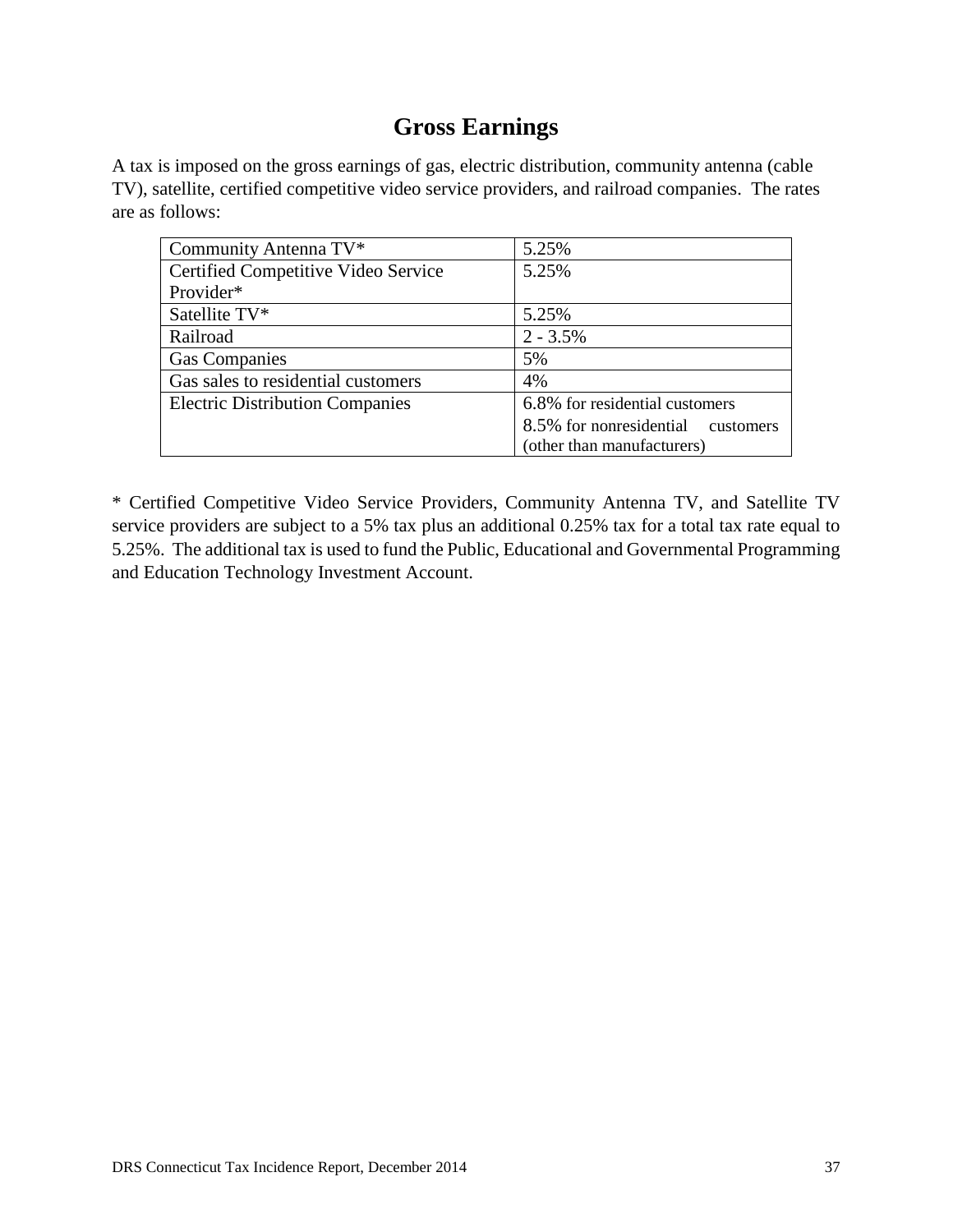### **Gross Earnings Taxes: General Overview**

| Suits Index                | $-0.38$ |
|----------------------------|---------|
| Overall Effective Tax Rate | 0.31%   |
| % of Total CT Tax Burden   | 2.67%   |
|                            |         |



| Gross Earnings Taxes Burden<br>(in millions) |         |         |  |  |
|----------------------------------------------|---------|---------|--|--|
|                                              |         |         |  |  |
| <b>Gross Earnings Taxes</b><br>Burden on CT  |         |         |  |  |
| Tax Exported<br>Households<br>Total          |         |         |  |  |
| \$651.1                                      | \$185.6 | \$465.5 |  |  |

### **Gross Earnings Taxes CT Households Burden vs. Exported**



- 29% of the gross earnings tax was exported.
- Gross Earnings Taxes had an effective tax rate of 0.31%.
- Gross Earnings Taxes represented 2.67% of total Connecticut tax incidence.
- The Suits Index of -0.38 indicates that the tax is fairly regressive. 83.5% of the impact of Gross Earnings Taxes are borne by consumers.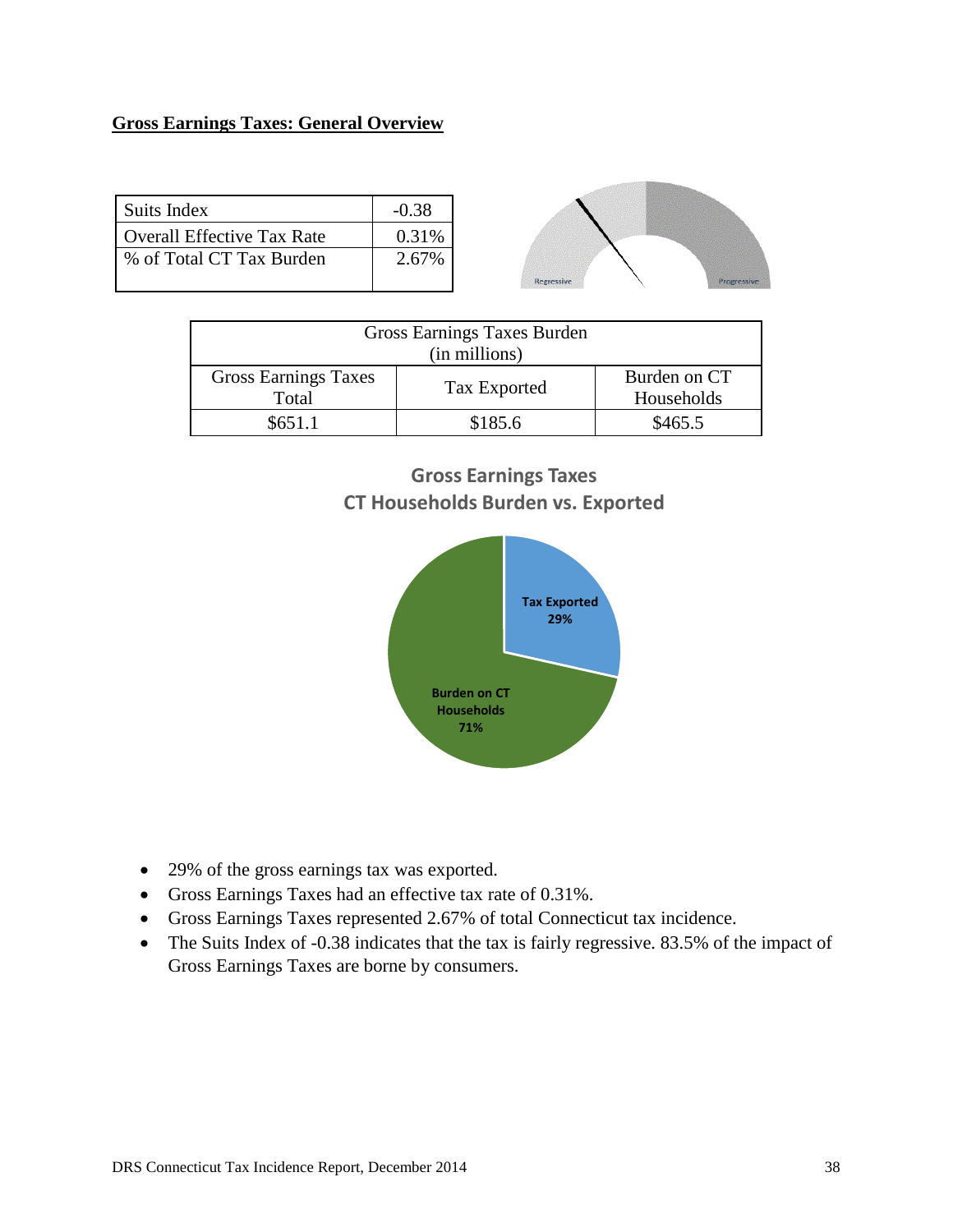| <b>Decile</b> | <b>Households</b> | <b>Aggregate CT AGI</b> | <b>Aggregate Gross</b><br><b>Earnings Taxes</b><br><b>Burden</b> | % of Aggregate<br><b>Gross Earnings</b><br><b>Taxes Burden</b> | <b>Gross Earnings</b><br><b>Effective Tax</b><br>Rate |
|---------------|-------------------|-------------------------|------------------------------------------------------------------|----------------------------------------------------------------|-------------------------------------------------------|
| 1             | 725,202           | \$15,103,112,547        | \$152,664,986                                                    | 32.8%                                                          | 1.01%                                                 |
| $\mathbf{2}$  | 251,321           | 15, 103, 182, 979       | 53,667,223                                                       | 11.5%                                                          | 0.36%                                                 |
| 3             | 173,126           | 15, 103, 113, 264       | 46,610,080                                                       | 10.0%                                                          | 0.31%                                                 |
| 4             | 129,303           | 15,102,288,605          | 42,603,136                                                       | 9.2%                                                           | 0.28%                                                 |
| 5             | 97,426            | 15,103,013,303          | 43,725,802                                                       | 9.4%                                                           | 0.29%                                                 |
| 6             | 67,958            | 15,102,959,408          | 40,978,850                                                       | 8.8%                                                           | 0.27%                                                 |
| 7             | 37,893            | 15,104,085,522          | 36,541,943                                                       | 7.8%                                                           | 0.24%                                                 |
| 8             | 15,050            | 15,103,068,542          | 26,746,005                                                       | 5.7%                                                           | 0.18%                                                 |
| 9             | 3,646             | 15,113,849,361          | 11,770,478                                                       | 2.5%                                                           | 0.08%                                                 |
| 10            | 357               | 15,090,190,108          | 10,204,931                                                       | 2.2%                                                           | 0.07%                                                 |
| <b>TOTAL</b>  | 1,501,282         | \$151,028,863,639       | \$465,513,433                                                    | 100.0%                                                         | 0.31%                                                 |

### **Gross Earnings Taxes: Income Deciles**



Income Deciles

54.33% of the impact of the aggregate Gross Earnings Tax is borne by the first three income deciles. 10.47% of the impact of the aggregate Gross Earnings Tax is borne by the top three deciles.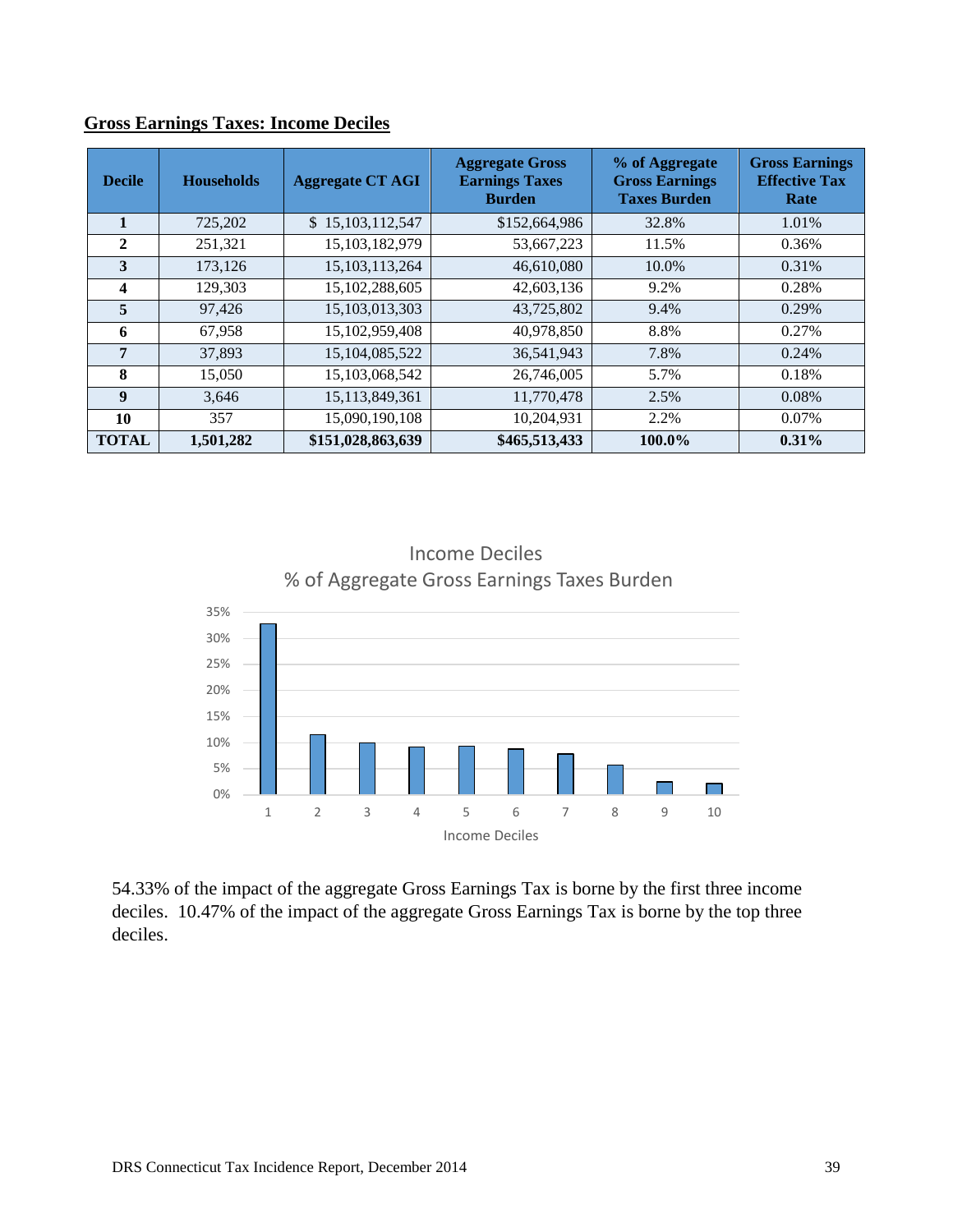| <b>Decile</b>    | <b>Households</b> | <b>Aggregate CT AGI</b> | <b>Aggregate Gross</b><br><b>Earnings Taxes</b><br><b>Burden</b> | % of Aggregate<br><b>Gross Earnings</b><br><b>Taxes Burden</b> | <b>Gross Earnings</b><br><b>Taxes Effective</b><br><b>Tax Rate</b> |
|------------------|-------------------|-------------------------|------------------------------------------------------------------|----------------------------------------------------------------|--------------------------------------------------------------------|
| 1                | 150,200           | \$<br>147,242,742       | \$69,069,904                                                     | 14.8%                                                          | $**$                                                               |
| $\mathbf{2}$     | 150,063           | 1,656,113,142           | 21,545,962                                                       | 4.6%                                                           | 1.30%                                                              |
| 3                | 150,127           | 3,214,379,161           | 18,948,096                                                       | 4.1%                                                           | 0.59%                                                              |
| 4                | 150,219           | 4,783,322,948           | 22,772,551                                                       | 4.9%                                                           | 0.48%                                                              |
| $\overline{5}$   | 150,033           | 6,551,395,173           | 24,703,012                                                       | 5.3%                                                           | 0.38%                                                              |
| 6                | 150,129           | 8,581,638,624           | 32,127,334                                                       | 6.9%                                                           | 0.37%                                                              |
| $\overline{7}$   | 150,127           | 11,187,844,749          | 36,125,104                                                       | 7.8%                                                           | 0.32%                                                              |
| 8                | 150,128           | 14,695,567,114          | 42,973,307                                                       | 9.2%                                                           | 0.29%                                                              |
| $\boldsymbol{9}$ | 150,128           | 20,325,378,589          | 59, 267, 344                                                     | 12.7%                                                          | 0.29%                                                              |
| 10               | 150,128           | 79,885,981,397          | 137,980,818                                                      | 29.6%                                                          | 0.17%                                                              |
| <b>TOTAL</b>     | 1,501,282         | \$151,028,863,639       | \$465,513,433                                                    | 100.0%                                                         | 0.31%                                                              |

#### **Gross Earnings Taxes: Population Deciles**

*\*\*This figure has been removed as it reflects an overstated value resulting from Connecticut residents who file federal but not state income tax returns.* 



### Population Deciles % of Aggregate Gross Earnings Taxes Burden

The tenth population decile was responsible for 29.64% of the impact of the aggregate Gross Earnings Tax. The top three population deciles account for 51.60% of the aggregate Gross Earnings Tax impact.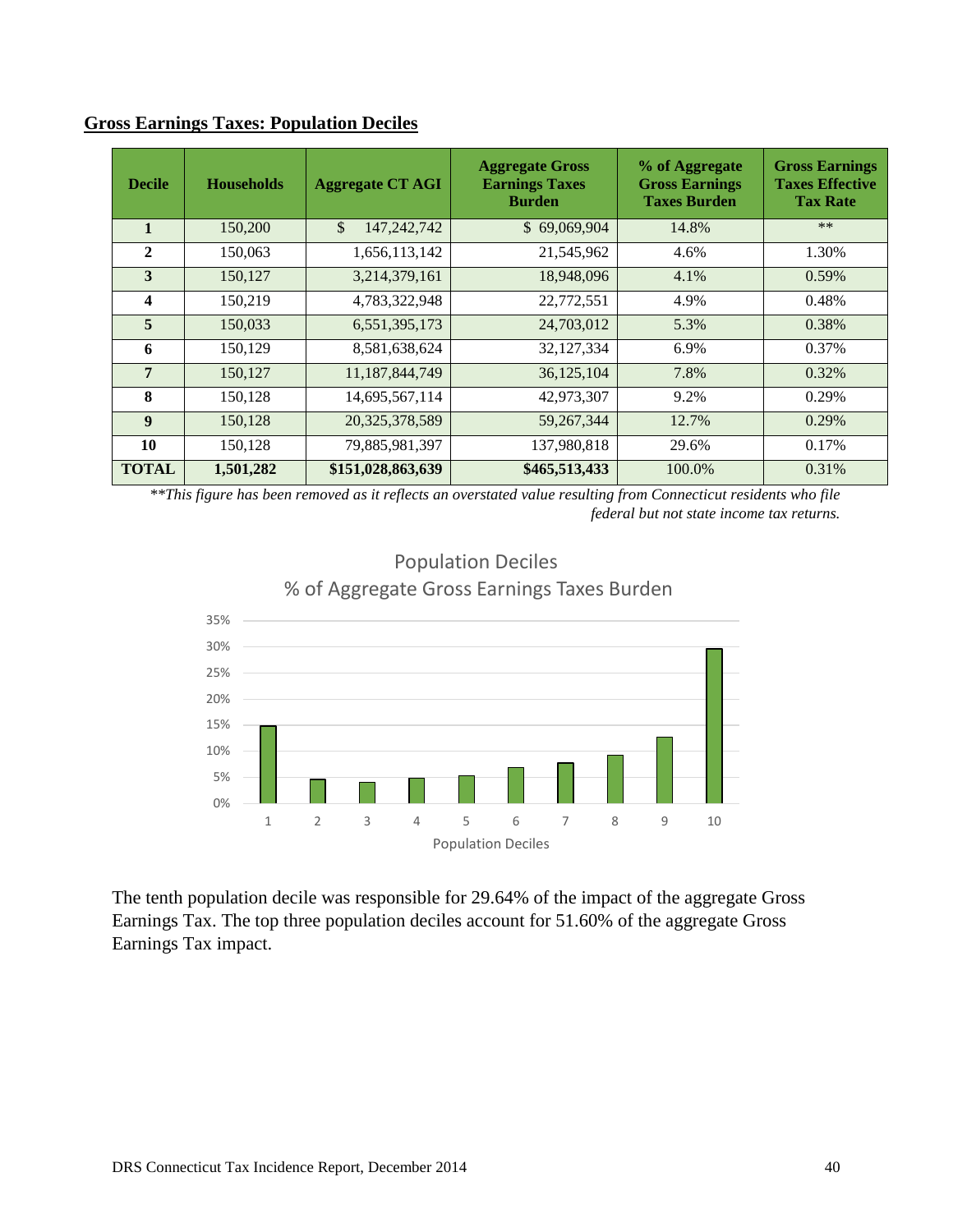| <b>Total</b>       | \$465,513,433 | 100.0% |
|--------------------|---------------|--------|
| Land               | 370,551       | 0.1%   |
| <b>Consumption</b> | 388,479,626   | 83.5%  |
| Capital            | 21,122,755    | 4.5%   |
| Labor              | \$55,540,501  | 11.9%  |

### **Gross Earnings Taxes: Division of CT Tax Incidence**

Only 4.5% of the overall Gross Earnings tax impact is borne by owners of capital. 95.4% of the Gross Earnings Tax impact is borne by labor and consumers.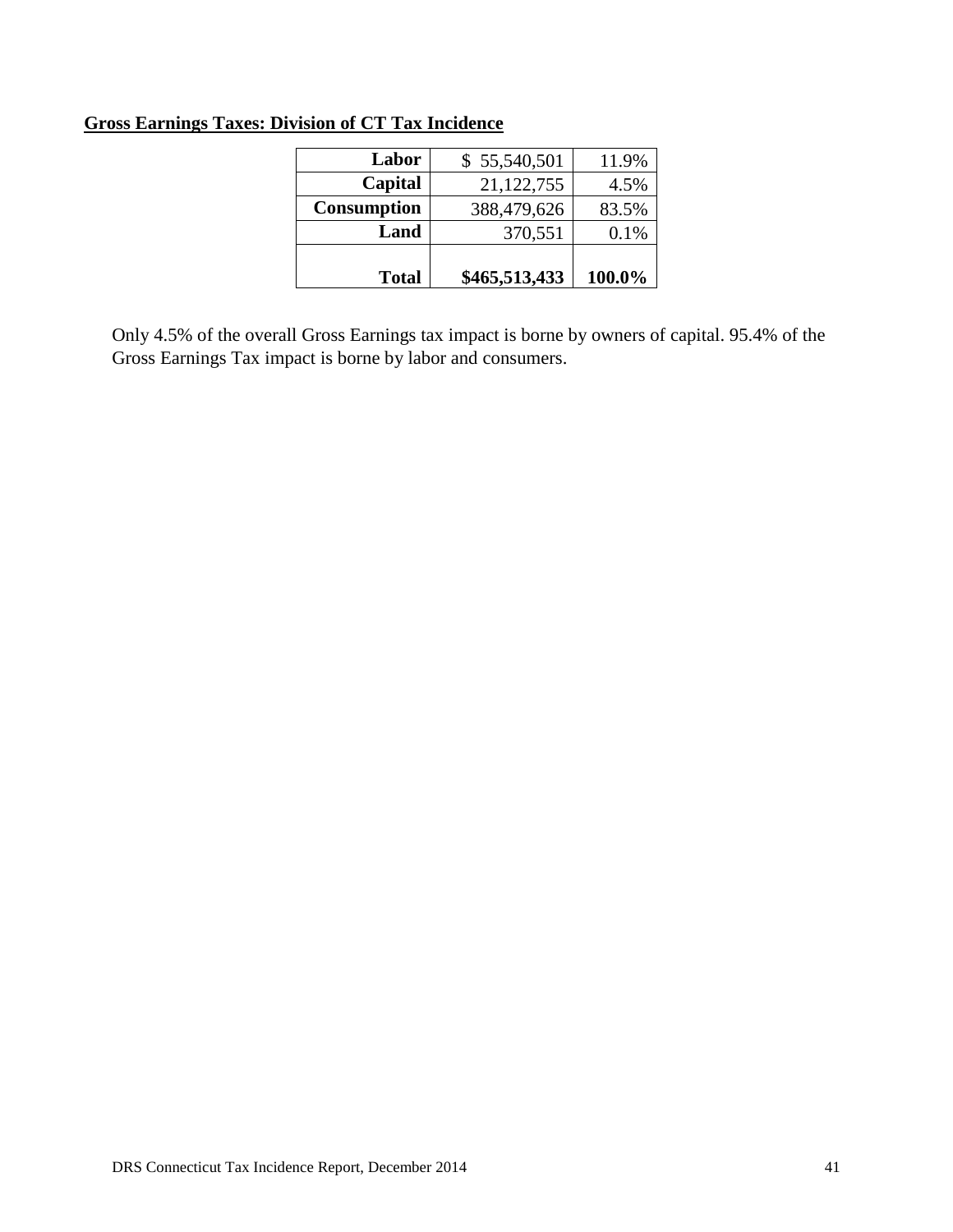### **Corporation Business Tax**

A corporation carrying on or doing business in Connecticut is subject to the Corporation Business Tax. Most corporations in Connecticut must file returns and pay corporation business tax although some corporations are exempt. Corporations must calculate their tax under two alternate methods and remit the higher tax. If a corporation owes less than \$250 under both methods, it pays the minimum tax of \$250.

The method under which most Corporation Business Tax revenue is derived is the Net Income Base. Connecticut Net Income is taxed at the rate of 7.5%. Connecticut uses a three factor apportionment method with a double-weighted sales factor to determine the portion of a corporation's income taxable in the state. Special single-factor apportionment rules are provided for manufacturers, broadcasters and financial service companies.

The second and alternate method corporations must compute their tax under is the Capital Base. The capital base is taxed at a rate of 3.1 mils (\$0.0031) per dollar. Under the capital base method, a corporation is limited to a maximum tax of \$1,000,000.

Business tax credits allow a corporation to reduce its tax liability. Business tax credits may not reduce a corporation's tax liability below \$250 and may not exceed 70% of the amount of tax due from the taxpayer prior to the application of the tax credits. The Corporation Business Tax incidence described in this report is net of business tax credits.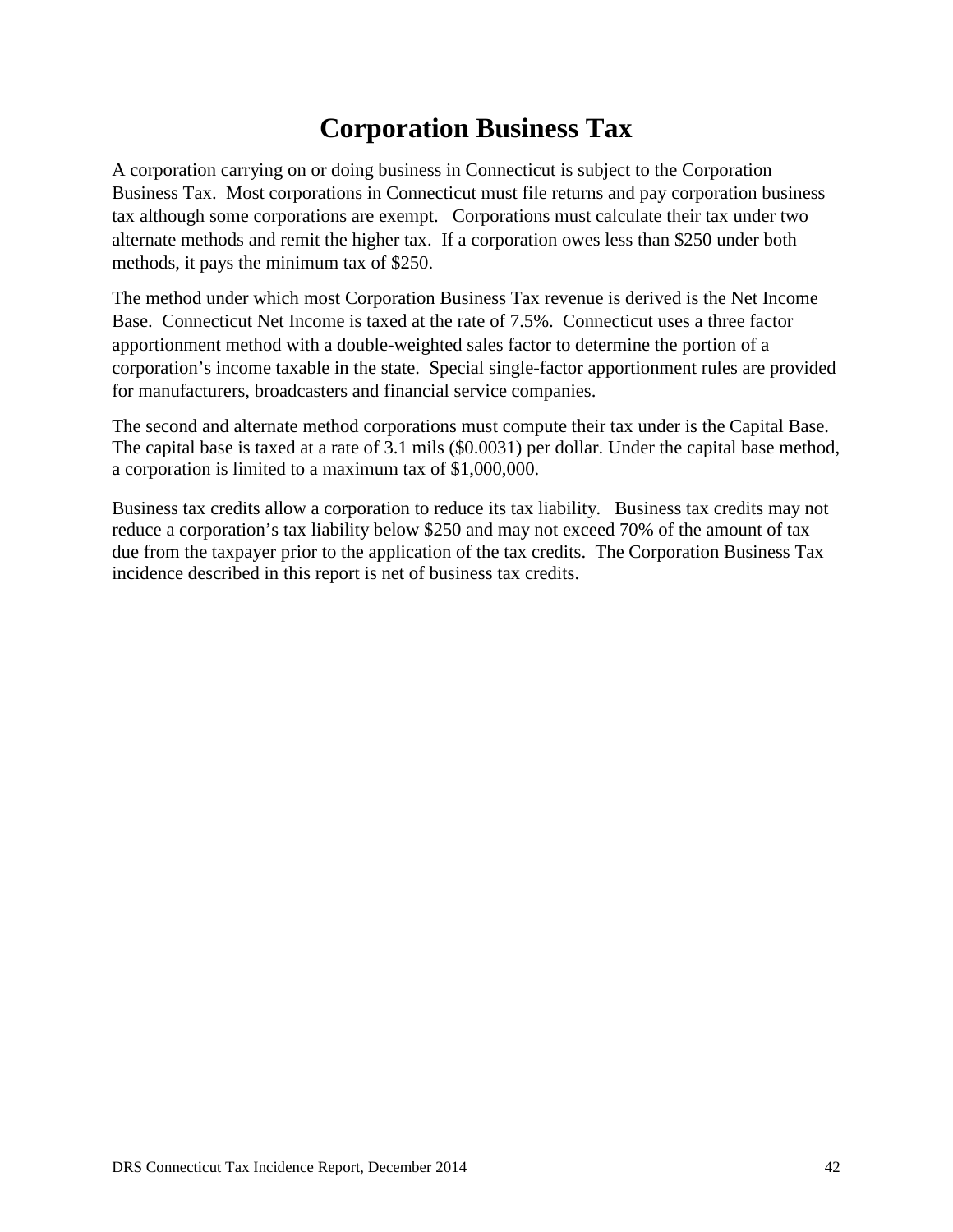### **Corporation Business Tax: General Overview**

| Suits Index                | $-0.02$ |
|----------------------------|---------|
| Overall Effective Tax Rate | 0.13%   |
| % of Total CT Tax Burden   | 1.09%   |



| Corporation Business Tax Burden<br>(in millions) |              |                            |  |
|--------------------------------------------------|--------------|----------------------------|--|
| <b>Corporation Business</b><br>Tax Total         | Tax Exported | Burden on CT<br>Households |  |
| \$436.2                                          | \$246.2      | \$190.0                    |  |



- 56% of the Corporation Business Tax was exported.
- The Corporation Business Tax represents 1.09% of the total Connecticut tax incidence.
- The Suits Index of -0.02 for this tax indicates that the tax is slightly regressive. Although a 34.8% proportion of the tax is borne by the owners of capital, nearly half of the liability is borne by labor inputs.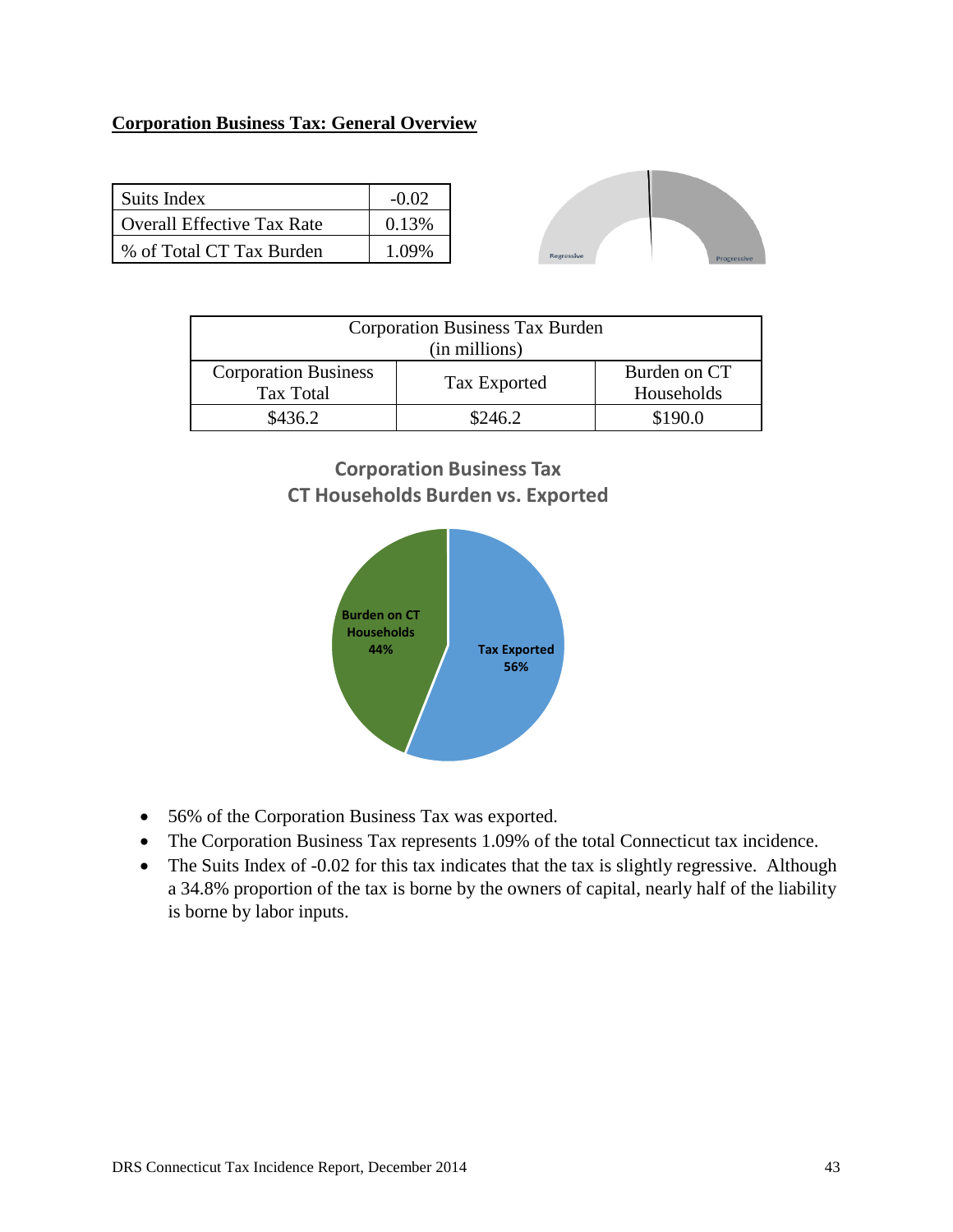| <b>Decile</b>    | <b>Households</b> | <b>Aggregate 2011</b><br><b>CT AGI</b> | <b>Aggregate</b><br><b>Corporation Business</b><br><b>Tax Burden</b> | % of Aggregate<br><b>Corporation</b><br><b>Business Tax</b><br><b>Burden</b> | <b>Corporation</b><br><b>Business Tax</b><br><b>Effective Rate</b> |
|------------------|-------------------|----------------------------------------|----------------------------------------------------------------------|------------------------------------------------------------------------------|--------------------------------------------------------------------|
|                  | 725,202           | \$15,103,112,547                       | \$27,906,164                                                         | 14.7%                                                                        | 0.18%                                                              |
| $\mathbf{2}$     | 251,321           | 15,103,182,979                         | 17,589,836                                                           | 9.3%                                                                         | 0.12%                                                              |
| 3                | 173,126           | 15, 103, 113, 264                      | 16,795,418                                                           | 8.8%                                                                         | 0.11%                                                              |
| 4                | 129,303           | 15,102,288,605                         | 16,435,302                                                           | 8.6%                                                                         | 0.11%                                                              |
| 5                | 97,426            | 15,103,013,303                         | 16,800,979                                                           | 8.8%                                                                         | 0.11%                                                              |
| 6                | 67,958            | 15,102,959,408                         | 17,509,587                                                           | 9.2%                                                                         | 0.12%                                                              |
| 7                | 37,893            | 15,104,085,522                         | 18, 141, 466                                                         | 9.5%                                                                         | 0.12%                                                              |
| 8                | 15,050            | 15,103,068,542                         | 17,482,013                                                           | 9.2%                                                                         | 0.12%                                                              |
| $\boldsymbol{9}$ | 3,646             | 15,113,849,361                         | 16,093,893                                                           | 8.5%                                                                         | 0.11%                                                              |
| 10               | 357               | 15,090,190,108                         | 25,249,558                                                           | 13.3%                                                                        | 0.17%                                                              |
| <b>TOTAL</b>     | 1,501,282         | \$151,028,863,639                      | \$190,004,214                                                        | 100.0%                                                                       | $0.13\%$                                                           |

### **Corporation Business Tax: Income Deciles**





The 357 households in the tenth income decile account for 13.3% of the aggregate Corporation Business Tax incidence.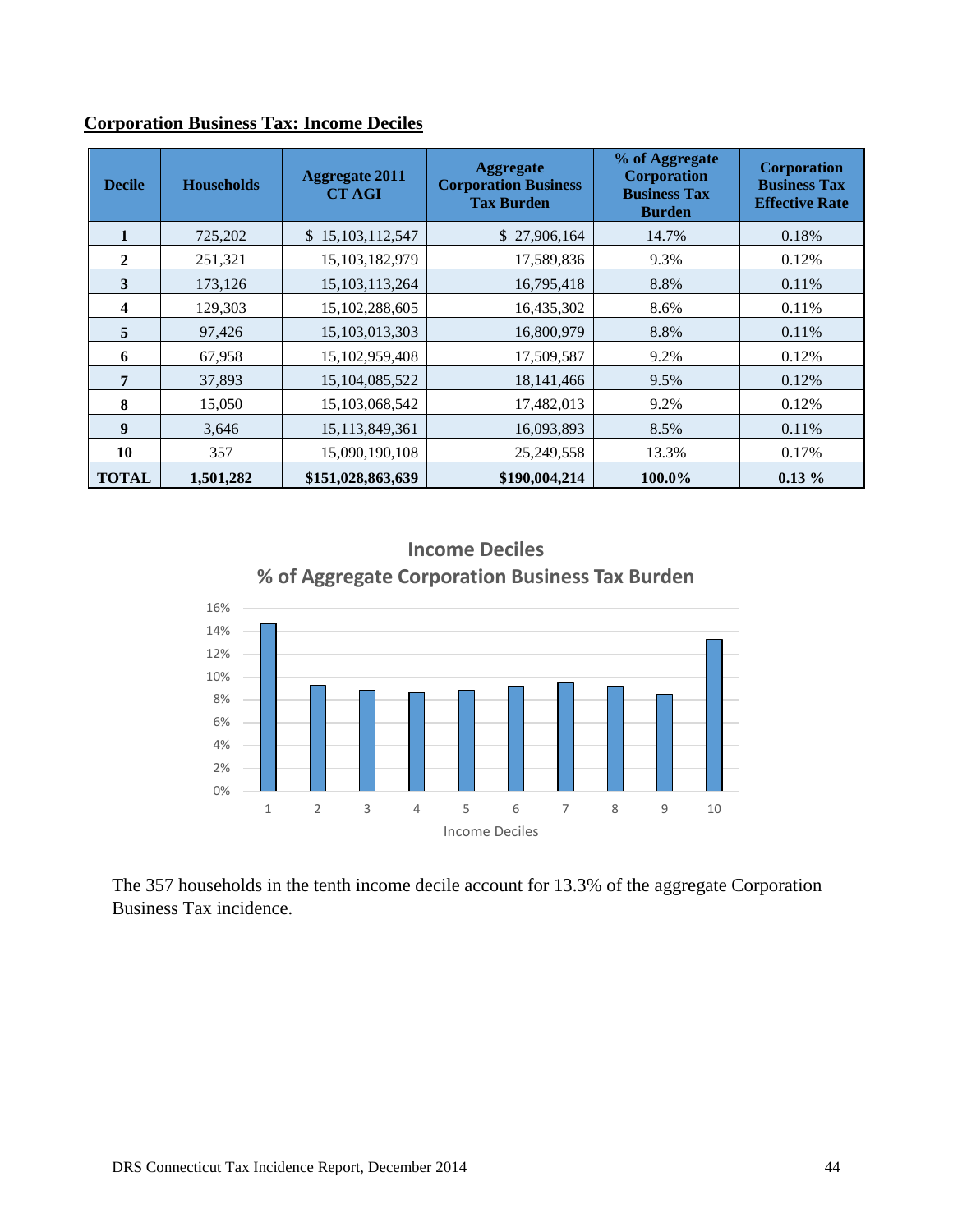| <b>Decile</b>           | <b>Households</b> | <b>Aggregate CT AGI</b> | <b>Aggregate</b><br><b>Corporation Business</b><br><b>Tax Burden</b> | % of Aggregate<br><b>Corporation</b><br><b>Business Tax</b><br><b>Burden</b> | <b>Corporation</b><br><b>Business Tax</b><br><b>Effective Rate</b> |
|-------------------------|-------------------|-------------------------|----------------------------------------------------------------------|------------------------------------------------------------------------------|--------------------------------------------------------------------|
|                         | 150,200           | \$<br>147,242,742       | \$<br>7,267,076                                                      | 3.8%                                                                         | 4.94%                                                              |
| $\overline{2}$          | 150,063           | 1,656,113,142           | 3,513,508                                                            | 1.8%                                                                         | 0.21%                                                              |
| 3                       | 150,127           | 3,214,379,161           | 4,595,202                                                            | 2.4%                                                                         | 0.14%                                                              |
| $\overline{\mathbf{4}}$ | 150,219           | 4,783,322,948           | 6,223,385                                                            | 3.3%                                                                         | 0.13%                                                              |
| 5                       | 150,033           | 6,551,395,173           | 7,747,109                                                            | 4.1%                                                                         | 0.12%                                                              |
| 6                       | 150,129           | 8,581,638,624           | 10,155,916                                                           | 5.3%                                                                         | 0.12%                                                              |
| $\overline{7}$          | 150,127           | 11,187,844,749          | 12,646,062                                                           | 6.7%                                                                         | 0.11%                                                              |
| 8                       | 150,128           | 14,695,567,114          | 16, 142, 136                                                         | 8.5%                                                                         | 0.11%                                                              |
| $\boldsymbol{9}$        | 150,128           | 20,325,378,589          | 22,418,076                                                           | 11.8%                                                                        | 0.11%                                                              |
| 10                      | 150,128           | 79,885,981,397          | 99,295,744                                                           | 52.3%                                                                        | 0.12%                                                              |
| <b>TOTAL</b>            | 1,501,282         | \$151,028,863,639       | \$190,004,214                                                        | 100.0%                                                                       | $0.13\%$                                                           |

#### **Corporation Business Tax: Population Deciles**



1 2 3 4 5 6 7 8 9 10 Population Deciles

 $\Box$ 

**Participate** 

**Population Deciles**

The tenth population decile was responsible for 52.9% of the aggregate Connecticut Adjusted Gross Income in 2011. 52.3% of the aggregate Corporation Business tax impact was borne by this decile.

0% 10%

 $\sim$ 

 $\overline{\phantom{0}}$ 

 $\overline{\phantom{a}}$ 

 $\sim 10$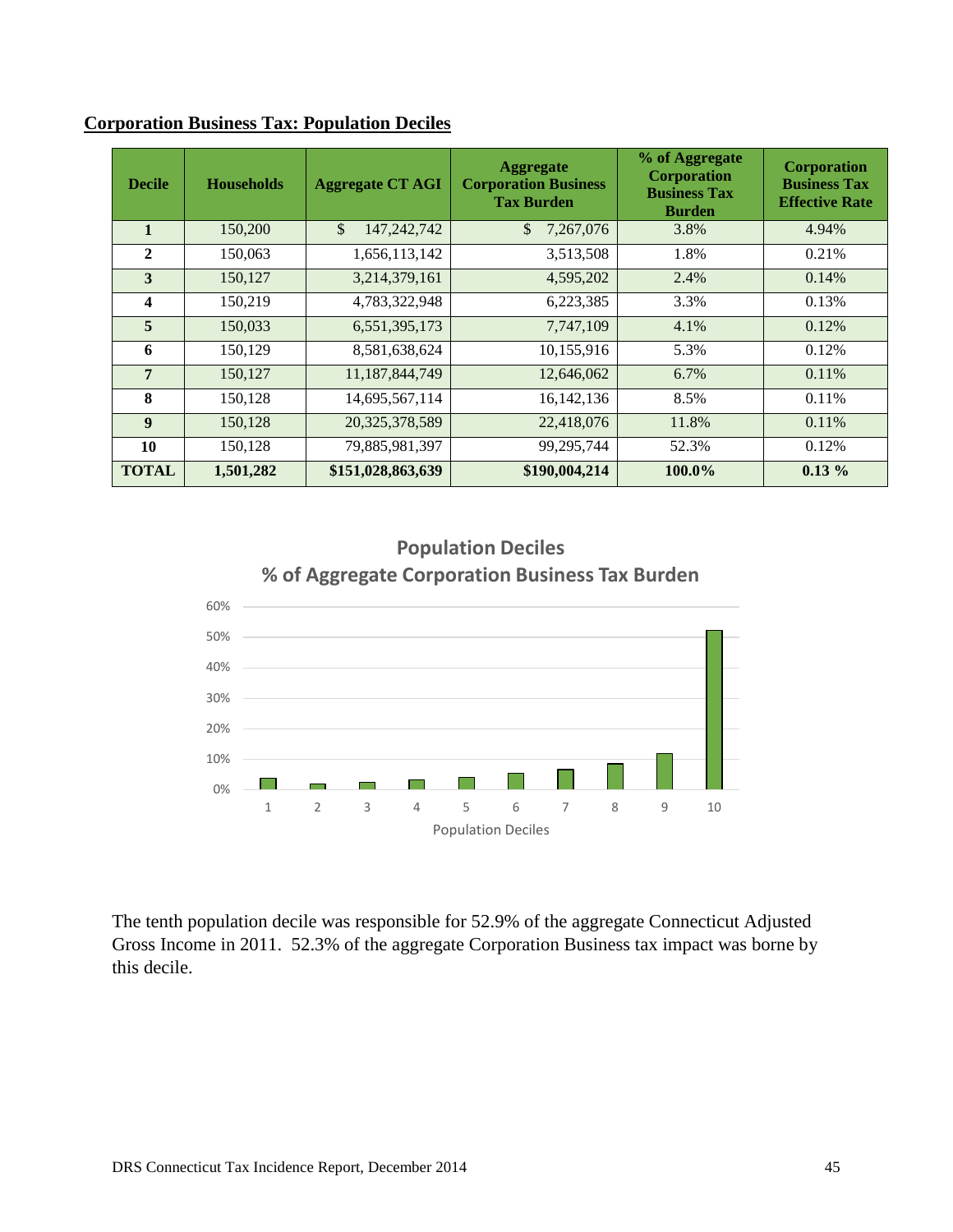| Labor              | \$90,671,515  | 47.7%  |
|--------------------|---------------|--------|
| Capital            | 66,211,282    | 34.8%  |
| <b>Consumption</b> | 31,938,933    | 16.8%  |
| Land               | 1,182,484     | 0.6%   |
|                    |               |        |
| <b>Total</b>       | \$190,004,214 | 100.0% |

### **Corporation Business Tax: Division of CT Tax Incidence**

Owners of capital bear a higher percentage of the Corporation Business tax than most of Connecticut's other taxes.

### **Corporation Business Tax Impact by NAICS Sector**

|                                                                     | <b>Count</b> | <b>Total</b><br><b>Corporation</b><br><b>Tax</b> | <b>Total Tax</b><br><b>Exported</b> | <b>Total CT</b><br><b>Burden</b> |
|---------------------------------------------------------------------|--------------|--------------------------------------------------|-------------------------------------|----------------------------------|
| 11 Agriculture, Forestry, Fishing and<br><b>Hunting</b>             | 147          | 510,317<br>$\mathbb{S}$                          | $\mathcal{S}$<br>234,823            | $\mathcal{S}$<br>275,494         |
| 21 Mining                                                           | 48           | 1,238,156                                        | 123,389                             | 1,114,767                        |
| <b>22 Utilities</b>                                                 | 97           | 5,433,632                                        | 1,197,358                           | 4,236,274                        |
| <b>23 Construction</b>                                              | 3,202        | 6,162,778                                        | 1,816,142                           | 4,346,636                        |
| 31-33 Manufacturing                                                 | 3,910        | 86,309,836                                       | 56,708,806                          | 29,601,030                       |
| <b>42 Wholesale Trade</b>                                           | 2,583        | 28,615,326                                       | 23,750,721                          | 4,864,605                        |
| 44-45 Retail Trade                                                  | 3,514        | 41,402,364                                       | 31,465,796                          | 9,936,567                        |
| <b>48-49 Transporting and Warehousing</b>                           | 790          | 6,324,712                                        | 3,330,076                           | 2,994,636                        |
| <b>51 Information</b>                                               | 906          | 26,076,133                                       | 6,047,641                           | 20,028,491                       |
| <b>52 Finance and Insurance</b>                                     | 2,748        | 51,913,106                                       | 39,453,960                          | 12,459,145                       |
| <b>53 Real Estate and Rental and</b><br><b>Leasing</b>              | 3,826        | 12,754,927                                       | 2,805,936                           | 9,948,991                        |
| 54 Professional, Scientific and Tech<br><b>Services</b>             | 6,185        | 28,475,076                                       | 4,201,077                           | 24,273,998                       |
| <b>55 Management of Companies and</b><br><b>Enterprises</b>         | 853          | 37, 385, 551                                     | 8,336,791                           | 29,048,760                       |
| <b>56 Administrative and Support</b><br><b>Services</b>             | 1,335        | 7,502,425                                        | 1,842,389                           | 5,660,036                        |
| <b>61-62 Education, Health Care and</b><br><b>Social Assistance</b> | 1,880        | 6,086,792                                        | 1,695,977                           | 4,390,815                        |
| 71 Arts, Entertainment, and<br><b>Recreation</b>                    | 453          | 850,890                                          | 241,687                             | 609,203                          |
| <b>72 Accommodation and Food</b><br><b>Services</b>                 | 990          | 2,505,644                                        | 1,407,513                           | 1,098,132                        |
| 81-92 Other Services                                                | 3,657        | 6,867,227                                        | 904,093                             | 5,963,134                        |
| <b>Other</b>                                                        | 4,296        | 79,806,244                                       | 60,652,745                          | 19,153,498                       |
| <b>Total</b>                                                        | 41,420       | \$436,221,135                                    | \$246,216,921                       | \$190,004,214                    |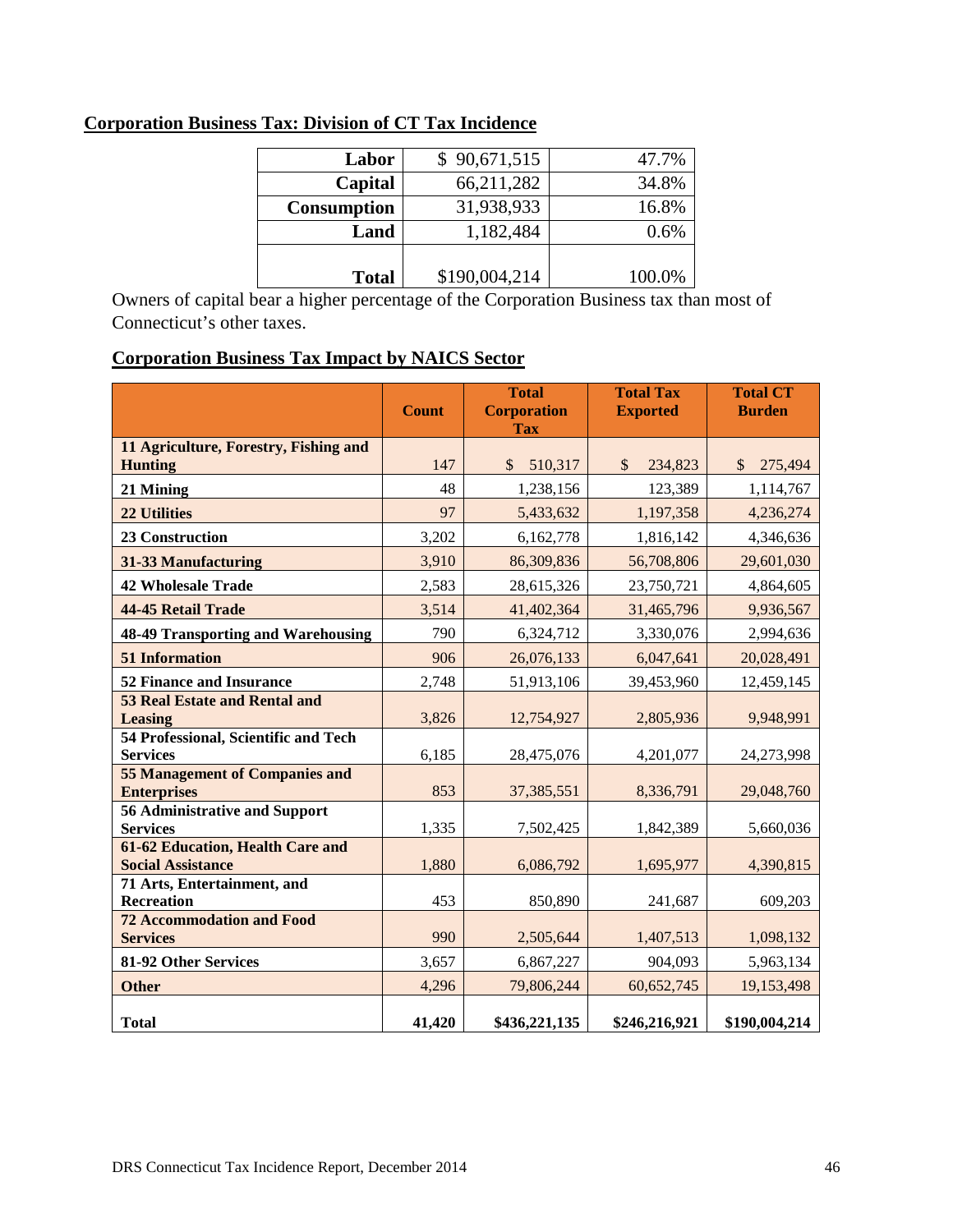### **Insurance Taxes**

Insurance companies, domestic and foreign, are taxed in Connecticut on the total net direct premiums received from policies written on property or risks within the State. Total net direct subscriber charges received on any new or renewal contract or policy by a health care center are also taxed. The State also imposes a tax on premiums for unauthorized insurance. Specifically, insureds who procure nonadmitted insurance are required to remit tax on premiums paid to a nonadmitted insurer. Additionally, risk retention groups are required to pay tax on premiums collected on coverages within the State. Captive insurance companies are now allowed to operate within Connecticut. A captive insurance company is a company that is created and wholly owned by one or more non-insurance companies to insure the risks of its owners as a type of self-insurance.

#### **Basis and Rate**

- 1.75% of net direct premiums received by domestic and foreign insurance companies.
- 4% of gross premiums charged by nonadmitted/unauthorized insurers; and
- 1.75% of net direct subscriber charges of health care centers.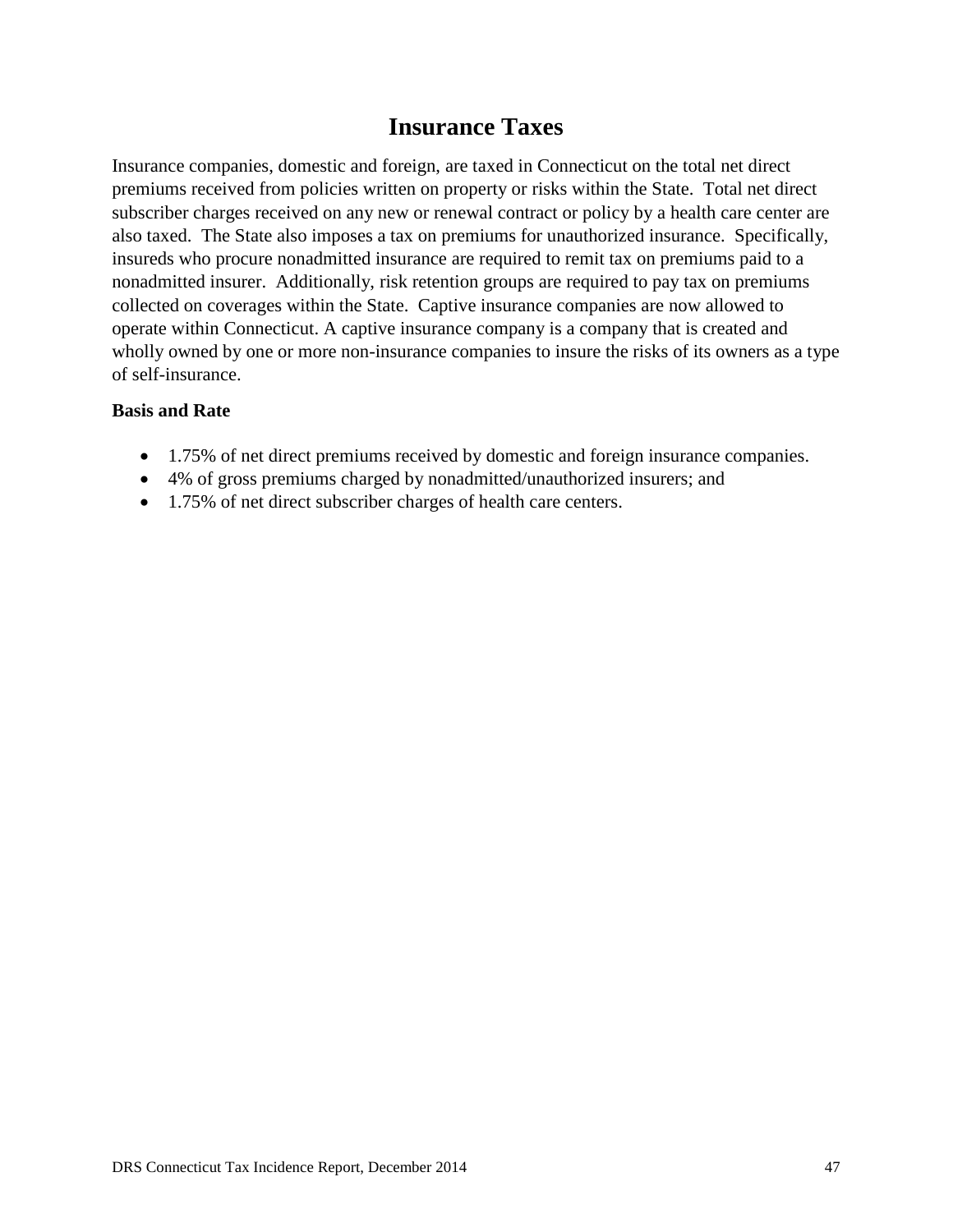### **Insurance Taxes: General Overview**

| Suits Index                       | $-0.35$ |
|-----------------------------------|---------|
| <b>Overall Effective Tax Rate</b> | 0.11%   |
| % of Total CT Tax Burden          | 0.95%   |



| Insurance Taxes Burden<br>(in millions) |              |                            |  |  |
|-----------------------------------------|--------------|----------------------------|--|--|
| Insurance Taxes Total                   | Tax Exported | Burden on CT<br>Households |  |  |
| \$201.6                                 | \$35.1       | \$166.5                    |  |  |

### **Insurance Taxes CT Households Burden vs. Exported**



- 17% of the Insurance Taxes were exported.
- Insurance Taxes represents 0.95% of the total Connecticut tax incidence.
- The Suits Index of -0.35 indicates that the taxes are is fairly regressive.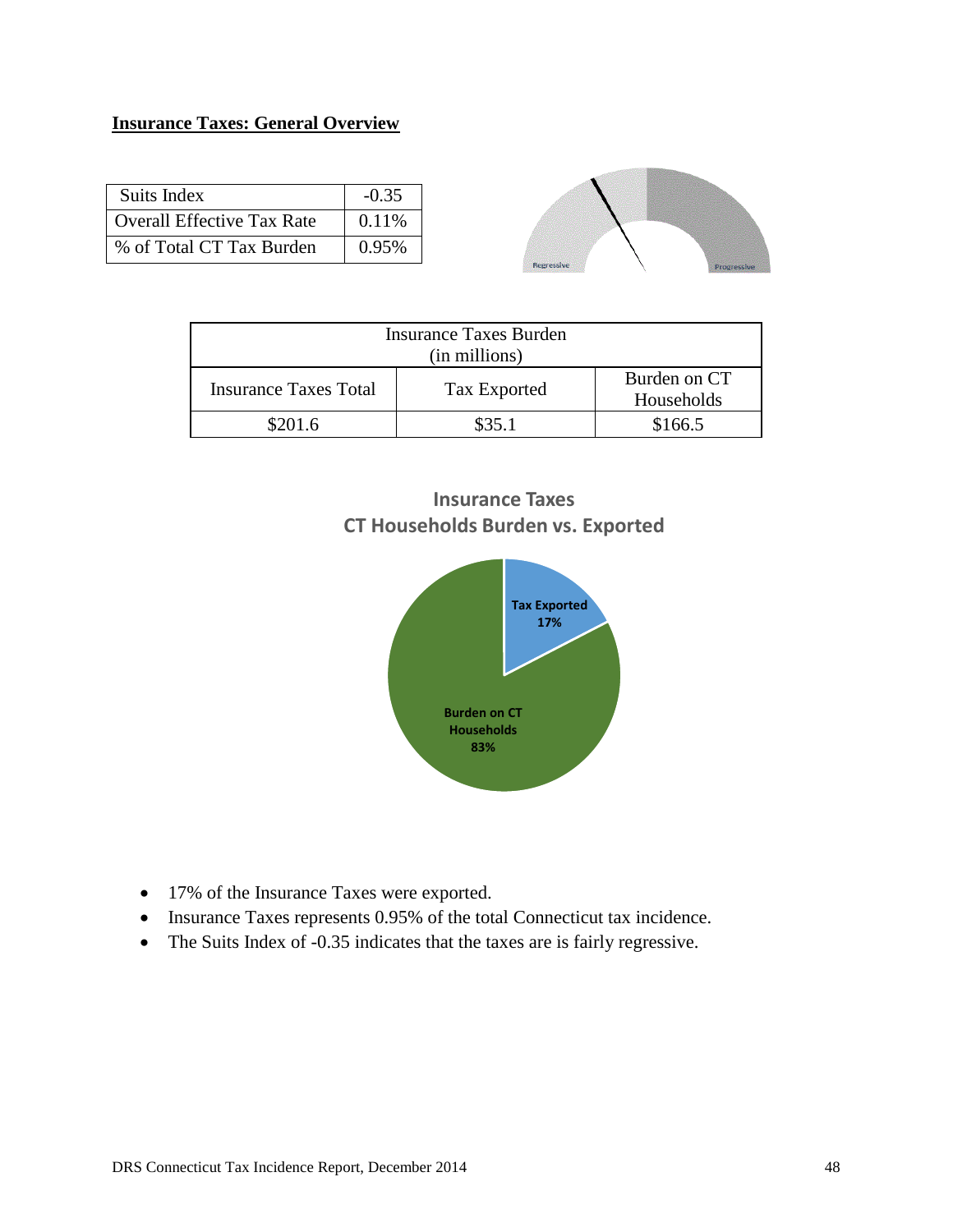|               | msurance Taxes: Income Decnes |                         |                                                   |                                                           |                                                  |  |
|---------------|-------------------------------|-------------------------|---------------------------------------------------|-----------------------------------------------------------|--------------------------------------------------|--|
| <b>Decile</b> | <b>Households</b>             | <b>Aggregate CT AGI</b> | <b>Aggregate Insurance</b><br><b>Taxes Burden</b> | % of Aggregate<br><b>Insurance Taxes</b><br><b>Burden</b> | <b>Insurance</b><br><b>Effective Tax</b><br>Rate |  |
| 1             | 725,202                       | \$15,103,112,547        | \$50,631,438                                      | 30.4%                                                     | 0.34%                                            |  |
| $\mathbf{2}$  | 251,321                       | 15,103,182,979          | 18,946,474                                        | 11.4%                                                     | 0.13%                                            |  |
| 3             | 173,126                       | 15, 103, 113, 264       | 16,695,480                                        | 10.0%                                                     | 0.11%                                            |  |
| 4             | 129,303                       | 15,102,288,605          | 15,421,922                                        | 9.3%                                                      | 0.10%                                            |  |
| 5             | 97,426                        | 15, 103, 013, 303       | 15,788,497                                        | 9.5%                                                      | 0.10%                                            |  |
| 6             | 67,958                        | 15,102,959,408          | 14,950,929                                        | 9.0%                                                      | 0.10%                                            |  |
| 7             | 37,893                        | 15,104,085,522          | 13,521,650                                        | 8.1%                                                      | $0.09\%$                                         |  |
| 8             | 15,050                        | 15,103,068,542          | 10,280,989                                        | 6.2%                                                      | 0.07%                                            |  |
| 9             | 3,646                         | 15, 113, 849, 361       | 5,296,075                                         | 3.2%                                                      | 0.04%                                            |  |

### **Insurance Taxes: Income Deciles**



**10** 357 15,090,190,108 4,996,933 3.0% 0.03% **TOTAL 1,501,282 \$151,028,863,639 \$166,530,388 100.0% 0.11%**

Deciles one through three account for more than half of the aggregate Insurance Taxes incidence.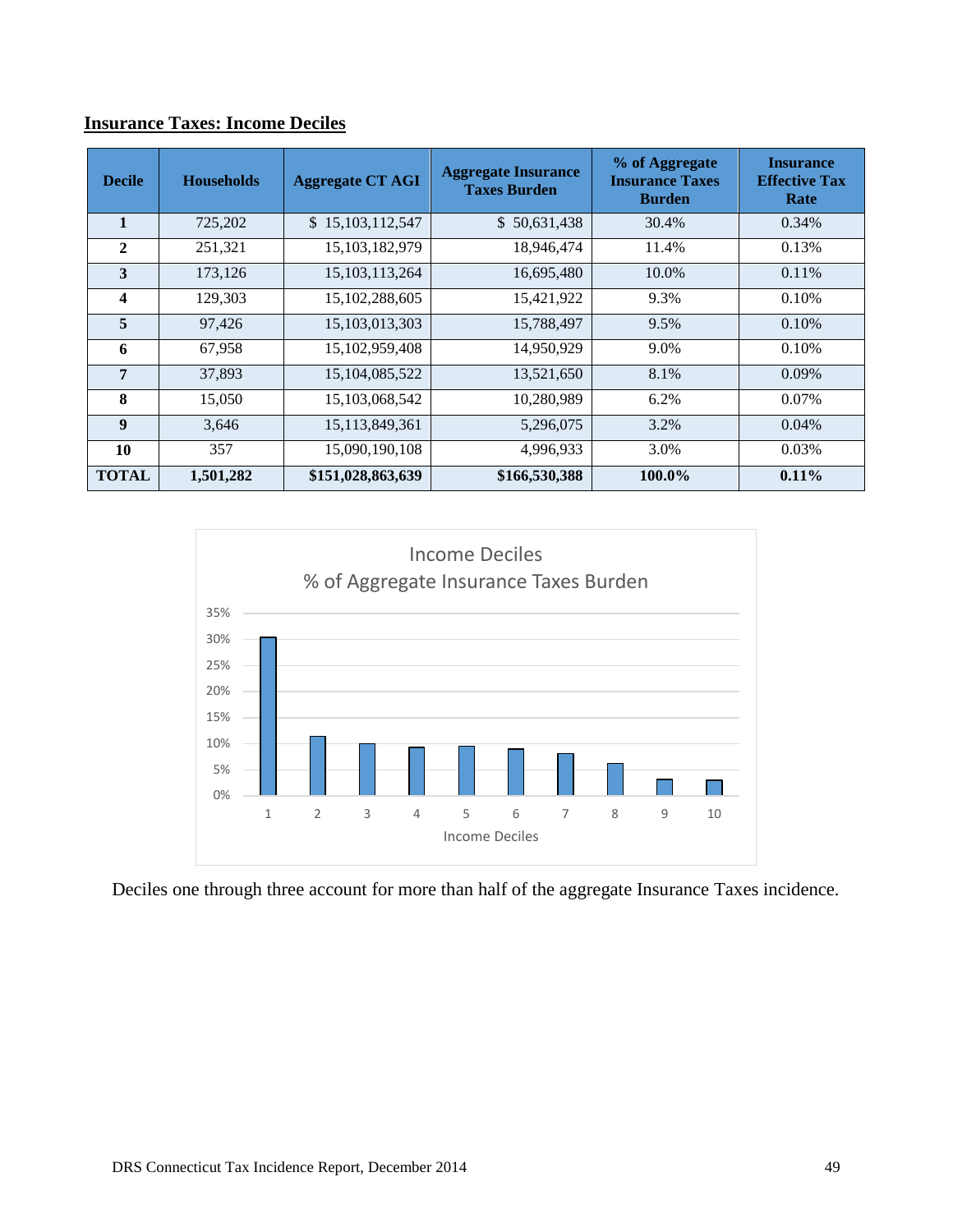| <b>Decile</b>    | <b>Households</b> | <b>Aggregate CT AGI</b> | <b>Aggregate Insurance</b><br><b>Taxes Burden</b> | % of Aggregate<br><b>Insurance Taxes</b><br><b>Burden</b> | <b>Insurance</b><br><b>Taxes Effective</b><br><b>Tax Rate</b> |
|------------------|-------------------|-------------------------|---------------------------------------------------|-----------------------------------------------------------|---------------------------------------------------------------|
| $\mathbf{1}$     | 150,200           | \$<br>147,242,742       | \$22,130,368                                      | 13.3%                                                     | 15.03%                                                        |
| $\mathbf{2}$     | 150,063           | 1,656,113,142           | 7,079,402                                         | 4.3%                                                      | 0.43%                                                         |
| 3                | 150,127           | 3,214,379,161           | 6,433,607                                         | 3.9%                                                      | 0.20%                                                         |
| 4                | 150,219           | 4,783,322,948           | 7,848,369                                         | 4.7%                                                      | 0.16%                                                         |
| 5                | 150,033           | 6,551,395,173           | 8,688,628                                         | 5.2%                                                      | 0.13%                                                         |
| 6                | 150,129           | 8,581,638,624           | 11,283,381                                        | 6.8%                                                      | 0.13%                                                         |
| 7                | 150,127           | 11,187,844,749          | 12,875,903                                        | 7.7%                                                      | 0.12%                                                         |
| 8                | 150,128           | 14,695,567,114          | 15,493,114                                        | 9.3%                                                      | 0.11%                                                         |
| $\boldsymbol{9}$ | 150,128           | 20,325,378,589          | 21,371,639                                        | 12.8%                                                     | 0.11%                                                         |
| 10               | 150,128           | 79,885,981,397          | 53,325,979                                        | 32.0%                                                     | 0.07%                                                         |
| <b>TOTAL</b>     | 1,501,282         | \$151,028,863,639       | \$166,530,388                                     | 100.0%                                                    | 0.11%                                                         |

### **Insurance Taxes: Population Deciles**



The tenth population decile accounts for 32.0% of the aggregate Insurance Taxes.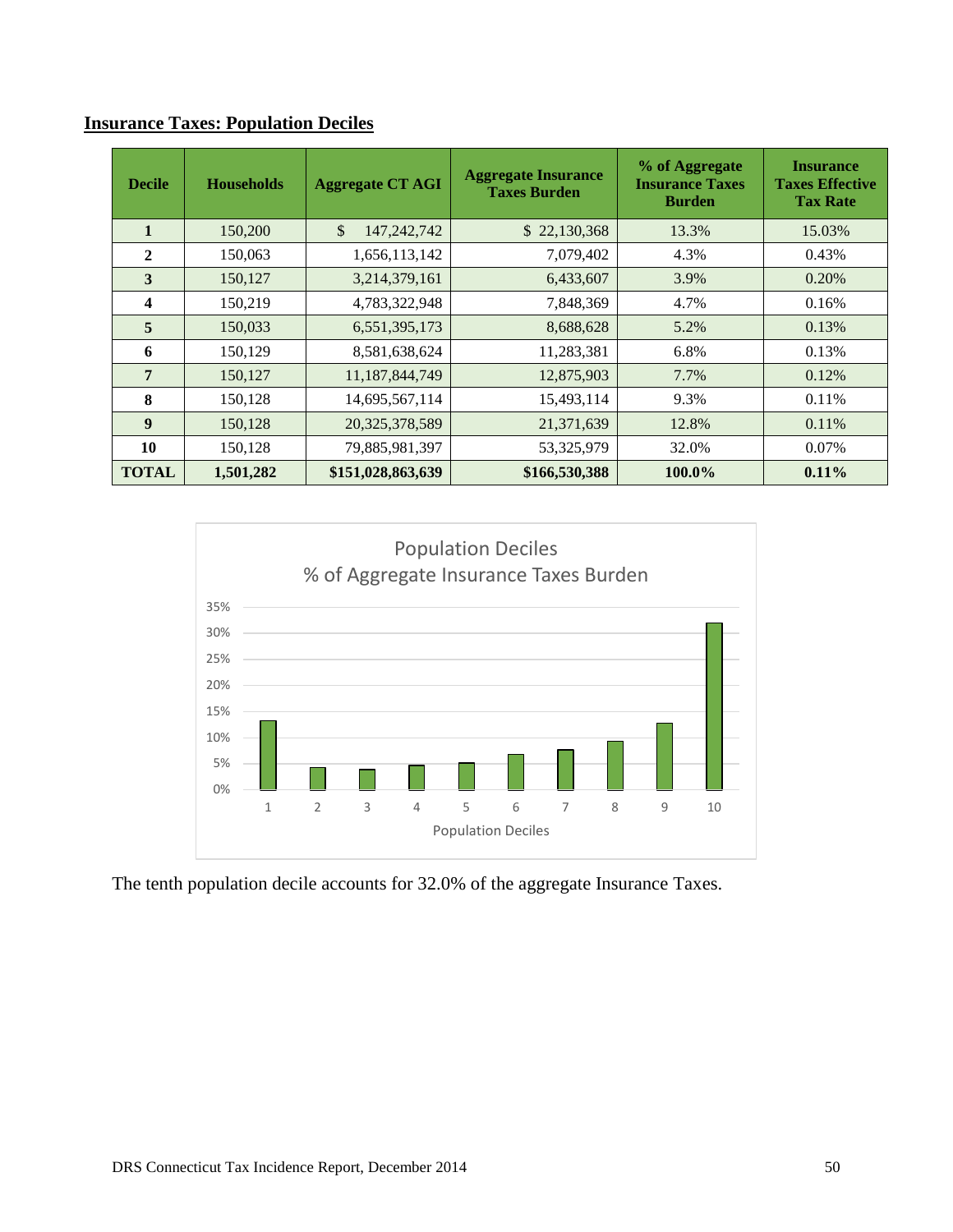### **Insurance Taxes: Division of CT Tax Incidence**

| Labor              | \$31,988,084  | 19.2%  |
|--------------------|---------------|--------|
| Capital            | 10,742,673    | 6.5%   |
| <b>Consumption</b> | 123,395,571   | 74.1%  |
| Land               | 404,060       | 0.2%   |
|                    |               |        |
| <b>Total</b>       | \$166,530,388 | 100.0% |

Payers of Insurance Taxes are passing most of the tax onto other sectors. 93.3% of the tax incidence is borne by labor and consumers and only 6.5% by owners of capital.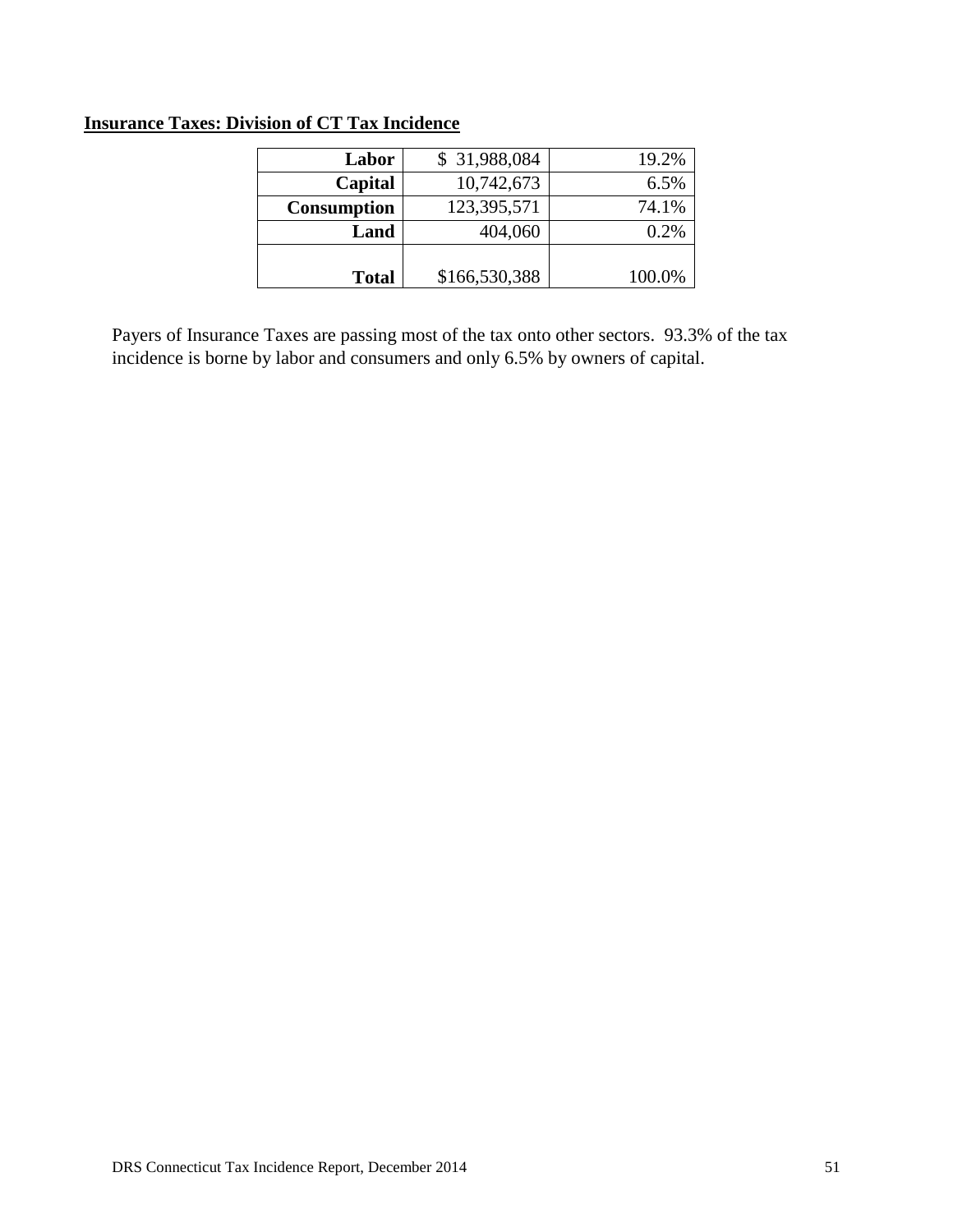### **Gift and Estate Tax**

Resident and nonresident estates of decedents are liable for the Connecticut Estate Tax on the amount of their Connecticut taxable estate that exceeds \$2 million.

"Connecticut taxable estate" is defined as the sum of the total value of the decedent's federal gross estate, less allowable deductions, plus the aggregate amount of Connecticut taxable gifts made on or after January 1, 2005. A credit is granted for gift taxes previously paid; however, the credit cannot exceed the amount of the Connecticut estate tax.

For Connecticut taxable gifts, a donor must pay Connecticut gift tax if the aggregate amount of Connecticut taxable gifts made on or after January 1, 2005, exceeds \$2 million. "Connecticut taxable gifts" are defined as taxable gifts as determined for federal gift tax purposes. They include gifts of: Connecticut real property; tangible personal property situated within Connecticut; or intangible personal property made by Connecticut residents.

### **Gift and Estate Tax: General Overview**

| Suits Index                       | 0.76      |
|-----------------------------------|-----------|
| <b>Overall Effective Tax Rate</b> | $ 0.10\%$ |
| % of Total CT Tax Burden          | $0.87\%$  |



| Gift and Estate Tax Burden<br>(in millions) |              |                            |  |  |
|---------------------------------------------|--------------|----------------------------|--|--|
| Gift and Estate Tax<br>Total                | Tax Exported | Burden on CT<br>Households |  |  |
| \$154.4                                     | S 1 9        | \$152.5                    |  |  |

- The Gift and Estate Tax due from nonresident estates with property located in Connecticut comprises the amount of tax exported.
- The Gift and Estate Tax represents 0.87% of the total Connecticut tax incidence.
- The Suits Index of 0.76 for this tax indicates that the tax is very progressive. The impact of this tax is entirely borne by the households in the top three income deciles.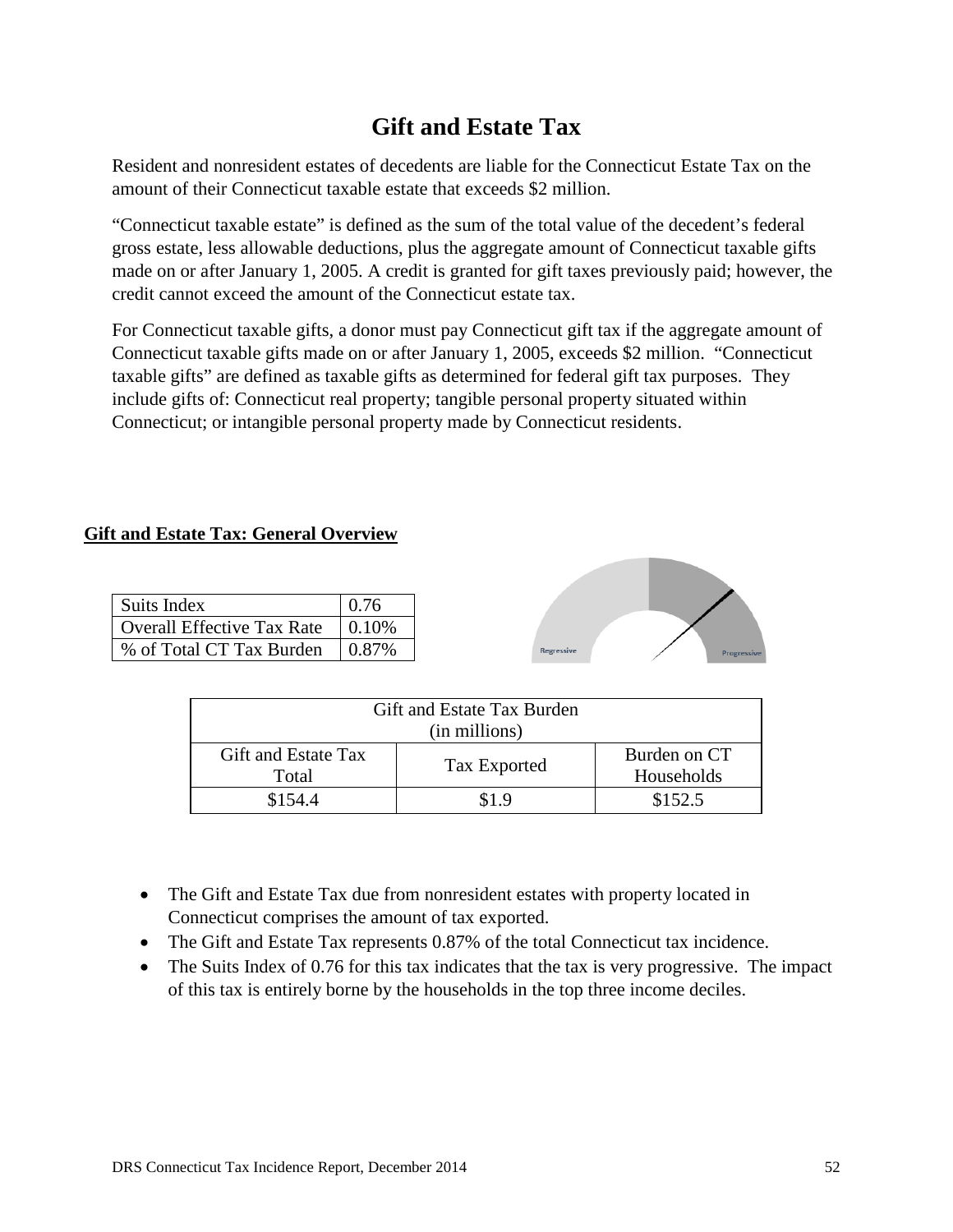| <b>Decile</b> | <b>Households</b> | <b>Aggregate CT AGI</b> | <b>Aggregate Gift and</b><br><b>Estate Tax Burden</b> | % of Aggregate<br><b>Gift and Estate</b><br><b>Tax Burden</b> | <b>Effective Gift</b><br>and Estate Tax<br>Rate |
|---------------|-------------------|-------------------------|-------------------------------------------------------|---------------------------------------------------------------|-------------------------------------------------|
|               | 725,202           | \$15,103,112,547        | \$<br>$\theta$                                        | $0.0\%$                                                       | $0.00\%$                                        |
| $\mathbf{2}$  | 251,321           | 15,103,182,979          | $\Omega$                                              | $0.0\%$                                                       | $0.00\%$                                        |
| 3             | 173,126           | 15, 103, 113, 264       | $\Omega$                                              | $0.0\%$                                                       | $0.00\%$                                        |
| 4             | 129,303           | 15,102,288,605          | $\theta$                                              | $0.0\%$                                                       | $0.00\%$                                        |
| 5             | 97,426            | 15, 103, 013, 303       | $\theta$                                              | $0.0\%$                                                       | $0.00\%$                                        |
| 6             | 67,958            | 15,102,959,408          | $\Omega$                                              | $0.0\%$                                                       | $0.00\%$                                        |
| 7             | 37,893            | 15,104,085,522          | $\overline{0}$                                        | 0.0%                                                          | 0.00%                                           |
| 8             | 15,050            | 15,103,068,542          | 3,094,900                                             | 2.0%                                                          | 0.02%                                           |
| 9             | 3,646             | 15,113,849,361          | 93,042,286                                            | 61.0%                                                         | 0.62%                                           |
| 10            | 357               | 15,090,190,108          | 56,369,034                                            | 37.0%                                                         | 0.37%                                           |
| <b>TOTAL</b>  | 1,501,282         | \$151,028,863,639       | \$152,506,220                                         | 100.0%                                                        | 0.10%                                           |

### **Gift and Estate Tax: Income Deciles**



### **Income Deciles % of Aggregate Gift and Estate Tax Burden**

The incidence of this tax is entirely borne by the households in the top three income deciles.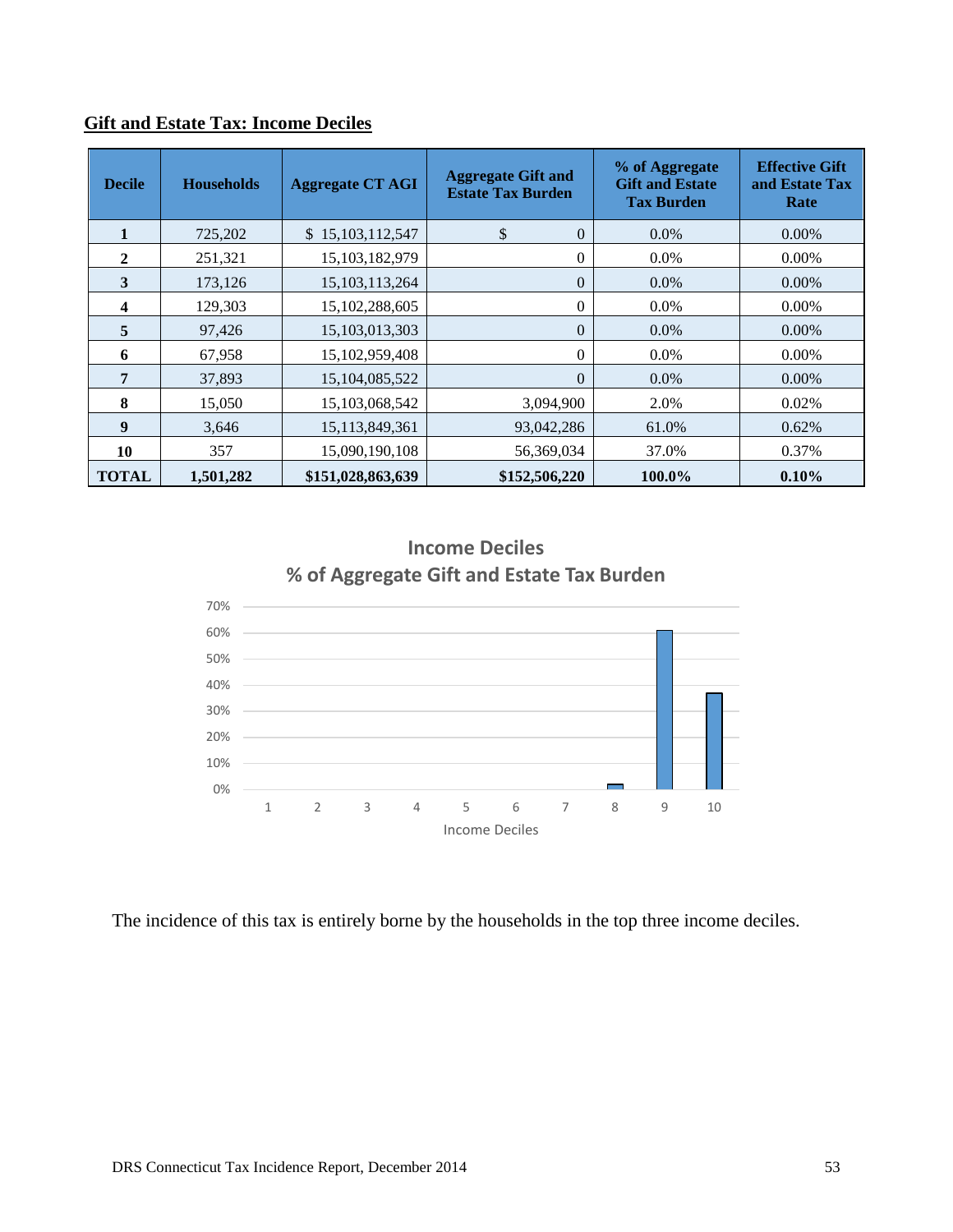| <b>Decile</b>           | <b>Households</b> | <b>Aggregate CT AGI</b> | <b>Aggregate Gift and</b><br><b>Estate Tax Burden</b> | % of Aggregate<br><b>Gift and Estate</b><br><b>Tax Burden</b> | <b>Effective Gift</b><br>and Estate<br><b>Tax Rate</b> |
|-------------------------|-------------------|-------------------------|-------------------------------------------------------|---------------------------------------------------------------|--------------------------------------------------------|
|                         | 150,200           | \$<br>147, 242, 742     | \$<br>$\Omega$                                        | $0.0\%$                                                       | $0.00\%$                                               |
| $\mathbf{2}$            | 150,063           | 1,656,113,142           | $\Omega$                                              | $0.0\%$                                                       | $0.00\%$                                               |
| 3                       | 150,127           | 3,214,379,161           | $\theta$                                              | $0.0\%$                                                       | $0.00\%$                                               |
| $\overline{\mathbf{4}}$ | 150,219           | 4,783,322,948           | $\Omega$                                              | $0.0\%$                                                       | $0.00\%$                                               |
| $\overline{5}$          | 150,033           | 6,551,395,173           | $\Omega$                                              | $0.0\%$                                                       | $0.00\%$                                               |
| 6                       | 150,129           | 8,581,638,624           | $\theta$                                              | $0.0\%$                                                       | $0.00\%$                                               |
| $\overline{7}$          | 150,127           | 11,187,844,749          | $\theta$                                              | $0.0\%$                                                       | $0.00\%$                                               |
| 8                       | 150,128           | 14,695,567,114          | $\Omega$                                              | $0.0\%$                                                       | $0.00\%$                                               |
| $\boldsymbol{9}$        | 150,128           | 20,325,378,589          | $\theta$                                              | $0.0\%$                                                       | $0.00\%$                                               |
| 10                      | 150,128           | 79,885,981,397          | 152,506,220                                           | 100.0%                                                        | 0.19%                                                  |
| <b>TOTAL</b>            | 1,501,282         | \$151,028,863,639       | \$152,506,220                                         | 100.0%                                                        | $0.10\%$                                               |

### **Gift and Estate Tax: Population Deciles**

The impact of this tax is entirely borne by the households in the top population decile.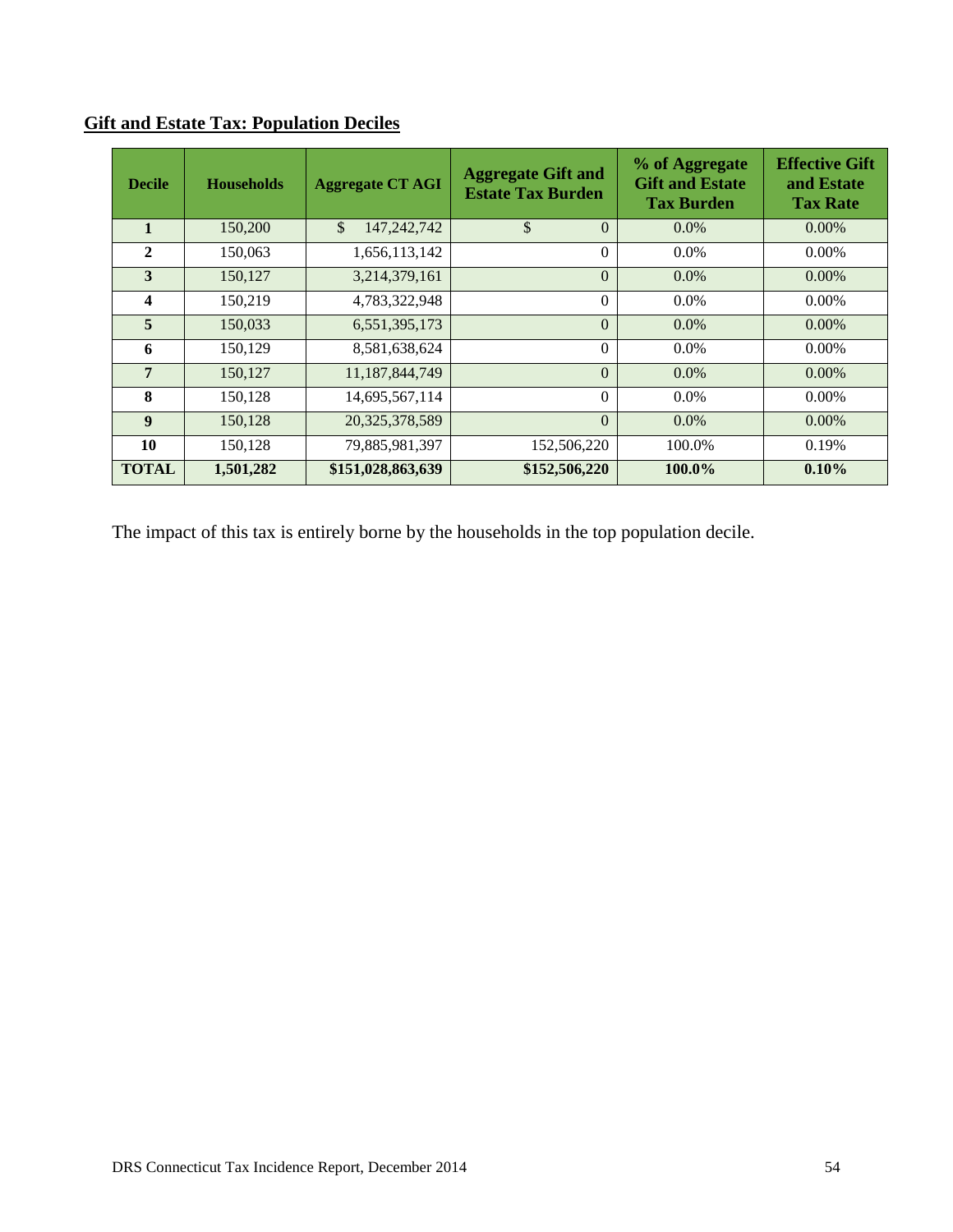### **Real Estate Conveyance Tax**

The State of Connecticut imposes a tax on the conveyance of real property. The tax is assessed on the full purchase price of the property and the rate is determined by the classification of the property being conveyed. Payment of the tax is the responsibility of the seller of the property and must be paid before the deed can be recorded.

| Rate as of July 1, 2011                                 | <b>State Rate</b> |
|---------------------------------------------------------|-------------------|
| Unimproved Land                                         | 0.75%             |
| Nonresidential property other than Unimproved<br>Land   | 1.25%             |
| <b>Residential Dwelling:</b>                            |                   |
| Portion \$800,000 or less                               | 0.75%             |
| Portion that exceeds \$800,000                          | 1.25%             |
| Residential Property other than Residential<br>Dwelling | 0.75%             |
| Delinquent Mortgage                                     | 0.75%             |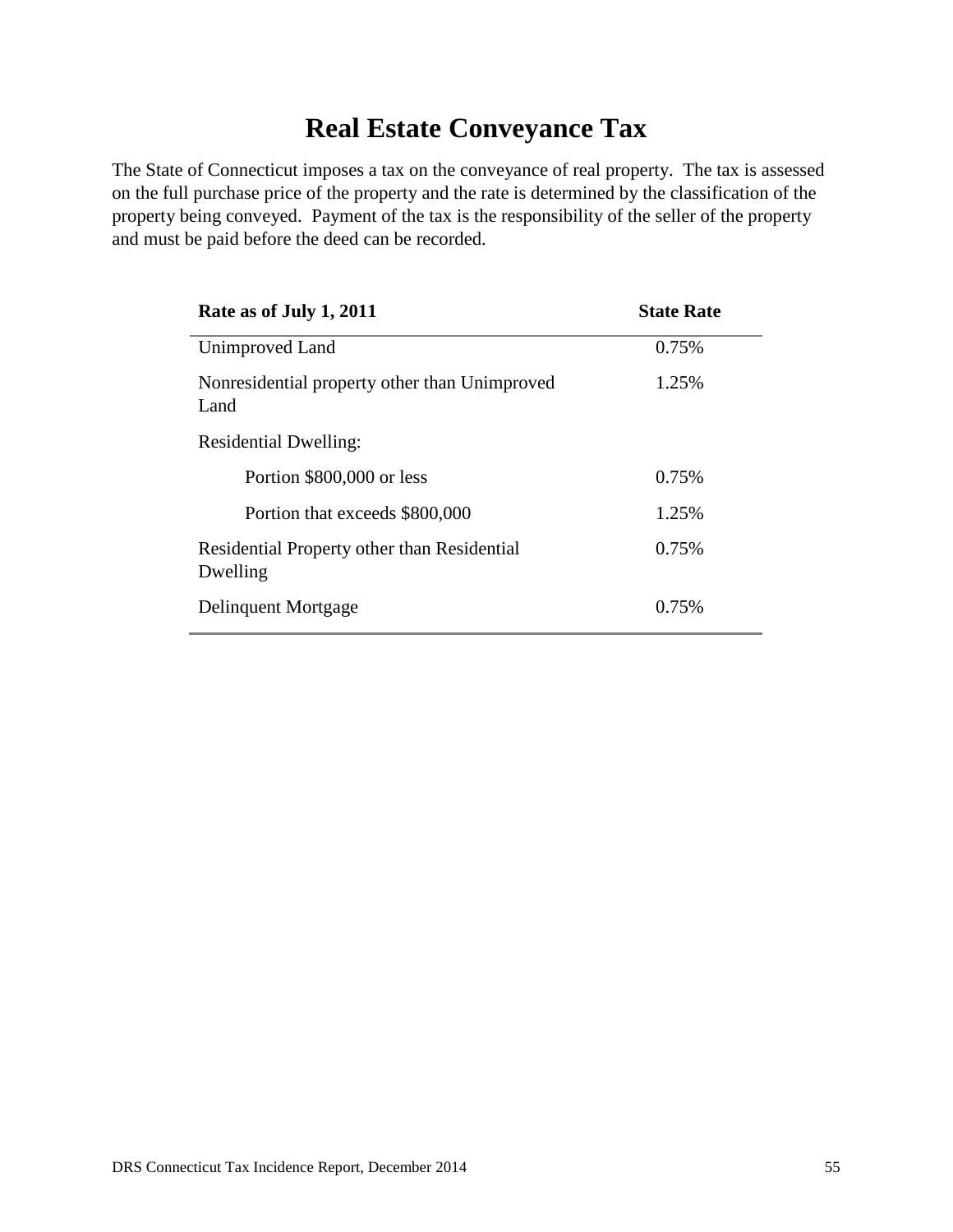### **Real Estate Conveyance Tax: General Overview**

| Suits Index                | $-0.14$  |
|----------------------------|----------|
| Overall Effective Tax Rate | 0.05%    |
| % of Total CT Tax Burden   | $0.44\%$ |



| Real Estate Conveyance Tax Burden<br>(in millions) |              |                            |  |
|----------------------------------------------------|--------------|----------------------------|--|
| <b>Real Estate Conveyance</b><br>Tax Total         | Tax Exported | Burden on CT<br>Households |  |
| \$97.4                                             | \$20.6       | \$76.8                     |  |

### **Real Estate Conveyance Tax CT Households Burden vs. Exported**



- 21% of the Real Estate Conveyance Tax was exported.
- The Real Estate Conveyance Tax represents 0.4% of the total Connecticut tax incidence.
- The Suits Index of -0.14 indicates that the Real Estate Conveyance tax is slightly regressive.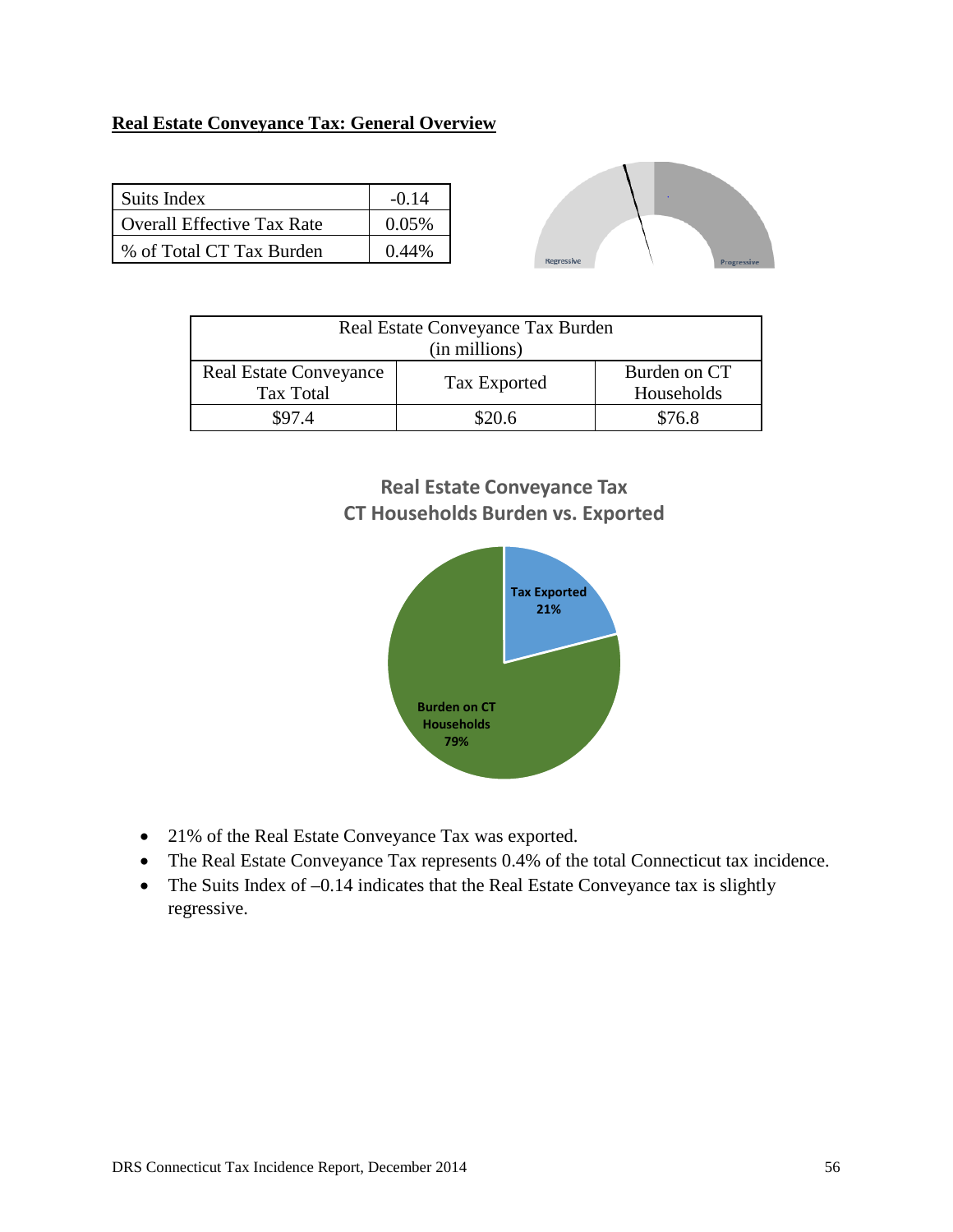| <b>Decile</b>    | <b>Households</b> | <b>Aggregate CT AGI</b> | <b>Aggregate Real Estate</b><br><b>Conveyance Tax</b><br><b>Burden</b> | % of Aggregate<br><b>Real Estate</b><br><b>Conveyance Tax</b><br><b>Burden</b> | <b>Real Estate</b><br><b>Conveyance</b><br><b>Effective Tax</b><br>Rate |
|------------------|-------------------|-------------------------|------------------------------------------------------------------------|--------------------------------------------------------------------------------|-------------------------------------------------------------------------|
|                  | 725,202           | \$15,103,112,547        | \$6,067,859                                                            | 7.9%                                                                           | 0.04%                                                                   |
| $\mathbf{2}$     | 251,321           | 15,103,182,979          | 6,471,834                                                              | 8.4%                                                                           | 0.04%                                                                   |
| 3                | 173,126           | 15, 103, 113, 264       | 10,092,137                                                             | 13.1%                                                                          | 0.07%                                                                   |
| 4                | 129,303           | 15, 102, 288, 605       | 11,551,403                                                             | 15.0%                                                                          | 0.08%                                                                   |
| 5                | 97,426            | 15, 103, 013, 303       | 12,320,176                                                             | 16.0%                                                                          | 0.08%                                                                   |
| 6                | 67,958            | 15,102,959,408          | 13,768,827                                                             | 17.9%                                                                          | 0.09%                                                                   |
| 7                | 37,893            | 15,104,085,522          | 7,889,564                                                              | 10.3%                                                                          | 0.05%                                                                   |
| 8                | 15,050            | 15,103,068,542          | 5,513,607                                                              | 7.2%                                                                           | 0.04%                                                                   |
| $\boldsymbol{9}$ | 3,646             | 15,113,849,361          | 1,835,016                                                              | 2.4%                                                                           | 0.01%                                                                   |
| 10               | 357               | 15,090,190,108          | 1,303,450                                                              | 1.7%                                                                           | 0.01%                                                                   |
| <b>TOTAL</b>     | 1,501,282         | \$151,028,863,639       | \$76,813,873                                                           | 100.0%                                                                         | 0.05%                                                                   |

### **Real Estate Conveyance Tax: Income Deciles**



This tax falls primarily on those households in the third through sixth income deciles.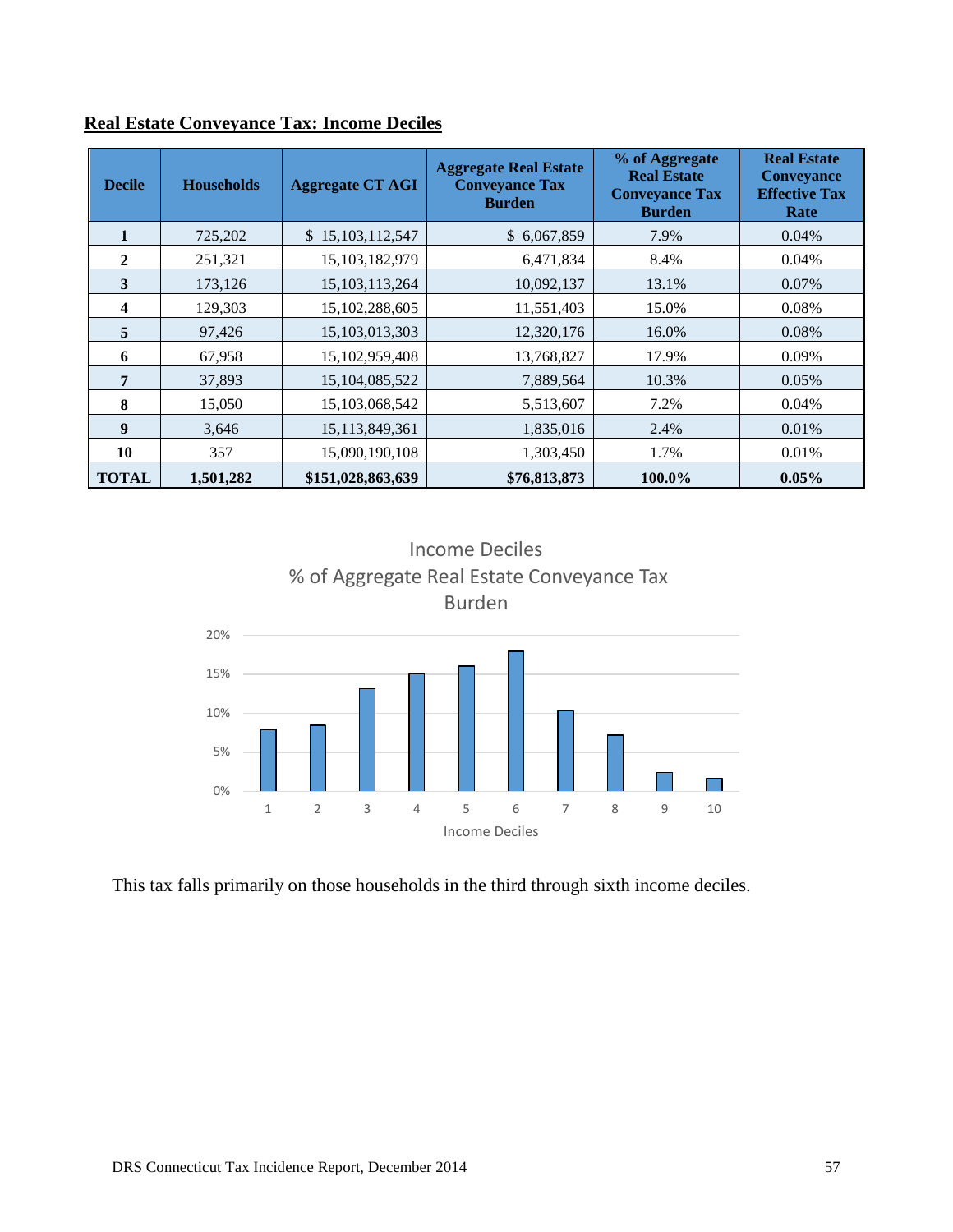| <b>Decile</b>           | <b>Households</b> | <b>Aggregate CT AGI</b> | <b>Aggregate</b><br><b>Conveyance Tax</b><br><b>Burden</b> | % of Aggregate<br><b>Conveyance Tax</b><br><b>Burden</b> | <b>Conveyance</b><br><b>Effective Tax</b><br>Rate |
|-------------------------|-------------------|-------------------------|------------------------------------------------------------|----------------------------------------------------------|---------------------------------------------------|
| $\mathbf{1}$            | 150,200           | \$<br>147, 242, 742     | \$1,136,422                                                | 1.5%                                                     | 0.77%                                             |
| $\mathbf{2}$            | 150,063           | 1,656,113,142           | 572,099                                                    | 0.7%                                                     | 0.03%                                             |
| 3                       | 150,127           | 3,214,379,161           | 1,271,492                                                  | 1.7%                                                     | 0.04%                                             |
| $\overline{\mathbf{4}}$ | 150,219           | 4,783,322,948           | 1,560,016                                                  | 2.0%                                                     | 0.03%                                             |
| 5                       | 150,033           | 6,551,395,173           | 1,912,622                                                  | 2.5%                                                     | 0.03%                                             |
| 6                       | 150,129           | 8,581,638,624           | 3,799,007                                                  | 4.9%                                                     | 0.04%                                             |
| $\overline{7}$          | 150,127           | 11,187,844,749          | 5,259,194                                                  | 6.8%                                                     | 0.05%                                             |
| 8                       | 150,128           | 14,695,567,114          | 10,624,192                                                 | 13.8%                                                    | 0.07%                                             |
| $\boldsymbol{9}$        | 150,128           | 20,325,378,589          | 16,734,940                                                 | 21.8%                                                    | 0.08%                                             |
| 10                      | 150,128           | 79,885,981,397          | 33,943,890                                                 | 44.2%                                                    | 0.04%                                             |
| <b>TOTAL</b>            | 1,501,282         | \$151,028,863,639       | \$76,813,873                                               | 100.0%                                                   | $0.05\%$                                          |

**Real Estate Conveyance Tax: Population Deciles**



The share of the Real Estate Conveyance Tax increases as income increases. Almost 80% of the Real Estate Conveyance Tax impact falls on the eighth through tenth population deciles.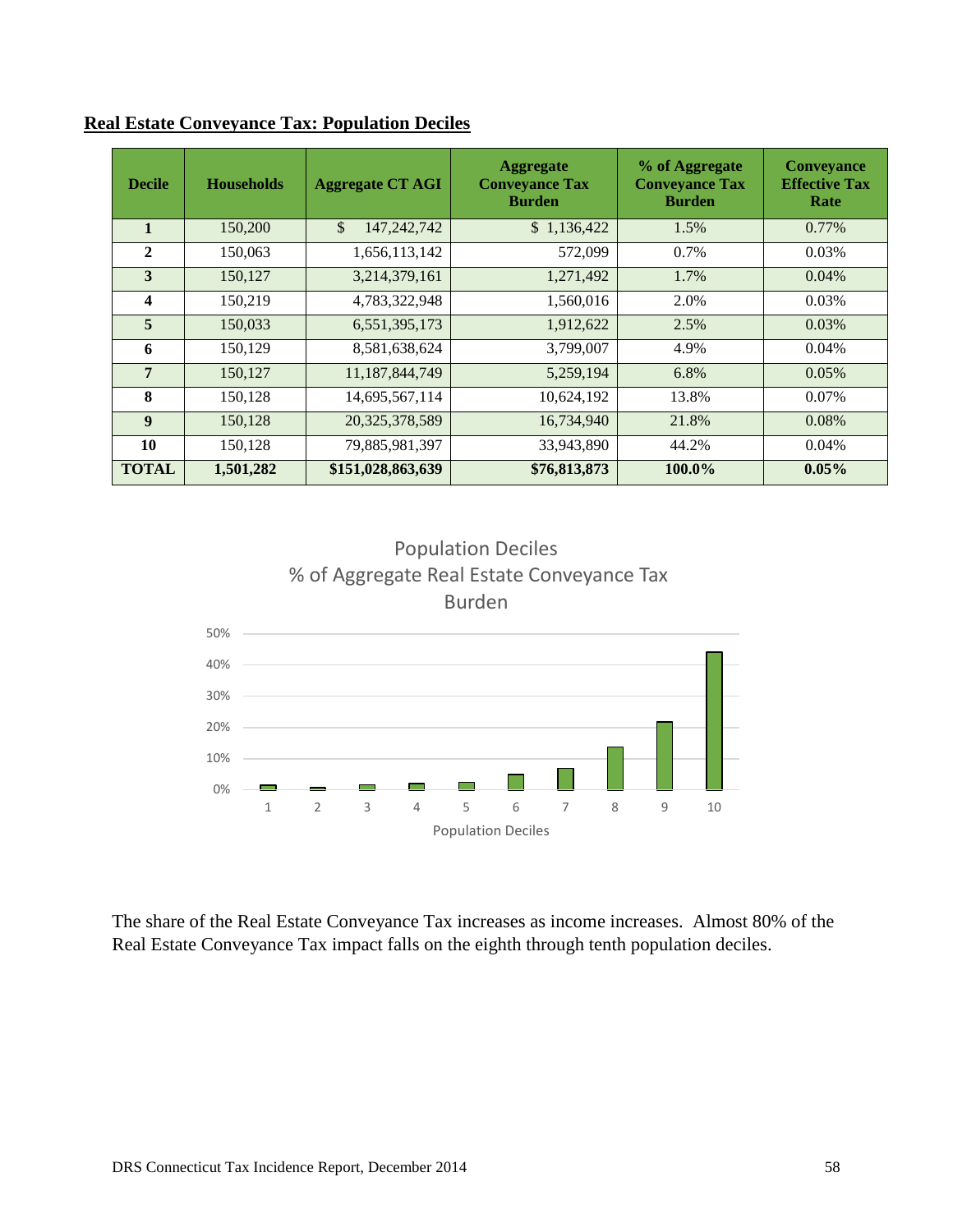### **Real Estate Conveyance Tax: Division of CT Tax Incidence**

| Labor              | \$11,172,580 | 14.5%  |
|--------------------|--------------|--------|
| Capital            | 3,066,110    | 4.0%   |
| <b>Consumption</b> | 2,895,501    | 3.8%   |
| Land               | 59,679,682   | 77.7%  |
|                    |              |        |
| <b>Total</b>       | \$76,813,873 | 100.0% |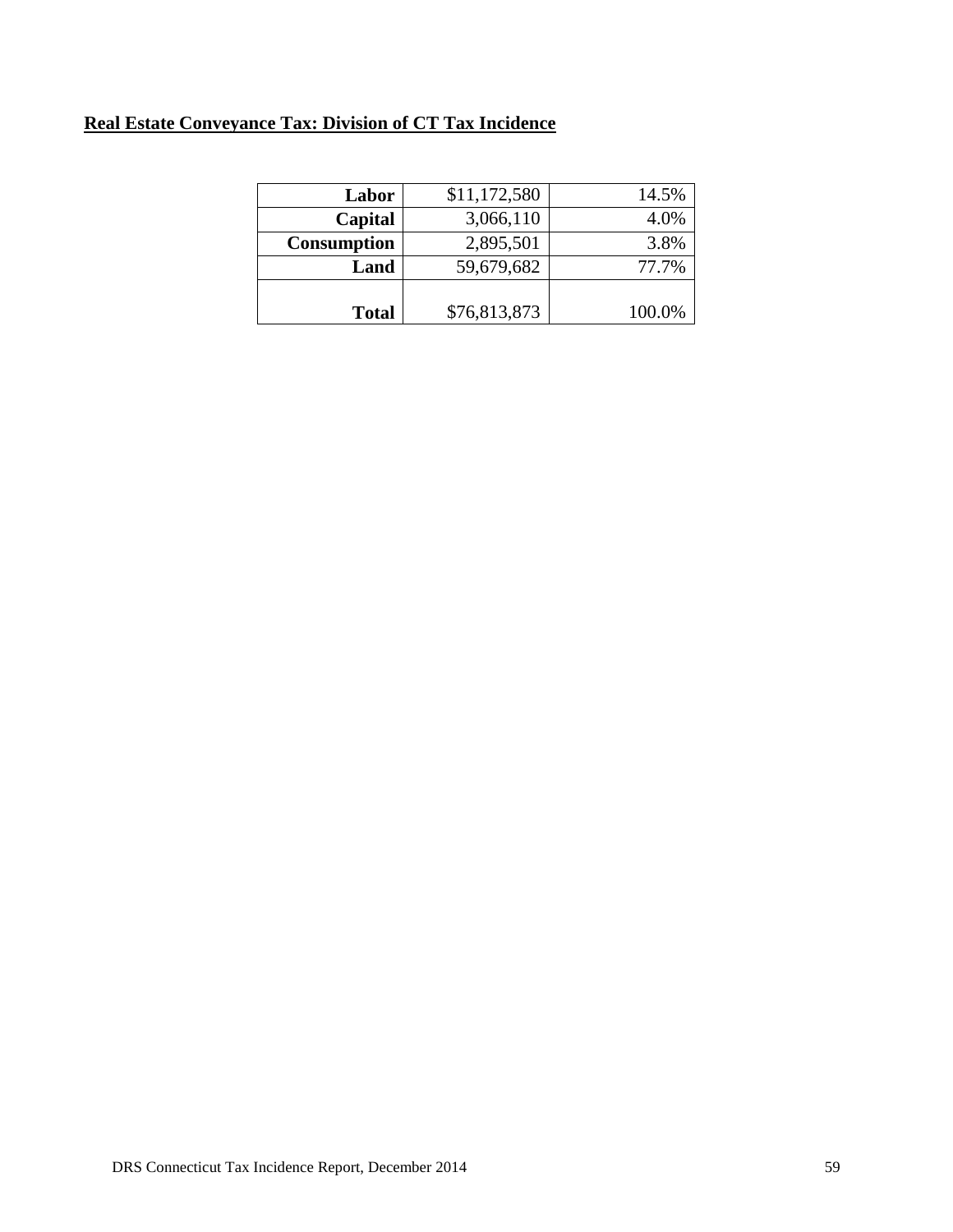# **CHAPTER IV METHODOLOGY**<sup>1</sup>

### **DATA MATCHING**

The model matches state and federal tax data with data from national economic datasets. Matching these types of data together is necessary to build background datasets in the model which calibrate the output. Matching tax data with the economic data also allows the model to create profiles of Connecticut households imputed from individual filers; calibrate consumption and business purchases; determine elasticities and assumptions about behaviors; determine visitor activity; and gauge Connecticut's economy compared to the national economy.

**Personal Income Tax:** The Personal Income Tax data was created through a state and federal data match with social security numbers. Connecticut resident Form CT-1040 return data was matched with federal Form1040 tax data from 1,904,472 Connecticut residents who file federal returns. The number of federal filers is higher than the number of Connecticut resident returns as it includes those who do not file at the state level. Non-resident and part-year resident filers (Form CT-1040 NR/PY) were not part of the sample.

After matching state and federal data, profiles of Connecticut filers were matched together into households. National economic datasets were used to associate certain filers together into likely households, (e.g. associating households with low-income college students claimed as dependents). This process resulted in the baseline of 1,501,282 Connecticut households with a total AGI of \$151.0 billion and total Connecticut Personal Income Tax of \$5.8 billion.

The Personal Income Tax data was also matched with the federal Consumer Expenditure Survey and the American Community Survey Five-Year Summary File to create the model's State Household Database. This model is used to impute consumption profiles to estimate spending habits.

**Corporation Business Tax:** The Corporation Business Tax data was also created by matching DRS and IRS data. The model contains data from 41,420 corporations.

l

<sup>1</sup> Methodology and related documentation has been developed by Chainbridge Software, LLC for use by the Connecticut Department of Revenue Services.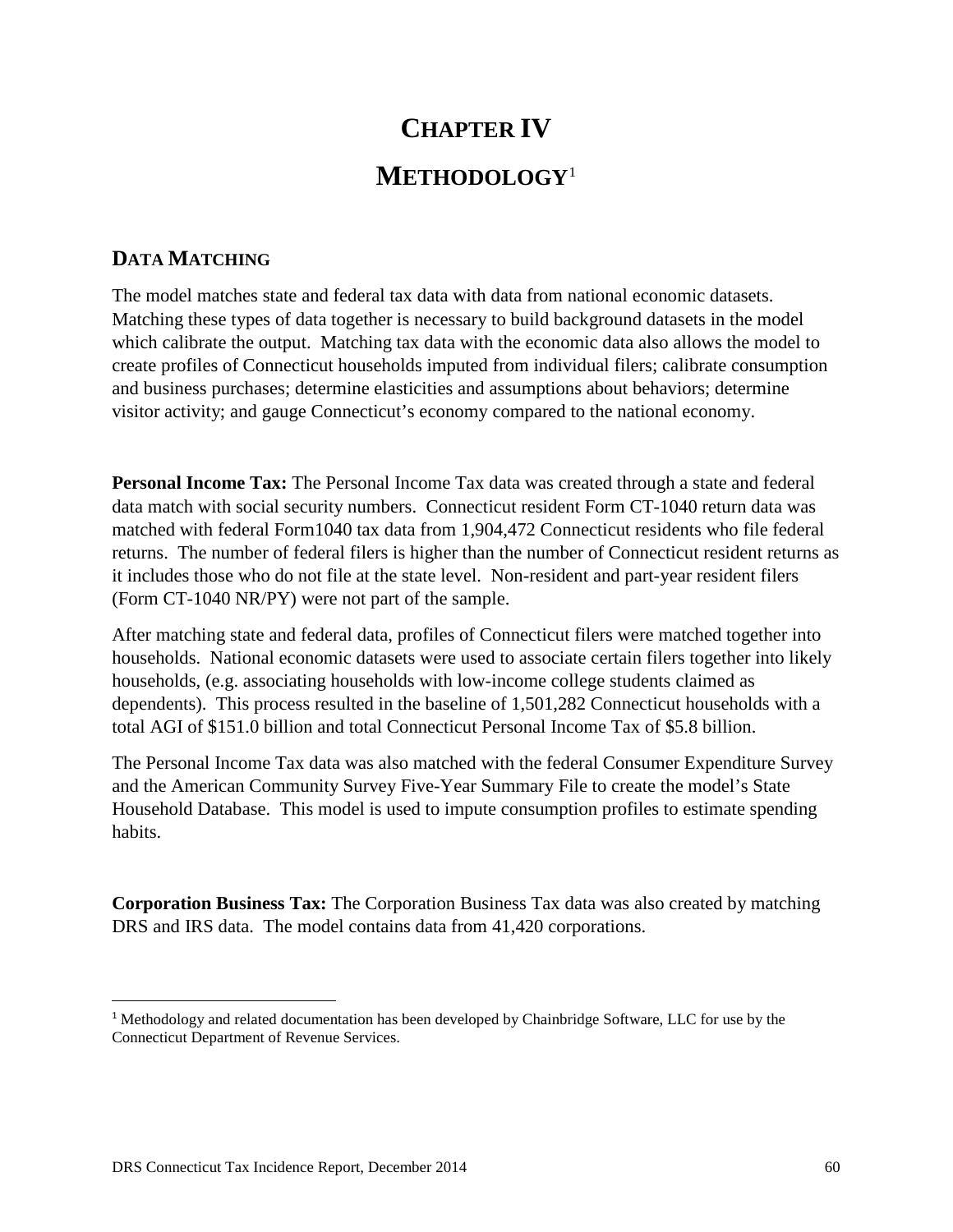**Sales and Excise Taxes:** The model uses revenues from DRS receipts data. Collection numbers from 2011 were targeted to receipts data by NAICS industry codes. After targeting the receipts numbers, profiles of Connecticut households' consumer spending habits were imputed from multiple data sources from the U.S. Bureau of Economic Analysis and the U.S. Census Bureau. This method allowed the model to better determine what Connecticut households at different income levels consume.

The model also contains underlying databases that calibrated the output to Connecticut-specific business purchases, consumer (Connecticut household) and visitor purchases and assumptions on elasticity.

### **CALCULATING TAX INCIDENCE ON CONNECTICUT HOUSEHOLDS**

The model uses three steps to calculate the shifting of taxes and arrive at the overall incidence of Connecticut taxation that is borne by Connecticut households. The steps in determining the incidence are as follows: (1) Determine the liability of each tax; (2) Determine the effect of shifting taxes from Connecticut businesses to Connecticut households; and (3) Make allocations of shifted taxes to Connecticut households.

### **STEP I: DETERMINE TAX LIABILITIES**

The first step determines the liability of each tax in the model. This represents the amount of revenue that each tax yielded in 2011.

### **STEP II: DETERMINE THE EFFECT OF SHIFTING BUSINESS TAXES**

The second step in analyzing the overall incidence is to determine the effect of businesses shifting their taxes. This step couples economic theory with interstate comparative statistics. This analysis is used to compare Connecticut's economy and markets by NAICS code to that of other states. These computations provide the proportion of taxes that Connecticut businesses are shifting onto consumers, labor and capital and land owners. These assumptions and calculations will ultimately provide the amount of the initial tax liability that is shifted out of the state.

The interstate comparison is a 46 state analysis that does not include Washington, Texas, Nevada, Wyoming or Washington, D.C.

Step II makes assumptions about Connecticut households and Connecticut businesses in determining, depending on the tax type, the proportion of a tax's incidence that is either shifted away from businesses, out of the state or not shifted at all.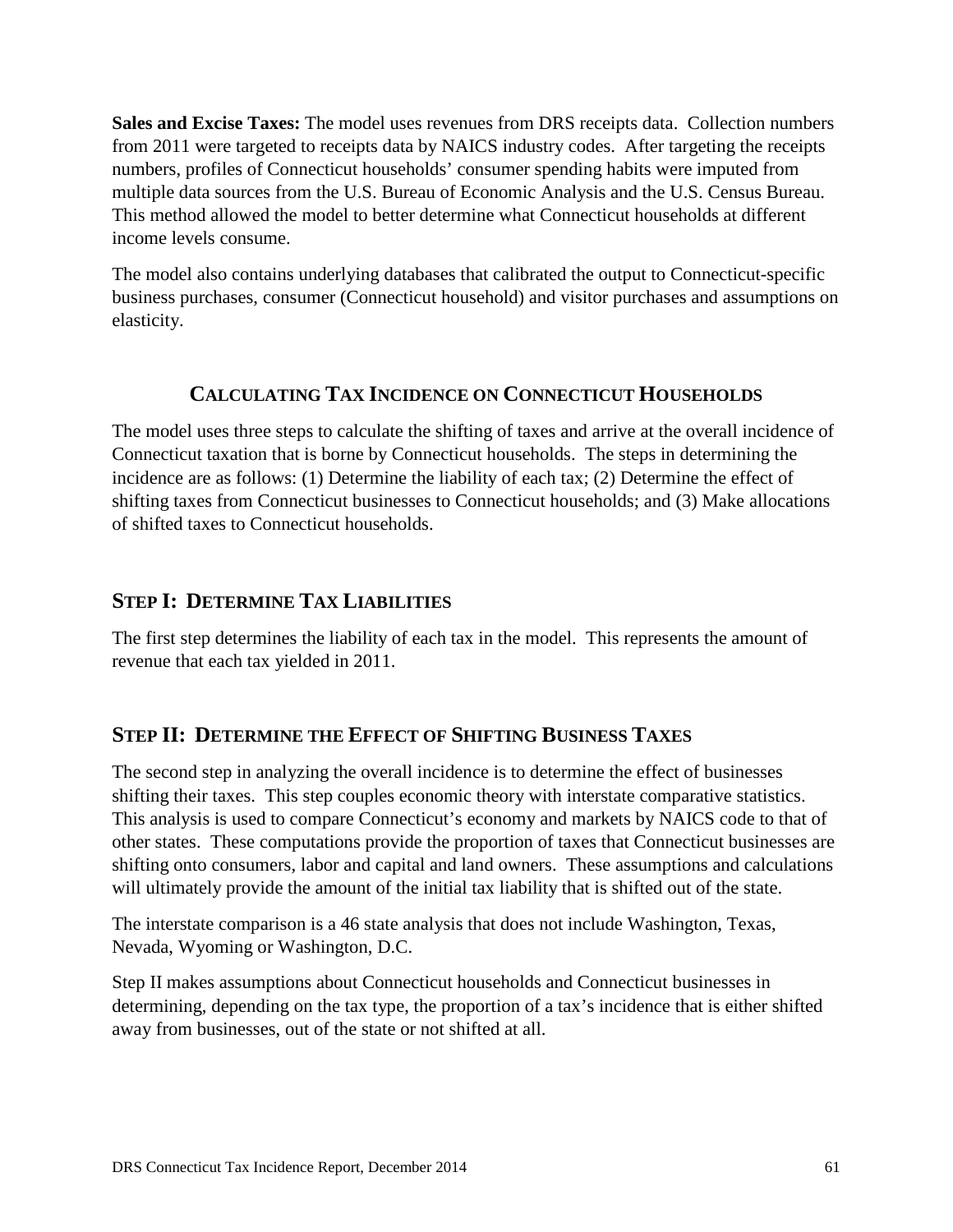### **A. Incidence of Taxes on Connecticut Households:**

- The Personal Income Tax is paid by individual taxpayers and the impact resides with the individual taxpayers and ultimately Connecticut households. None of the Personal Income Tax from Connecticut CT-1040 filers is shifted and it is entirely borne by Connecticut households. The model looked only at CT-1040 filers and did not consider CT-1040 NR/PY filers to be part of the sample.
- The Gift and Estate Tax adheres to the same logic as the Personal Income Tax as the incidence resides with Connecticut households. Although the Estate Tax impact is not on a living person or entity, it is assumed that the incidence of the tax is to be applied to the deceased Connecticut resident and the portion attributed to have been from Connecticut residents is borne entirely by Connecticut households.
- Taxes on consumer purchases are borne by those consumers (Connecticut households) who purchased the items. As these purchases are made by Connecticut households, they are not shifted and are reflected as an impact on a Connecticut household. The incidence that has been determined to have been shifted from businesses onto Connecticut households is allocated proportionally in relation to a household's methodologically determined consumption.
- Taxes on household properties are borne by the owners of the property. These taxes are entirely borne on Connecticut households and none is shifted.
- The Excise Tax categories of Alcohol, Motor Fuels, Cigarette and Tobacco taxes as well as insurance policies purchased by consumers are also entirely borne by Connecticut households. Although initially paid by businesses, these purchases are considered taxes on Connecticut households.

### **B. Incidence of Taxes on Connecticut Businesses:**

Understanding the taxes imposed on businesses and the shifting of those taxes to households is the foundation of analyzing the incidence of taxation. Mapping out the behavioral economics in the marketplace of both businesses and consumers is informative into how the ultimate impact of taxation is applied. Some of the tax that is shifted from Connecticut businesses is borne by Connecticut households while some of it is shifted out of the state. This report is concerned with the portion of taxes that are retained in Connecticut.

The general assumption is that businesses shift portions of their tax incidence from all of their taxes. Their taxes on corporate income, property and their purchases are all in some part shifted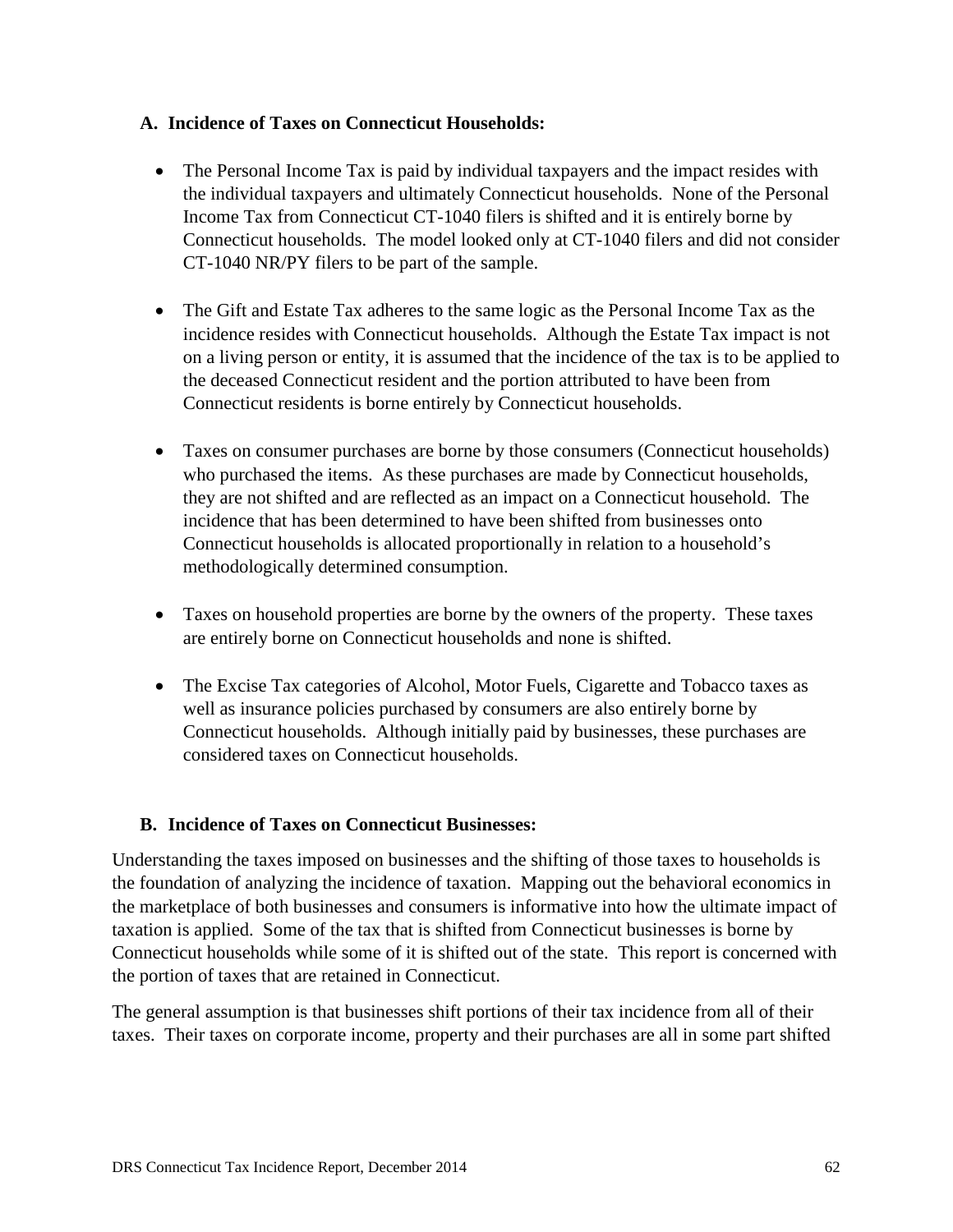onto consumers, labor, land and capital. The impact of shifting is reflected, for example, in higher prices of goods and services, lower wages for laborers, decreased property values and decreased stock prices.

Like households, taxes on Connecticut businesses are paired with the interstate comparative statistics which determine how Connecticut's businesses and consumers behave and make economic decisions in comparison to other states. It is important to remember that Connecticut is part of a larger economy. Connecticut businesses do not operate within a vacuum and transactions take place across state lines.

Taxes on businesses fall into two categories: taxes on intermediate goods and sales and taxes on capital goods.

- Intermediate goods and sales are any services or products that are used in the process of producing another good or service. For example, an intermediate good would be flour that a bakery uses to bake bread or gasoline that a landscaper purchases and consumes to operate their machinery. An intermediate service would be any non-tangible service that a business provides, such as advertising, accounting or consulting.
- Capital goods, or investment goods, are any long-term, tangible business asset that is depreciable and used in a business' daily operations. Examples of such items would include any owned buildings, motor vehicles, machinery and equipment, computers and other goods.

The model utilizes six assumptions about the shifting of Connecticut business taxes. These assumptions calibrate the model to allow for a more accurate output on the impact of taxation that Connecticut households face after shifting has occurred.

- 1. Businesses move capital to where it will yield its highest return.
- 2. Connecticut businesses do not operate within a vacuum. Business transactions take place both within and outside of Connecticut. Connecticut's economy is part of a much larger economy that Connecticut businesses operate in.
- 3. Connecticut's tax structure is ever-evolving and changing. Connecticut businesses are constantly adapting to Connecticut's and other states' tax structures.
- 4. Depending on the market, some Connecticut businesses have the ability to shift their taxes onto consumers in the form of higher priced goods.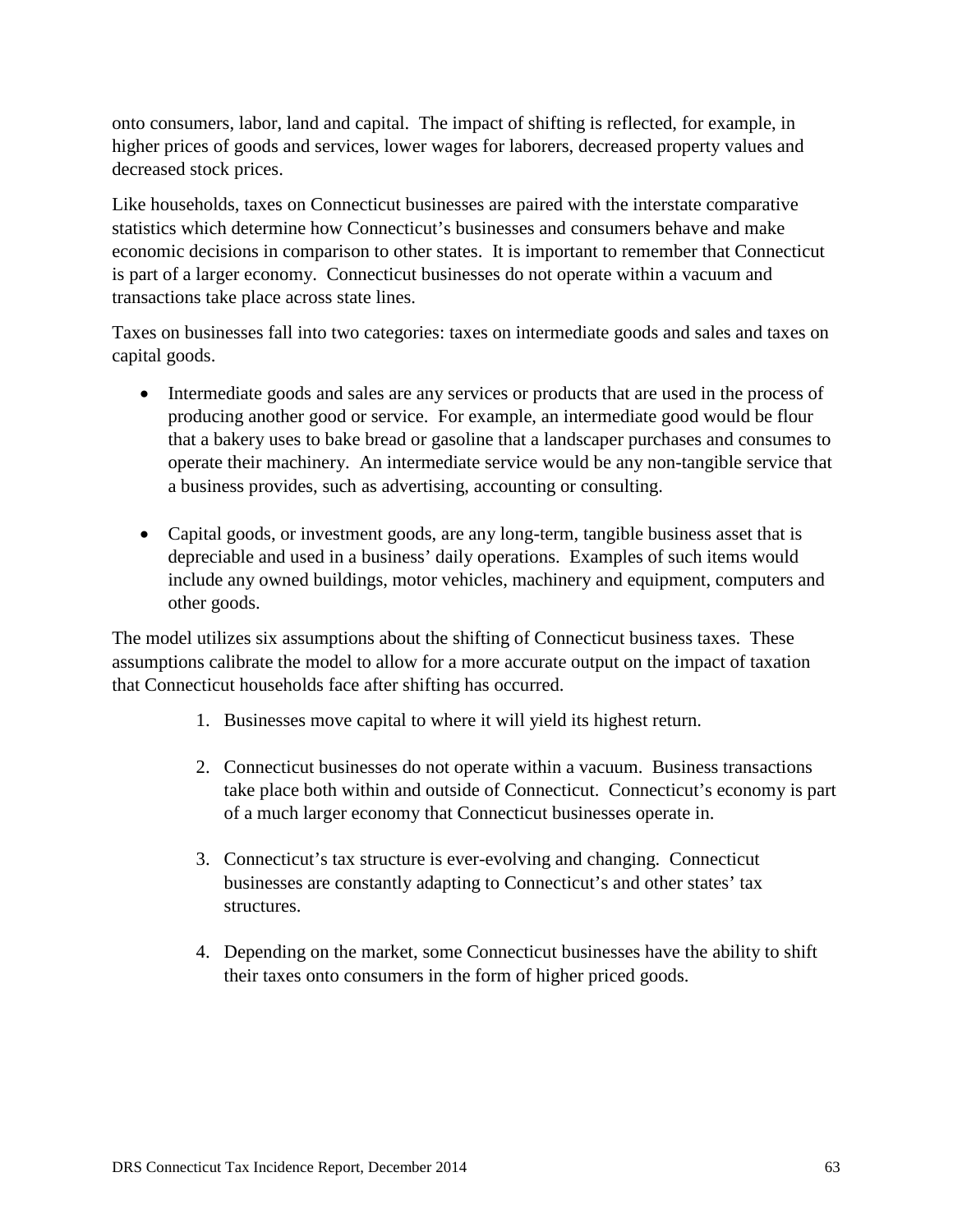- 5. A tax that would reduce the relative competitiveness of Connecticut businesses will be shifted onto the immobile resources businesses use in production, such as labor and capital.
- 6. An increase in taxes will be reflected with an increase in government spending.

A three-part division is implemented to determine the rate at which Connecticut businesses shift their taxes onto capital, labor, consumers and land. Three-part division calculates this for each industry sector by NAICS code. The three parts calculated represent the national average tax on all capital, the national sector differential borne by Connecticut consumers and the Connecticut sector differential.

- 1. First, the proportion of the tax that represents the national average tax on all capital which is borne by capital is calculated. This is the amount of Connecticut tax representing the national average tax rate on all capital. This figure is arrived at by determining the average national tax rate on all goods, in the specific NAICS code, across all states excluding Texas, Nevada, Washington, Wyoming and Washington, D.C.
- 2. Second, the proportion of the tax that represents the national sector differential which is borne by Connecticut consumers is calculated. This ratio is determined by subtracting the national average tax rate on all capital goods in the first step from the national average sales tax rate for the specific NAICS industry sector. The resulting amount is passed onto consumers by way of increased prices.
- 3. Third, the proportion of the tax that represents the Connecticut sector differential is calculated. This amount is represented by the difference that the average Connecticut sales tax exceeds the national average tax rate for the NAICS industry sector. This is the portion of the specified NAICS industry sector's companies that are only in competition with Connecticut companies. Some of this figure is borne by Connecticut consumers in Connecticut markets while the rest is borne by labor and landowners. The portion that is attributed to Connecticut markets results in a higher impact on consumers through higher prices. The portion that is attributed to national markets is attributed to labor.

#### **Allocating the impact between Connecticut residents and out-of-state residents:**

Some of Connecticut's tax incidence is exported to out-of-state residents and businesses. Connecticut's economy does not operate in a vacuum. Parts of the overall incidence of Connecticut's taxes fall onto out-of-state residents and out-of-state businesses. Likewise, Connecticut residents and businesses account in some part for the overall tax incidence of other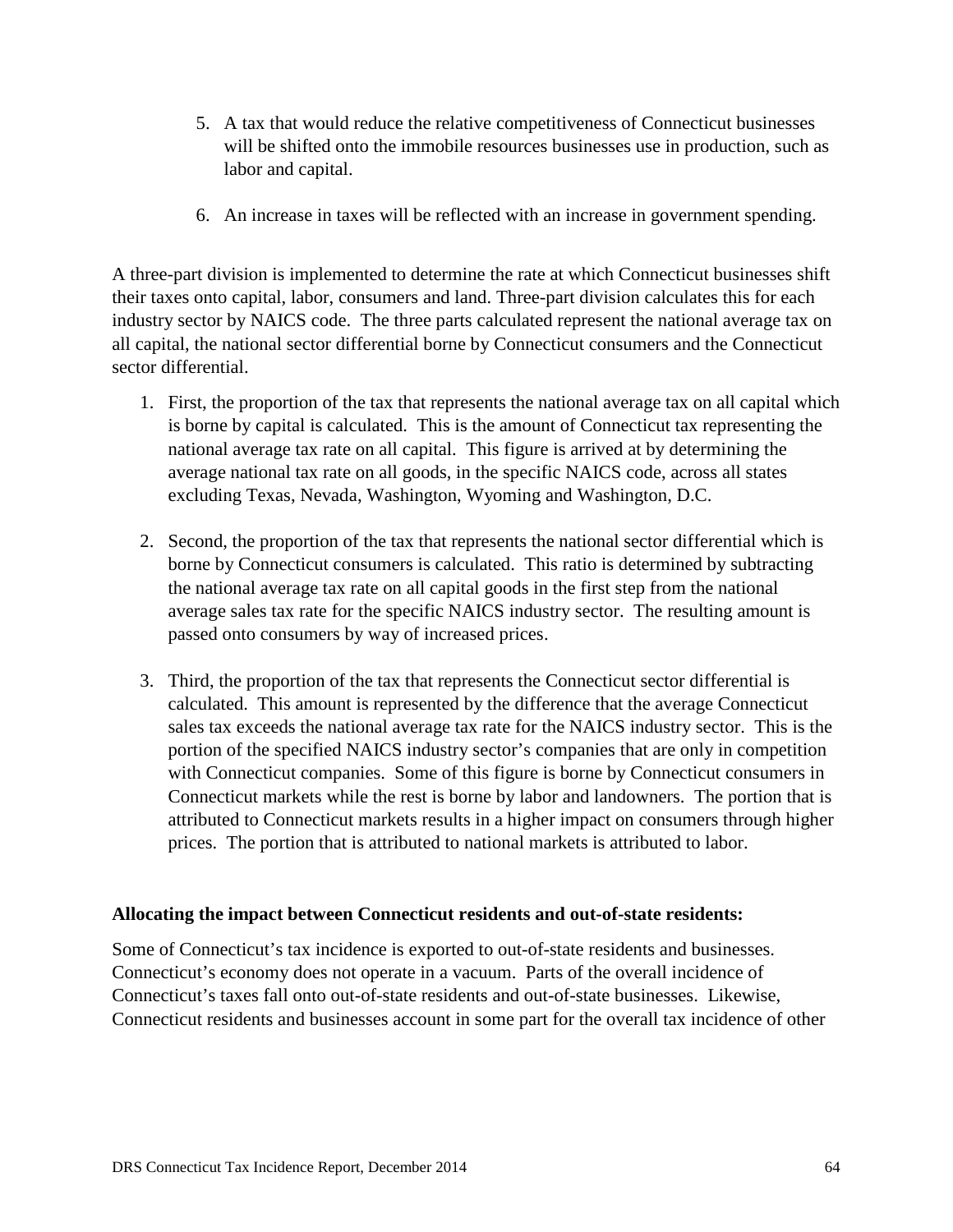states. Connecticut residents travel through other states, make purchases as consumers in other states, may vacation outside of Connecticut and may even own a second house or other property in another state. Many Connecticut businesses engage in businesses activities outside of Connecticut, sell products in other states, have shareholders from outside of Connecticut and have physical capital and employees in other states.

The model accounts only for the incidence of Connecticut taxes on Connecticut households. The amount of taxes that are borne by out-of-state households is not part of the incidence on Connecticut households. Similarly, the amount of out-of-state taxes that are borne by Connecticut households is also not part of the incidence on Connecticut households.

Out-of-state consumers are factored into the national sector differential equation and are when businesses shift taxes and create higher prices. Visitors to Connecticut were also factored in with data from the Travel Industry Association of America through the form of in-state consumption and were determined through calculations of sales that were made to out-of-state consumers and to visitors of the state. Assumptions are made as to the proportion of sales made to out-of-state consumers and visitors which flow through to each NAICS code. These assumptions work in unison with the calculations of comparative state economics from the national economic datasets that were used.

#### **Taxes on Intermediate Business Inputs:**

Business taxes on intermediate goods and services used in production of other longer-term goods and services do not adhere to the same three-part division methodology that capital goods do. Intermediate goods, such as the flour used to bake bread or the gasoline a landscaping company uses to operate its machinery, does not raise the cost of capital – only the cost to produce the resulting product or service.

Determining the incidence of the taxes on intermediate goods and services involves two steps: calculating the portion that represents the national tax rate and calculating the portion that represents the Connecticut differential. These calculations are performed by NAICS industry sector.

- 1. First, the portion of the tax that represents the average national tax rate on the specified sector is calculated. Businesses shift this onto consumers in the form of increased prices for related goods and services.
- 2. Second, the portion that represents the Connecticut differential that is borne by Connecticut consumers in Connecticut markets and the portion that is borne by labor and landowners in national markets is calculated. The portion attributed to Connecticut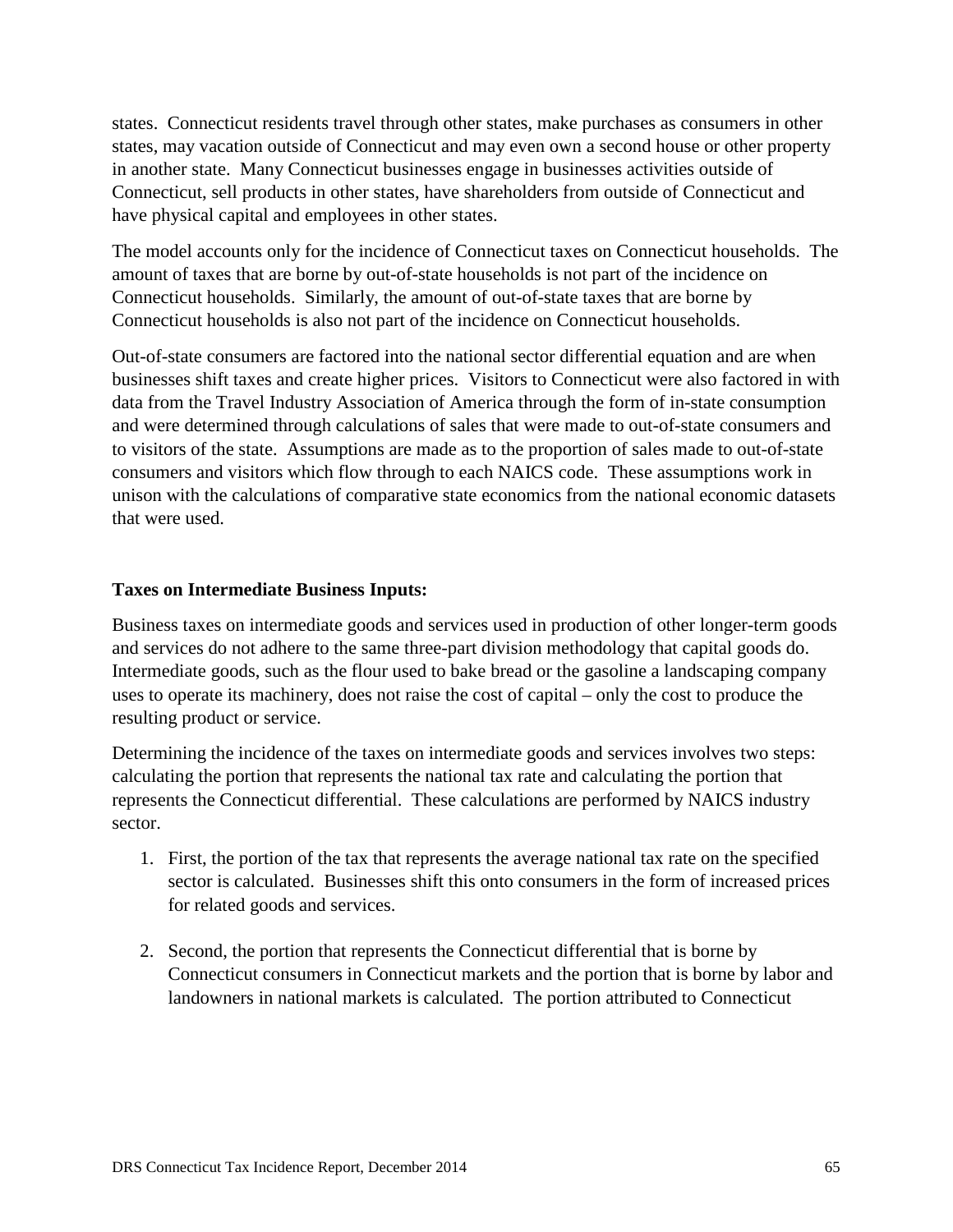markets results in a higher incidence on consumers through higher prices while the portion attributed to national markets is attributed to labor.

### **STEP III: MAKE ALLOCATIONS TO CONNECTICUT HOUSEHOLDS**

The final step in determining the incidence of Connecticut taxes on Connecticut households is to allocate the taxes that have been determined to be borne by consumers, labor, and the owners of capital and land to Connecticut households. The model allocates these taxes to specific households in relationship to the composition of the household profiles as was determined by the national economic datasets previously discussed. The principles for allocation are below:

- Taxes shifted onto consumers in the form of higher prices are allocated to households based on a household's relative share of total consumer expenditures based on household size and income. These numbers were calculated with data from the Consumer Expenditure Survey.
- The total tax on rental properties is shifted onto renters, the consumers of rental properties, in the form of higher rents. The portion of taxes on rental housing are distributed across all Connecticut renter households in proportion to each household's rent. Data from the U.S. Census was used in implementing this allocation.
- The impact on labor was allocated to Connecticut households in proportion to their share of income.
- Corporate capital's tax impact was allocated to Connecticut households in proportion to their capital dividends for the year. The allocation of corporate capital provides a better measure of income by accounting for capital gains and dividends.

The Corporation Business Tax shifted more than half of its initial taxes out of Connecticut. The Personal Income Tax did not shift any taxes out of Connecticut and the Gift and Estate Tax shifted only the amount attributable to out-of-state residents. All other taxes in the model exported between 17.4% and 28.5% of their initial tax impacts. In all, Connecticut retained almost 83% of its initial taxes.